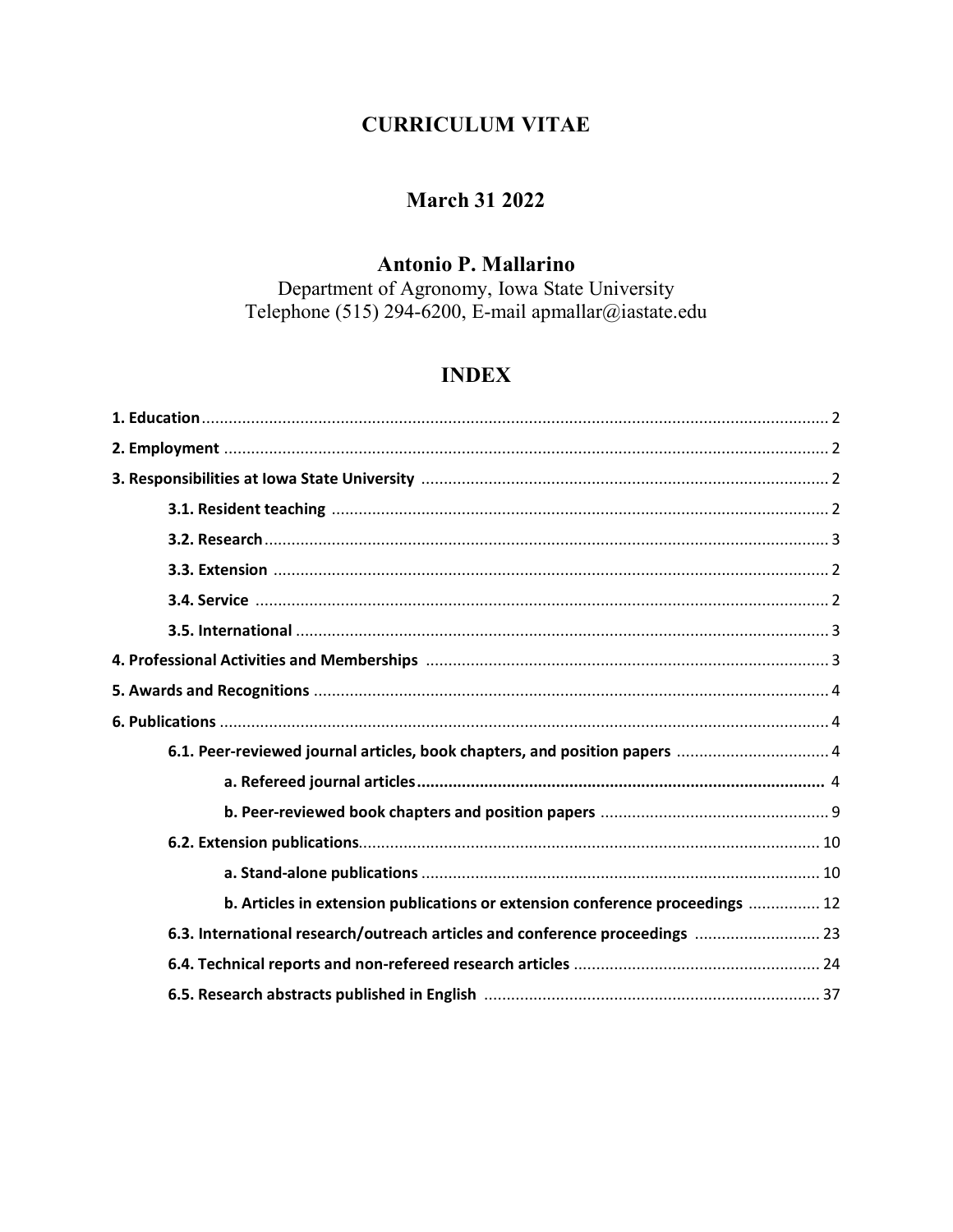#### **1. Education**

Ph.D., 1988. Crop Production and Physiology, Iowa State University, M.S., 1981. Soil Fertility, and Crop Production and Physiology; Iowa State University. B.S., 1975. Agronomy and Animal Science, University of Uruguay.

#### **2. Employment**

2003-present. Professor, Soil Fertility. Agronomy Dep., Iowa State University. 1998-2002. Associate Professor, Soil Fertility. Agronomy Dep., Iowa State University. 1993-1997. Assistant Professor, Soil Fertility. Agronomy Dep., Iowa State University. 1989-1990. Postdoctoral Research Associate, Soil Fertility. Agronomy Dep., Iowa State Univ. 1991-1992. Assistant Scientist II (1992), Soil Fertility. Agronomy Dep., Iowa State University. 1981-1988. Associate Professor, Soil Fertility. Dep. of Soils, University of Uruguay. 1976-1980. Assistant Professor, Soil Fertility. Dep. of Soils, University of Uruguay. 1974-1975. Instructor (½ time), Soils. Dep. of Soils, Univ. of Uruguay.

#### **3. Responsibilities at Iowa State University**

#### **3.1. Resident teaching (0%)**

#### **3.2. Research (50% estimated dedication)**

The research program focuses on developing cost-effective and environmentally sound nutrient management practices for cropping systems in Iowa and the North Central region with emphasis on P, K, micronutrients, lime, manure P management, and management practices impacts on P loss with erosions, surface runoff, and subsurface tile drainage. The work has included field correlation and calibration of soil and tissue tests methods, evaluation of fertilizer and manure placement methods, assessing amounts and forms of P loss from fields through various pathways, development of tools to assess the risk of P loss from fields, and use of precision agriculture technologies for nutrient management. The program integrates conventional field plot and laboratory research with innovative on-farm research and demonstrations utilizing precision agriculture technologies or watershed research methods, and it is developed in cooperation with producers, agribusiness, and extension agronomists. From 1994 through present I had 51 graduate students, 17 PhD (16 graduated) and 34 MS (32 graduated).

#### **3.3. Extension (40% estimated dedication)**

Extension activities focus on issue related to crop production and environmental nutrient management mainly for areas emphasized by the applied research program and on supporting state-wide or regional extension programs. The effort involves outreach to producers and agribusiness, training of field extension agronomists, co-responsibility for establishing nutrient management guidelines, teaching continuing education courses. The activities include presentations in a variety of field days, conferences, and workshops in Iowa or in conferences of the North Central Region targeted to producers or agribusiness, on-farm demonstrations, preparing extension publications and newsletter articles, coteaching of an annual continuing education soil fertility short-course (with Dr. John Sawyer), maintaining the ISU Extension Soil Fertility website (with Dr. John Sawyer), and organizing the North Central Region Soil and Plant Analyst's Workshop that is held in Iowa every two years.

#### **3.4. Service (5% estimated dedication)**

Current significant service to ISU and the State of Iowa have been developed mainly in the following areas: Co-responsibility for ISU Extension nutrient management guidelines for crops and P water quality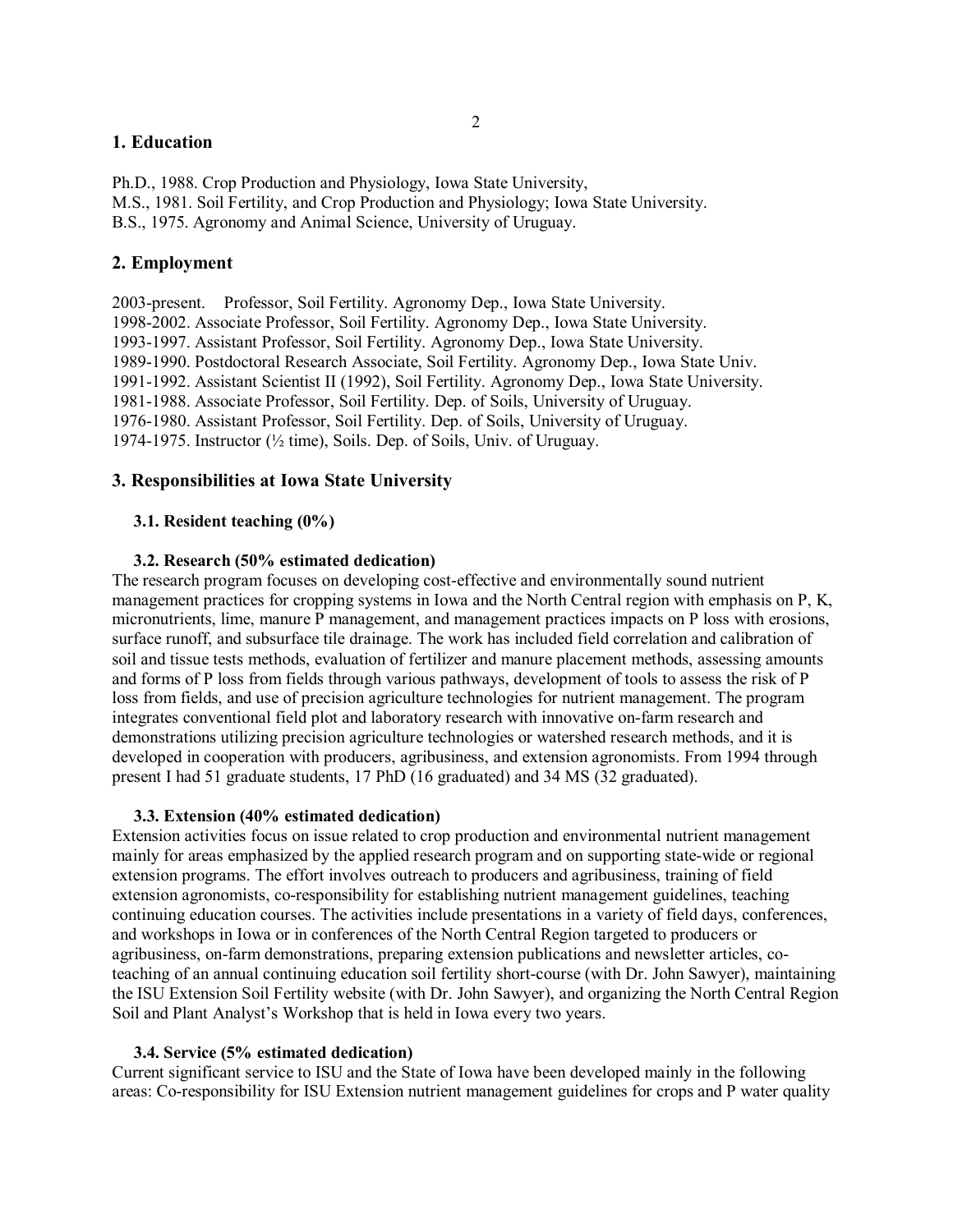conservation, member of the multi-agency Science Team of the Iowa Nutrient Reduction Strategy, represent the Iowa Experiment Station since 1995 (Chair in two occasions) to the NIFA regional committee NCERA-13 (North-Central Extension-Research Committee for Soil Testing and Plant Analysis) and since 2000 to the NIFA national committee SERA-17/IEG (Minimizing Phosphorus Losses from Agriculture), and advise as required the Iowa Natural resources Conservation Service and the Iowa Department of Natural Resources in relation to agronomic and environmental nutrient management practices. In the past, major service activities included being chair and then member of the supervisory committee for the ISU Soil and Plant Analysis Laboratory until 2015, member of the multi-agency team that prepared the Iowa P Index for Iowa NRCS, and service to the profession included below in the section Professional Activities and Memberships.

#### **3.5. International (5% estimated dedication)**

Activities have been suspended since February 2020 due to the COVID-19 pandemic. Until 2019, the effort involved collaborative outreach projects and advising to research project development with various research and education institutions and other organizations mainly in in Argentina and Uruguay. The activities related to use of soil testing and plant analysis, improving soil fertility management for conservation tillage, use of precision agriculture technologies for nutrient management, and management practices impacts on P loss from fields. Serve as honorary member of the Graduate College of the University of Uruguay, and currently I am member of the PhD POS committee of two students who develop research for issues directly related to some of programs at ISU (one focuses on phosphorus management and water quality and the other on potassium dynamics and cycling in soils. These activities have resulted since 1995 in significant recognition for ISU in southern South America, the organization and development of a completed 5-year cooperation agreement between CALS and the Institute of Soils of Argentina, recruitment of numerous talented graduate students, and hosting several visiting scholars over the years.

#### **4. Professional Activities and Memberships**

- Chair, NIFA regional committee NCERA-13 (soil testing and plant analysis) in 2016/2017 and in 1997/1998; chair or co-chair of the outreach subcommittee and member since 1994.
- Representative of the SSSA to the Oversight Committee for the North American Soil Testing Proficiency Testing Program (NAPT, S890), 2012-2015.
- Representative to the NIFA national committee SERA-17 (minimizing phosphorus loss from agriculture), organizer of the 2015 meeting and open conference, and member since 2009.
- Chair, Soil Fertility Division (S4), SSSSA, 2012.
- Honorary Member, Graduate Faculty, College of Agriculture, University of Uruguay since 2012.
- Member, Soil Science Society of America Applied Research Award Committee. 2011.
- Member, Werner L. Nelson Award Committee (A439) of the ASA. 2007.
- Associate Editor, SSSA Journal. 1999-2004.
- Associate Editor, Agronomy Journal. 2000-2005.
- Certified Professional Soil Scientist (SSSA, ARCPACS) since 1998.
- Member, Soil Science Society of Uruguay since 2000.
- Member, ASA since 1980.
- Member, SSSA since 1980.
- Member, CSSA since 1980.
- Gamma Sigma Delta Honor Society for Agriculture.
- Phi Kappa Phi Honor Society for Science.
- Sigma Xi Honor Society for Scientific Research.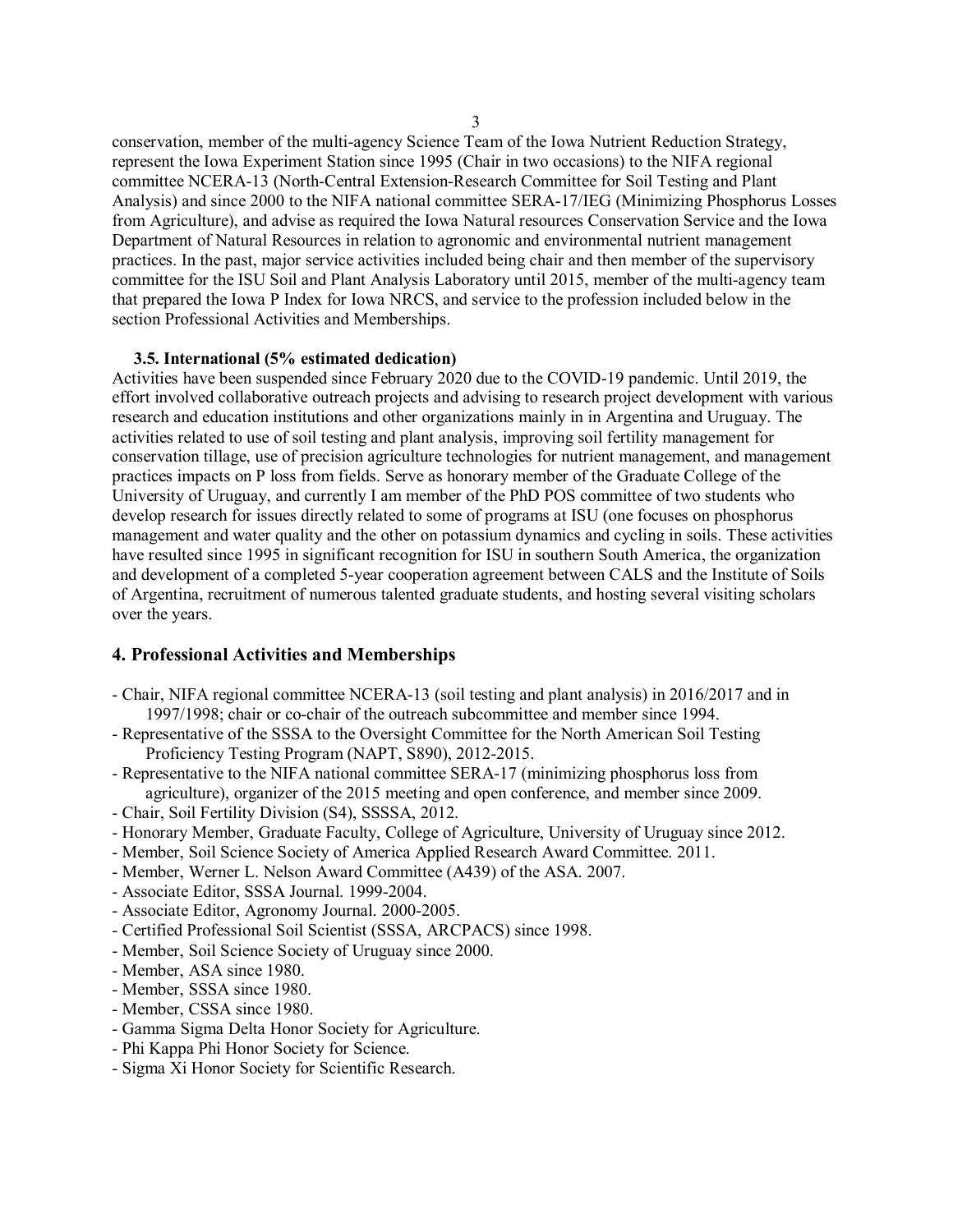#### **5. Awards and Recognitions**

- College of Agriculture (ISU) Outstanding Achievement Extension and Outreach Award. 2021.

- Extension ANR Virtual Field Day Series During A Pandemic Team Award (19 recipients). 2020.
- Extension ANR Derecho Windstorm Response Team Award (30 recipients). 2020.
- Invitation (declined) to give the 2020 Leo Walsh Soil Fertility Lecture at the SSSA annual meeting.
- Invitation (declined) to give the 2019 Leo Walsh Soil Fertility Lecture at SSSA annual meeting.
- Invitation (declined) to give the 2020 Leo Walsh Soil Fertility Lecture at SSSA annual meeting.
- Researcher of the Year Award, Fluid Fertilizer Foundation. 2018.
- Invitation (declined) to give the 2018 the Leo Walsh Soil Fertility Lecture at SSSA annual meeting.
- Invitation (declined) from Agronomy Awards Committee to apply to the Morrill Professor Award. 2018
- Outstanding Achievement in International Agriculture Award. College of Ag, Iowa State Univ. 2015.
- College of Agriculture (ISU) Dean's Citation for Extraordinary Contributions. 2013.
- Lee R. Kolmer Award for Excellence in Applied Research. Iowa State University. 2010.
- Fellow, Soil Science Society of America. 2007.
- Soil Science Society of America Applied Research Award. 2007.
- Fluid Fertilizer Foundation Werner L. Nelson Award. 2005.
- Fellow, American Society of Agronomy. 2005.
- Raymond Baker Award (ISU) for contributions to study of P environmental issues. 2004.
- USDA/ARS Secretary Group Award (for contributions to technology transfer). 2004.
- Certificate of Appreciation, Iowa State University Extension. 2003.
- USDA/ARS Secretary Group Award (for contributions to P index development). 2003.
- W. L. Nelson Award for Diagnosis of Yield-Limiting Factors, ASA. 2003.
- Extension Award, Iowa State University Cooperative Extension Service. 1999.
- Award for Excellence in Graduate Research, Iowa State University. 1988.
- C. R. Weber Award for Excellence in Plant Science, Iowa State University. 1987.
- International Scholar Fellow, World Food Institute, Iowa State University. 1986.

### **6. Publications**

### **6.1. Peer-reviewed journal articles, book chapters, and position papers**

*[Asterisks identify Mallarino graduate students, postdocs, or research associates]*

### **a.** *Refereed journal articles (95)*

- da Silva, R.C., F. Degryse, R. Baird, A.P. Mallarino, and M.J. McLaughlin. 2021. Screening fertilizers for their phosphorus runoff risk using laboratory methods. J. Environ. Qual. 50:955-966.
- Dougherty, B.W. C.H Pederson, A.P. Mallarino, D.S. Andersen, M.L. Soupir, R.S. Kanwar, and M.J. Helmers. 2020. Midwestern cropping system effects on drainage water quality and crop yields. J. J. Environ. Qual. 49:38-49.
- Ferrando, M.G.\*, M.M Barbazán, F.O. García, A.P Mallarino. 2020. Comparison of the ammonium acetate, Mehlich10 3, and sodium tetraphenylboron extractants to evaluate crop available potassium. Communications in Soil Science and Plant Analysis, 51(8):997-1005.
- Poffenbarger, H.J., D.C. Olk, C. Cambardella, J. Kersey, M. Liebman, A.P. Mallarino, J. Six, M.J. Castellano. 2020. Whole-profile soil organic matter content, composition, and stability under cropping systems that differ in belowground inputs. Agric. Ecosyst. Environ. 291:106810.
- Wade, J., S. Culman, J. Logan, H. Poffenbarger, M. Demyan, J. Grove, A. Mallarino, J. McGrath, M. Ruark, and J. West. 2020. Improved soil biological health increases corn grain yield in N fertilized systems across the Corn Belt. Scientific Reports 10:3917.

Groenenboom, S.J.\*, and A.P. Mallarino. 2018. Potassium, sulfur, and liming value of ash co-product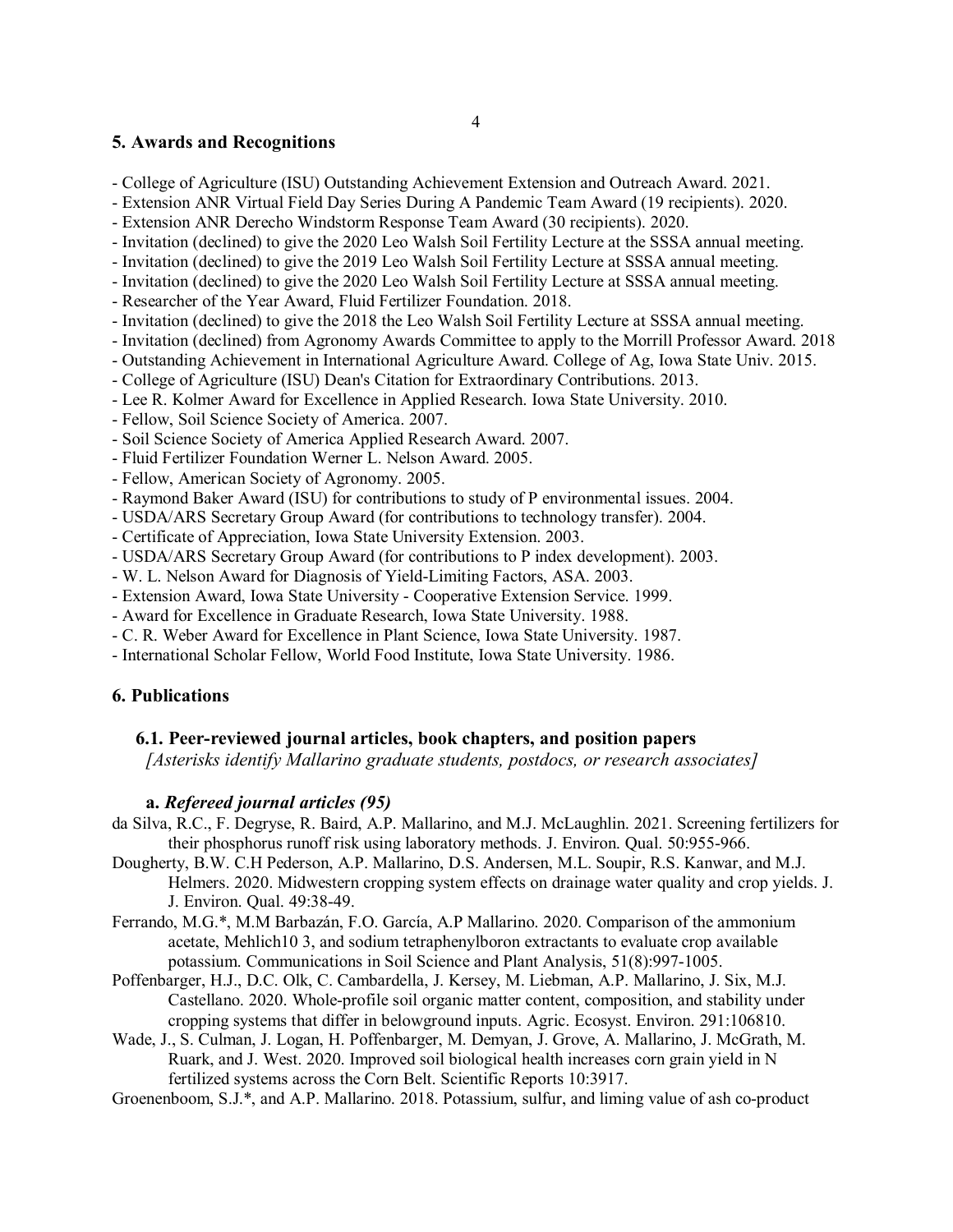from corn stover processing for ethanol production. Agron. J. 110:115-126.

- Jones, J.D.\*, and A.P. Mallarino. 2018. Influence of source and particle size on agricultural limestone efficiency at increasing soil pH. Soil Sci. Soc. Am. J. 82:271-282.
- Stammer, A.J.\*, and A.P. Mallarino. 2018. Plant tissue analysis to assess phosphorus and potassium nutritional status of corn and soybean. Soil Sci. Soc. Am. J. 82:260-270.
- Baffaut, C., N.O. Nelson, J.A. Lory, G.M.M.M.A. Senaviratne, A.B. Bhandari, R.P. Udawatta, D.W. Sweeney, M.J. Helmers, M.W. Van Liew, A.P. Mallarino, and C.S. Wortmann. 2017. Multisite evaluation of APEX for water quality: I. Best professional judgement parameterization. J. Environ. Qual. 46:1323-1331.
- Nelson, N.O., C. Baffaut, J.A. Lory, G.M.M.M.A. Senaviratne, A.B. Bhandari, R.P. Udawatta, D.W. Sweeney, M.J. Helmers, M.W. Van Liew, A.P. Mallarino, and C.S. Wortmann. 2017. Multisite evaluation of APEX for water quality: II. Regional parameterization. J. Environ. Qual. 46:1349- 1356.
- Walker, Z.T., J.A. Coulter, M.P. Russelle, R.T. Venterea, A.P. Mallarino, J.G. Lauer, and M.A. Yost. 2017. Do soil tests help forecast nitrogen response in first-year corn following alfalfa on finetextured soils? Soil Sci. Soc. Am. J. 81:1640-1651.
- Enderson, J.T.\*, A.P. Mallarino, and M.U. Haq\*. 2015. Soybean yield response to foliar-applied micronutrients and relationships among soil and tissue tests. Agron. J. 107:2143-2161.
- Woli, K.P., D.A. Ruiz-Diaz, D.E. Kaiser\*, A.P. Mallarino, and J.E. Sawyer. 2015. Field-scale evaluation of poultry manure as a combined nutrient resource for corn production. Agron. J. 107:1789-1800.
- Pagani, A.\*, and A.P. Mallarino. 2015. On-farm evaluation of corn and soybean grain yield and soil pH responses to liming. Agron. J. 107:71-82.
- Oltmans, R.R.\*, and A.P. Mallarino. 2015. Potassium uptake by corn and soybean, recycling to soil, and impact on soil test potassium. Soil Sci. Soc. Am. J. 79:314-327.
- Dagna, N.E.\*, and A.P. Mallarino. 2014. Beef cattle manure survey and assessment of crop availability of phosphorus by soil testing. Soil Sci. Soc. Am. J. 78:1035-1050.
- Arnall, D.B., A.P. Mallarino, M.D. Ruark, G.E. Varvel, J.B. Solie, M.L. Stone, J.L. Mullock, R.K. Taylor, and W.R. Raun. 2013. Relationship between grain crop yield potential and nitrogen response. Agron. J. 105:1335-1344.
- Barbagelata, P.A.\*, and A.P. Mallarino. 2013. Field correlation of potassium soil test methods based on dried and field-moist soil samples for corn and soybean. Soil Sci. Soc. Am. J. 77:318-327.
- Clover, M.W.\*, and A.P. Mallarino. 2013. Corn and soybean tissue potassium content responses to potassium fertilization and relationships with grain yield. Soil Sci. Soc. Am. J. 77:630-642.
- Krueger, K., A.S. Goggi, A.P. Mallarino, and R.E. Mullen. 2013. Phosphorus and potassium fertilization effects on soybean seed quality and composition. Crop Sci. 53:602-610.
- Al-Kaisi, M.H., R.W. Elmore, J.G. Guzman, H.M. Hanna, C.E. Hart, M.J. Helmers, E.W. Hodgson, A.W. Lenssen, A.P. Mallarino, A.E. Robertson, and J.E. Sawyer. 2013. Drought impact on crop production and the soil environment: 2012 experiences from Iowa. J. Soil Water Cons. 68:19A-24A.
- Allen, B.L.\*, A.P. Mallarino, J.F. Lore, J.L. Baker, and M.U. Haq. 2012. Phosphorus lateral movement through subsoil to subsurface tile drains. Soil Sci. Soc. Am. J. 76:710-717.
- Beltrán, M, E. Rivero, G. Cruzate, T. Bosco, and A.P. Mallarino. 2012. Effect of phosphorus level on the availability of some micronutrients in Vertic Argiudoll soil under no-tillage system in Argentina. J. Env. Sci. Eng. 1(2A):202-208.
- Krueger, K., A.S. Goggi, R.E. Mullen, and A.P. Mallarino. 2012. Phosphorus and potassium fertilization do not affect soybean storability. Agron. J. 104:405-414.
- Pagani, A.\*, and A.P. Mallarino. 2012. Soil pH and crop grain yield as affected by the source and rate of lime. Soil Sci. Soc. Am. J. 76:1877-1886.
- Pagani, A.\*, and A.P. Mallarino. 2012. Comparison of methods to determine crop lime requirement under field conditions. Soil Sci. Soc. Am. J. 76:1855-1866.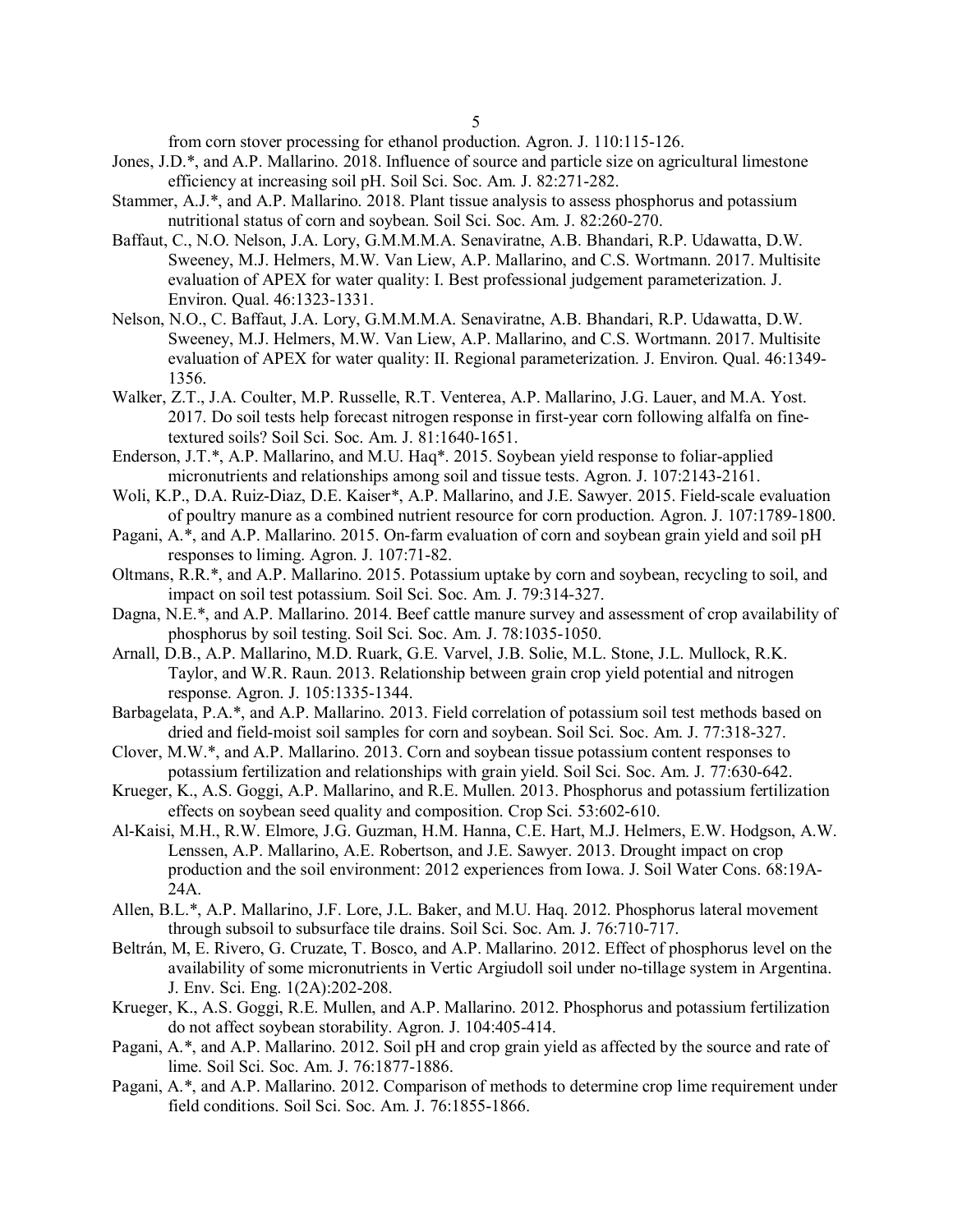- Rivero, E., G. Cruzate, M. Beltran, S. Russo, and A.P. Mallarino. 2012. Spatial variability of phosphorus and its relationship with some properties of soils in Argentina Republic. J. Env. Sci. Eng. 1(6A):797-801.
- Mallarino, A.P., N. Bergmann\*, and D.E. Kaiser\*. 2011. Corn responses to in-furrow phosphorus and potassium starter fertilizer applications. Agron. J. 103:685-694.
- Ruiz Diaz, D.A., J.E. Sawyer, and A.P. Mallarino. 2011. On-farm evaluation of poultry manure as a nitrogen source for corn. Sci. Soc. Am. J. 75:729-737.
- Kaiser, D.E.\*, A.P. Mallarino, and J. E. Sawyer. 2010. Utilization of poultry manure phosphorus for corn production. Soil Sci. Soc. Am. J.74: 2211-2222.
- Mallarino, A.P., and D.J. Wittry\*. 2010. Crop yield and soil phosphorus as affected by liquid swine manure phosphorus application using variable-rate technology. Soil Sci. Soc. Am. J. 74:2230- 2238.
- Pedersen, P., G.L. Tylka, A.P. Mallarino, A.E. Macguidwin, N.C. Koval, and C.R. Grau. 2010. Correlation between soil pH, Heterodera glycines population densities, and soybean yield. Crop Sci. 50:1458-1464.
- Ruiz Diaz, D.A., J.E. Sawyer, D.W. Barker and A.P. Mallarino. 2010. Runoff nitrogen loss with simulated rainfall immediately following poultry manure application for corn production. Soil Sci. Soc. Am. J. 74:221-230.
- Bakhsh, A., R.S. Kanwar, J.L. Baker, J. Sawyer, and A.P. Mallarino. 2009. Annual swine manure applications to soybean under corn-soybean rotation. Trans. Am. Soc. Agric. Biol. Eng. 52 (3): 751-757.
- Barbazán, M.M.\*, A. P. Mallarino, and J. E. Sawyer. 2009. Liquid swine manure phosphorus utilization for corn and soybean production. Soil Sci. Soc. Am. J. 73:654-662.
- Kaiser, D.E.\*, A.P. Mallarino, M.U. Haq\*, and B.L. Allen\*. 2009. Runoff phosphorus loss immediately after poultry manure application as influenced by the application rate and tillage. J. Environ. Qual. 38:299-308.
- Mallarino, A.P., and S.L. Higashi. 2009. Assessment of potassium supply for corn by analysis of plant parts. Soil Sci. Soc. Am. J. 73:2177-2183.
- Mallarino, A.P., S.R. Barcos\*, J.R. Prater\*, and D.J. Wittry\*. 2009. Timing of broadcast phosphorus fertilization for no-till corn and soybean. Soil Sci. Soc. Am. J. 73:2143-2150.
- Allen, B.L.\*, and A.P. Mallarino. 2008. Effect of liquid swine manure rate, incorporation, and timing of rainfall on phosphorus loss with surface runoff. J. Environ. Qual. 37:125-137.
- Ruiz Diaz, D.A., J.E. Sawyer, and A.P. Mallarino. 2008. Poultry manure supply of potentially available nitrogen with soil incubation. Agron. J. 100:1310-1317.
- Sawchik, J.\*, and A.P. Mallarino. 2008. Variability of soil properties, early phosphorus and potassium uptake, and incidence of pests and weeds in relation to soybean grain yield. Agron. J. 100:1450- 1462.
- Bermudez, M.\*, and A.P. Mallarino. 2007. Impacts of variable-rate phosphorus fertilization based on dense grid soil sampling on soil-test phosphorus and grain yield of corn and soybean. Agron. J. 99:822-832.
- Rogovska, N.P.\*, A.M. Blackmer, and A.P. Mallarino. 2007. Relationships between soybean yield, soil pH, and soil carbonate concentration. Soil Sci. Soc. Am. J. 71:1251-1256.
- Sawchik, J.\*, and A.P. Mallarino. 2007. Evaluation of zone soil sampling approaches for phosphorus and potassium based on corn and soybean response to fertilization. Agron. J. 99:1564-1578.
- Allen, B.L.\*, and A.P. Mallarino. 2006. Relationships between extractable soil phosphorus and phosphorus saturation after long-term fertilizer or manure application. Soil Sci. Soc. Am. J. 70:454-463.
- Allen, B.L.\*, A.P. Mallarino, J.G. Klatt\*, J.L. Baker, and M. Camara. 2006. Soil and surface runoff phosphorus relationships for five typical USA Midwest soils. J. Env. Qual. 35:599-610.
- Karlen, D.L., E.G. Hurley, S.S. Andrews, C.A. Cambardella, D.W. Meek, M.D. Duffy, and A.P.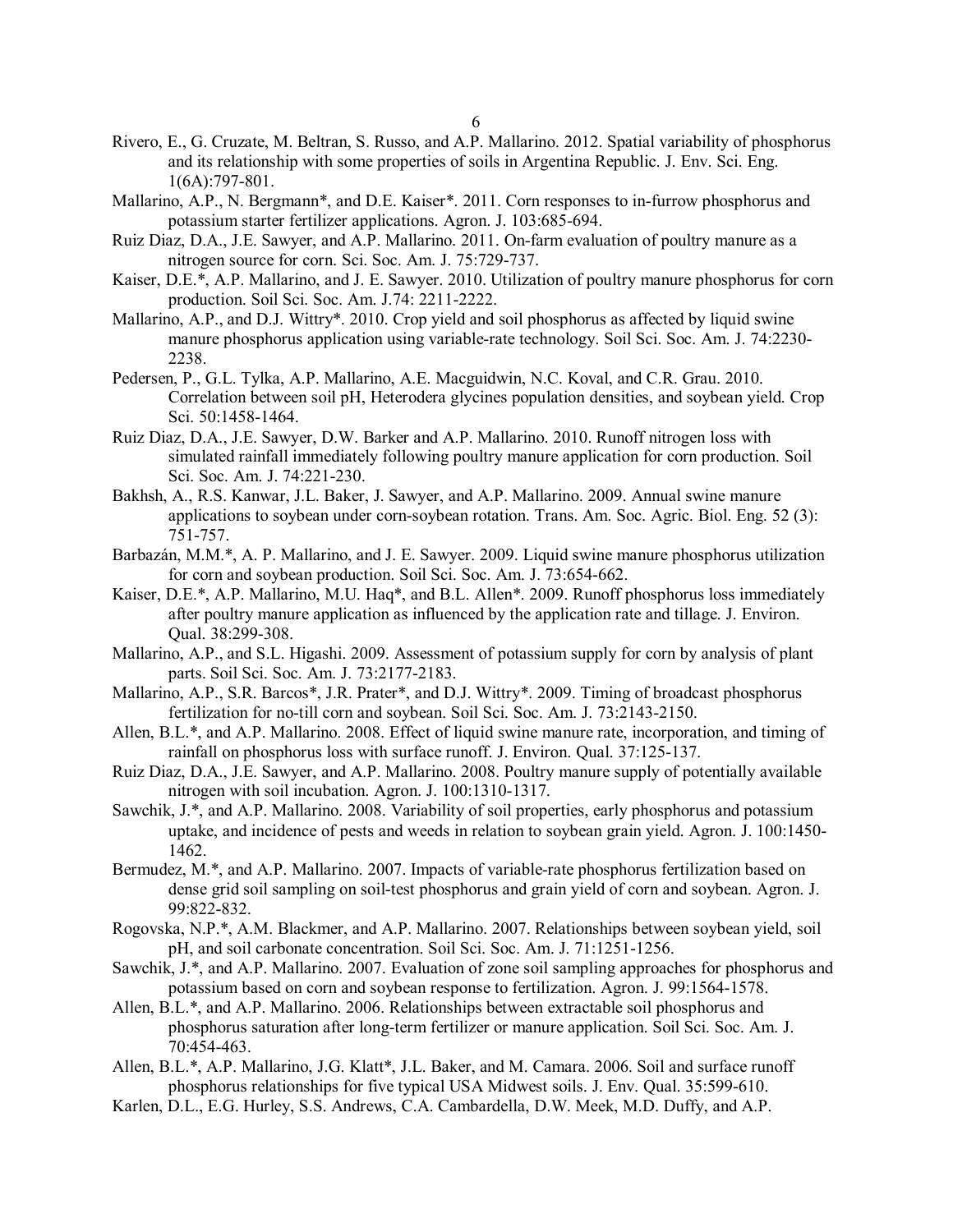Mallarino. 2006. Crop rotation effects on soil quality at three northern corn/soybean belt locations. Agron. J. 98: 484-495.

- Mallarino, A.P., and R. Borges\*. 2006. Phosphorus and potassium distribution in soil following long-term deep-band fertilization in different tillage systems. Soil Sci. Soc. Am. J. 70:702-707.
- Russell, A.E., D.A. Laird, and A. P. Mallarino. 2006. Nitrogen fertilization and cropping system impacts on soil quality in Midwestern Mollisols. Soil Sci. Soc. Am. J. 70:249-255.
- Dodd, J.R.\*, and A.P. Mallarino. 2005. Soil-test phosphorus and crop grain yield responses to long-term phosphorus fertilization strategies for corn-soybean rotations. Soil Sci. Soc. Am. J. 69:1118-1128.
- Haq, M.U.\*, and A.P. Mallarino. 2005. Soybean grain oil and protein concentrations response to foliar and soil fertilization. Agron. J. 97:910-918.
- Kaiser, D.E.\*, A.P. Mallarino, and M. Bermudez\*. 2005. Corn grain yield, early growth, and early nutrient uptake as affected by broadcast and in-furrow starter fertilization. Agron. J. 97:620-626.
- Mallarino, A.P., and A.M. Atia\*. 2005. Correlation of a resin membrane soil phosphorus test with corn yield and routine soil tests. Soil Sci. Soc. Am. J. 69: 266-272.
- Russell, A.E., D.A. Laird, T.B. Parkin, and A.P. Mallarino. 2005. Impact of nitrogen fertilization and cropping system on carbon sequestration in Midwestern Mollisols. Soil Sci. Soc. Am. J. 69:413- 422.
- Bermudez, M.\*, and A.P. Mallarino. 2004. Corn response to starter fertilizer and tillage across and within fields having no-till management histories. Agron. J. 96:776-785.
- Hansen, D.J., A.M. Blackmer, A.P. Mallarino, and M.A. Wuebker. 2004. Performance-based evaluations of guidelines for nitrogen fertilizer application after animal manure. Agron. J. 96:34-41.
- Mallarino, A.P., and D.J. Wittry\*. 2004. Efficacy of grid and zone soil sampling approaches for sitespecific assessment of phosphorus, potassium, pH, and organic matter. Precision Agric. 5:131-144.
- Wittry, D.J.\*, and A.P. Mallarino. 2004. Comparison of uniform- and variable-rate phosphorus fertilization for corn-soybean rotations. Agron. J. 96:26-33.
- Balkcom, K.S., A.M. Blackmer, D.J. Hansen, T.F. Morris, and A.P. Mallarino. 2003. Testing soils and cornstalks to evaluate nitrogen management on the watershed scale. J. Env. Qual. 32:1015-1024.
- Borges, R.\*, and A.P. Mallarino. 2003. Broadcast and deep-band placement of phosphorus and potassium for soybean managed with ridge tillage. Soil Sci. Soc. Am. J. 67:1920-1927.
- Klatt, J.G.\*, A.P. Mallarino, J.A. Downing, J.A. Kopaska, and D.J. Wittry\*. 2003. Soil phosphorus, management practices, and their relationship to phosphorus delivery in the Iowa Clear Lake agricultural watershed. J. Env. Qual. 32: 2140-2149.
- Mallarino, A.P. 2003. Field calibration for corn of the Mehlich-3 soil phosphorus test with colorimetric and inductively-coupled plasma emission spectroscopy determination methods. Soil Sci. Soc. Am. J. 67:1928-1934.
- Atia, A.M.\*, and A.P. Mallarino. 2002. Agronomic and environmental phosphorus testing for soils receiving swine manure. Soil Sci. Soc. Am. J. 66:1696-1705.
- Bermudez, M.\*, and A.P. Mallarino. 2002. Yield and early growth responses to starter fertilizer in no-till corn. Agron. J. 94:1024-1033.
- Bianchini, A.A.\*, and A.P. Mallarino. 2002. Soil sampling alternatives and variable-rate liming for a soybean-corn rotation. Agron. J. 94:1355-1366.
- Mallarino, A.P., B.M. Stewart, J.L. Baker, J.A. Downing, and J.E. Sawyer. 2002. Phosphorus indexing for cropland: Overview and basic concepts of the Iowa phosphorus index. J. Soil Water Conserv. 57:440-447.
- Borges, R.\*, and A.P. Mallarino. 2001. Deep banding phosphorus and potassium fertilizers for corn produced under ridge tillage. Soil Sci. Soc. Am. J. 65:376-384.
- Mallarino, A.P., M. U. Haq\*, D.J. Wittry\*, and M. Bermudez\*. 2001. Variation in soybean response to early-season foliar fertilization among and within fields. Agron. J. 93:1220-1226.
- Borges, R.\*, and A.P. Mallarino. 2000. Grain yield, early growth, and nutrient uptake of no-till soybean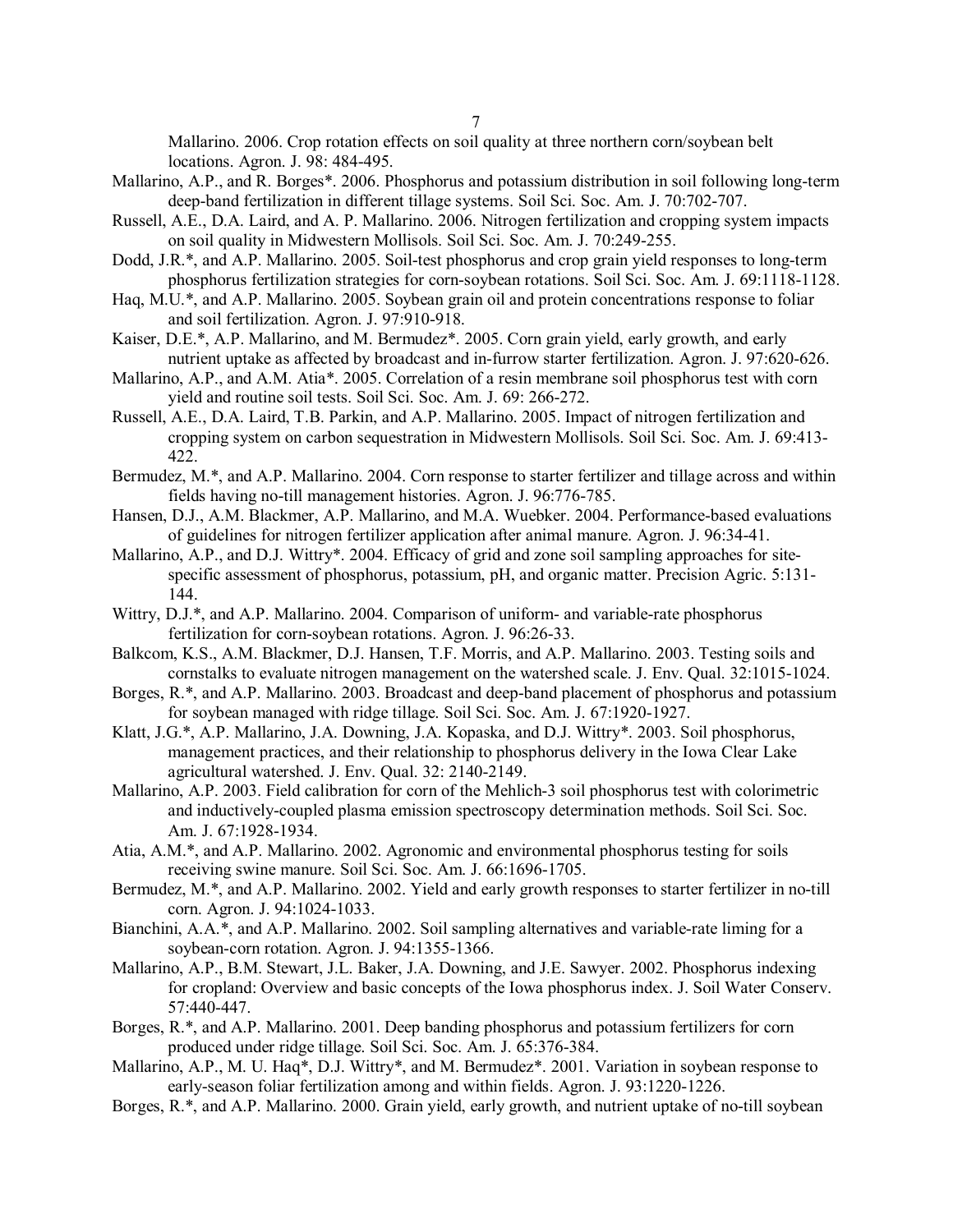as affected by the phosphorus and potassium placement. Agron. J. 92:380-388.

- Haq, M.U.\*, and A.P. Mallarino. 2000. Soybean yield and nutrient composition as affected by early season foliar fertilization. Agron. J. 92:16-24.
- Mallarino, A.P., J.M. Bordoli\*, and R. Borges\*. 1999. Phosphorus and potassium placement effects on early growth and nutrient uptake of no-till corn and relationships with grain yield. Agron. J. 91:37-45.
- Mallarino, A.P., E.S. Oyarzabal, and P.N. Hinz. 1999. Interpreting within-field relationships between crop yields and soil and plant variables using factor analysis. Precision Agric. 1:15-26.
- Bordoli, J.M.\*, and A.P. Mallarino. 1998. Deep and shallow banding of phosphorus and potassium as alternatives to broadcast fertilization for no-till corn. Agron. J. 90:27-33.
- Borges, R.\*, and A.P. Mallarino. 1998. Significance of spatially variable soil phosphorus and potassium for early growth and nutrient content of no-till corn and soybean. Communic. Soil Sci. Plant Anal. 29:2589-2605.
- Haq, M.U.\*, and A.P. Mallarino. 1998. Foliar fertilization of soybean at early vegetative stages. Agron. J. 90:763-769.
- Borges, R.\*, and A.P. Mallarino. 1997. Field-scale variability of phosphorus and potassium uptake by corn and soybean. Soil Sci. Soc. Am. J. 61:846-853.
- Mallarino, A.P. 1997. Interpretation of soil phosphorus tests for corn in soils with varying pH and calcium carbonate content. J. Prod. Agric. 10:163-167.
- Mallarino, A.P. and M.U. Haq\*. 1997. Topsoil and subsoil potassium as affected by long-term potassium fertilization of corn-soybean rotations. Communic. Soil Sci. Plant Anal. 28:1537-1547.
- Mallarino, A.P. 1996. Evaluation of optimum and above-optimum phosphorus supply for corn by analysis of young plants, leaves, stalks, and grain. Agron. J. 88:376-380.
- Mallarino, A.P. 1996. Spatial variability patterns of phosphorus and potassium in no-tilled soils for two sampling scales. Soil Sci. Soc. Am. J. 60:1473-1481.
- Mallarino, A.P. 1995. Evaluation of excess soil phosphorus supply for corn by the ear-leaf test. Agron. J. 87:687-691.
- Mallarino, A.P., and J.R. Webb. 1995. Long-term evaluation of phosphorus and zinc interactions in corn. J. Prod. Agric. 8:52-55.
- Mallarino, A.P., and A.M. Blackmer. 1994. Profit-maximizing critical values of soil-test potassium for corn. J. Prod. Agric. 7:261-268.
- Mallarino, A.P, and A.M. Blackmer. 1992. Comparison of methods for determining critical concentrations of soil test phosphorus for corn. Agron. J. 84:850-856.
- Webb, J.R., A.P. Mallarino, and A.M. Blackmer. 1992. Effects of residual and annually applied phosphorus on soil test values and yields of corn and soybean. J. Prod. Agric. 5:148-152.
- Farnham, D.E., A.P. Mallarino, W.F. Wedin, and I.T. Carlson. 1991. Comparison of dinitrogen fixation and nitrogen transfer potentials of four red clover cultivars. J. Iowa Academ. Sci. 98:162-166.
- Mallarino, A.P., J.R. Webb, and A.M. Blackmer. 1991. Corn and soybean yields during 11 years of phosphorus and potassium fertilization on a high-testing soil. J. Prod. Agric. 4:312-317.
- Mallarino, A.P., J.R. Webb, and A.M. Blackmer. 1991. Soil test values and grain yields during 14 years of potassium fertilization of corn and soybean. J. Prod. Agric. 4:560-566.
- Mallarino, A.P., and W.F. Wedin. 1990. Effects of species and proportion of legume on herbage yield and nitrogen concentration of legume-grass mixtures. Grass Forage Sci. 45:393-402.
- Mallarino, A.P., and W.F. Wedin. 1990. Nitrogen fertilization effects on dinitrogen fixation as influenced by legume species and proportion in legume-grass mixtures in Uruguay. Plant Soil 124:127-135.
- Mallarino, A.P., and W.F. Wedin. 1990. Seasonal distribution of topsoil ammonium and nitrate under legume-grass and grass swards. Plant Soil 124:137-140.
- Mallarino, A.P., W.F. Wedin, R.S. Goyenola, C.H. Perdomo, and C.P. West. 1990. Legume species and proportion effects on dinitrogen fixation of legume-grass mixtures. Agron. J. 82:785-789.
- Mallarino, A.P., W.F. Wedin, C.H. Perdomo, R.S. Goyenola, and C.P. West. 1990. Nitrogen transfer from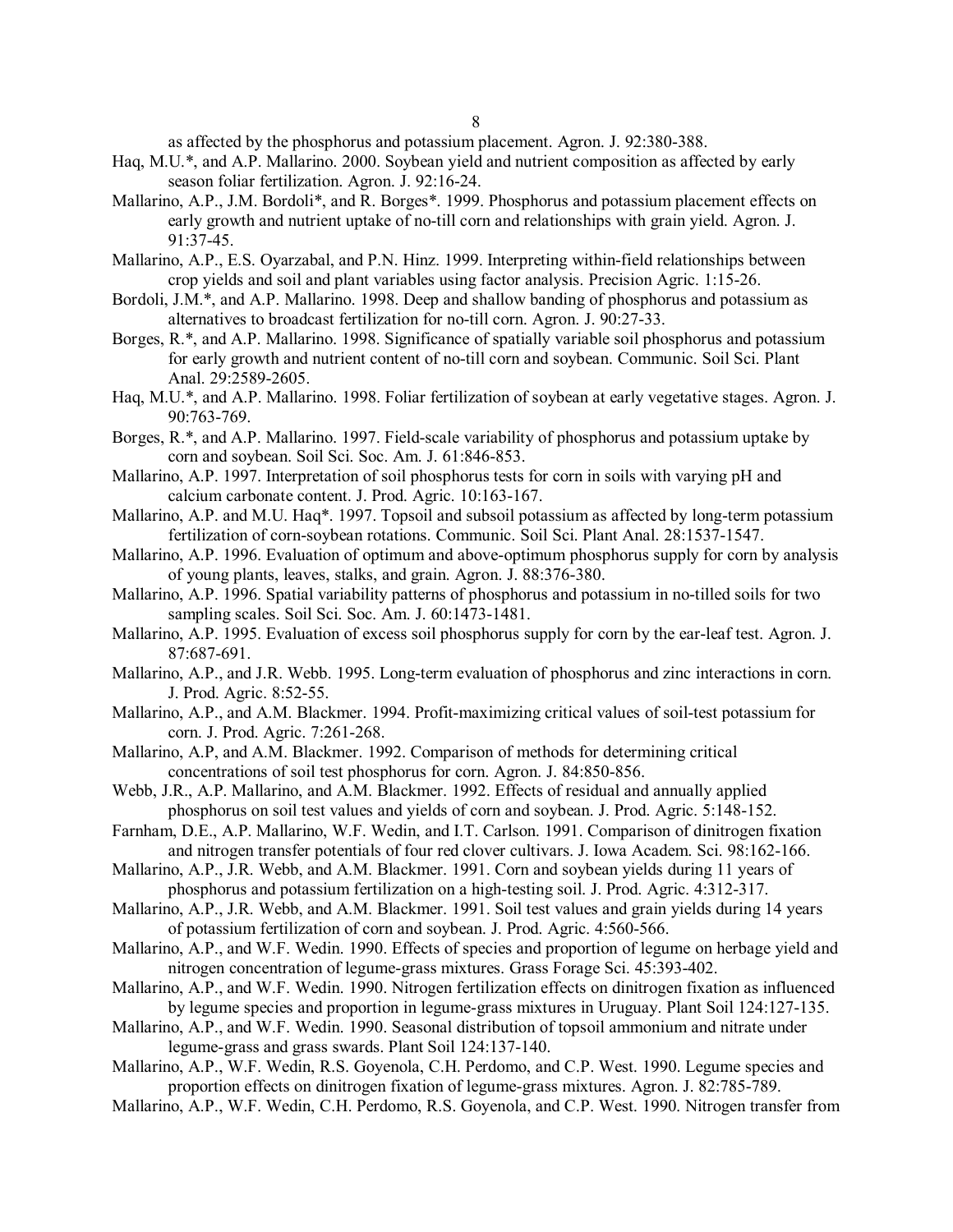white clover, red clover, and birdsfoot trefoil to associated grass. Agron. J. 82:790-795.

- West, C.P., A.P. Mallarino, W.F. Wedin, and D.B. Marx. 1989. Spatial variability of soil chemical properties in grazed pastures. Soil Sci. Soc. Am. J. 53:784-789.
- Mallarino, A.P., W.F. Wedin, R.D. Voss, and C.P. West. 1983. Phosphorus requirements of alfalfasmooth bromegrass-orchardgrass and reed canarygrass pastures under two grazing intensities. Agron. J. 75:291-294.

#### **b.** *Peer-reviewed book chapters and position papers (18)*

- Rosolem, C.A., A.P. Mallarino, and T.A.R. Nogueira. 2021. Considerations for unharvested plant potassium. Chapter 6. p. 147-162. In T.S. Murrell, R.L. Mikkelsen, G. Sulewski, R. Norton, and M.L. Thompson (Eds.). Improving Potassium Recommendations for Agricultural Crops. Springer. Gewerbestrasse, Switzerland.
- Franzen, D.W., K. Goulding, A.P. Mallarino, and M.J. Bell. 2021. How closely is potassium mass balance related to soil test changes? Chapter 10. p. 263-283. In T.S. Murrell, R.L. Mikkelsen, G. Sulewski, R. Norton, and M.L. Thompson (Eds.). Improving Potassium Recommendations for Agricultural Crops. Springer. Gewerbestrasse, Switzerland.
- Bell, M.J., A.P. Mallarino, J. Volenec, S. Brouder, and D.W. Franzen. 2021. Considerations for selecting potassium placement methods in soil. Chapter 12. p. 341-363. In T.S. Murrell, R.L. Mikkelsen, G. Sulewski, R. Norton, and M.L. Thompson (Eds.). Improving Potassium Recommendations for Agricultural Crops. Springer. Gewerbestrasse, Switzerland.
- Gelderman, R.H. and A.P. Mallarino. 2012. Soil Sample Preparation. Chapter 1, Revised October 2012. p. 1.1-1.4 In: Recommended chemical soil test procedures for the North Central region. North Central Regional Publ. No. 221 (Rev.). Missouri Exp. Stn. Publ. SB 1001. Univ. of Missouri. Columbia. Published online http://extension.missouri.edu/explorepdf/specialb/sb1001.pdf.
- Bundy, L. G., A. P. Mallarino, and L. W. Good. 2008. Field-Scale tools for reducing nutrient losses to water resources. Chapter 12, p. 159-170. *In* Final Report: Gulf Hypoxia and Local Water Quality Concerns Workshop. 26-28 Sept. 2005. ASABE. St. Joseph, MI.
- Mallarino, A.P., and L.G. Bundy. 2008. Agronomic and environmental implications of phosphorus management practices. Chapter 7, p. 87-104. *In* Final Report: Gulf Hypoxia and Local Water Quality Concerns Workshop. 26-28 Sept. 2005. ASABE. St. Joseph, MI.
- Mallarino, A.P., D.B. Beegle, and B.C. Joern. 2007. Soil sampling methods for phosphorus. Position paper. Minimizing Phosphorus Losses from Agriculture / Information Exchange Group (SERA-17/IEG) CSEERS committee. Available at www.sera17.ext.vt.edu.
- Mallarino, A.P., and J.S. Schepers. 2005. Role of precision farming in phosphorus management practices. p. 881-908. *In* T. Sims et al. (eds). Phosphorus: Agriculture and the Environment. Agronomy Monograph Series 46. ASA, Madison, WI.
- Pierzynski, G., H. Zhang, A. Wolf, P. Kleinman, A. P. Mallarino, and D. Sullivan. 2005. Phosphorus determination in waters and extracts of soils and by-products: inductively coupled plasma spectrometry versus colorimetric procedures. Position paper. Minimizing Phosphorus Losses from Agriculture / Information Exchange Group (SERA-17/IEG) CSEERS committee. Available at www.sera17.ext.vt.edu.
- Vadas, P.A., A.P. Mallarino, and A. McFarland. 2005. The importance of sampling depth when testing soils for their potential to supply phosphorus to surface runoff. Position paper. Minimizing Phosphorus Losses from Agriculture / Information Exchange Group (SERA-17/IEG) CSEERS committee. Available at www.sera17.ext.vt.edu.
- Mallarino, A.P. 2004. Testing of soils. p. 143-149. *In* D. Hillel, J.L. Hatfield, D.S. Powlson, C. Rosenzweig, K.M. Scow, M.J. Singer, and D.L. Sparks (eds.) Encyclopedia of Soils in the Environment. Vol 4. Elsevier Ltd. Oxford. UK.
- Kamprath, E.G., D.B. Beegle, P.E. Fixen, S.C. Hodges, B.C. Joern, A.P. Mallarino, R.O. Miller, J.T.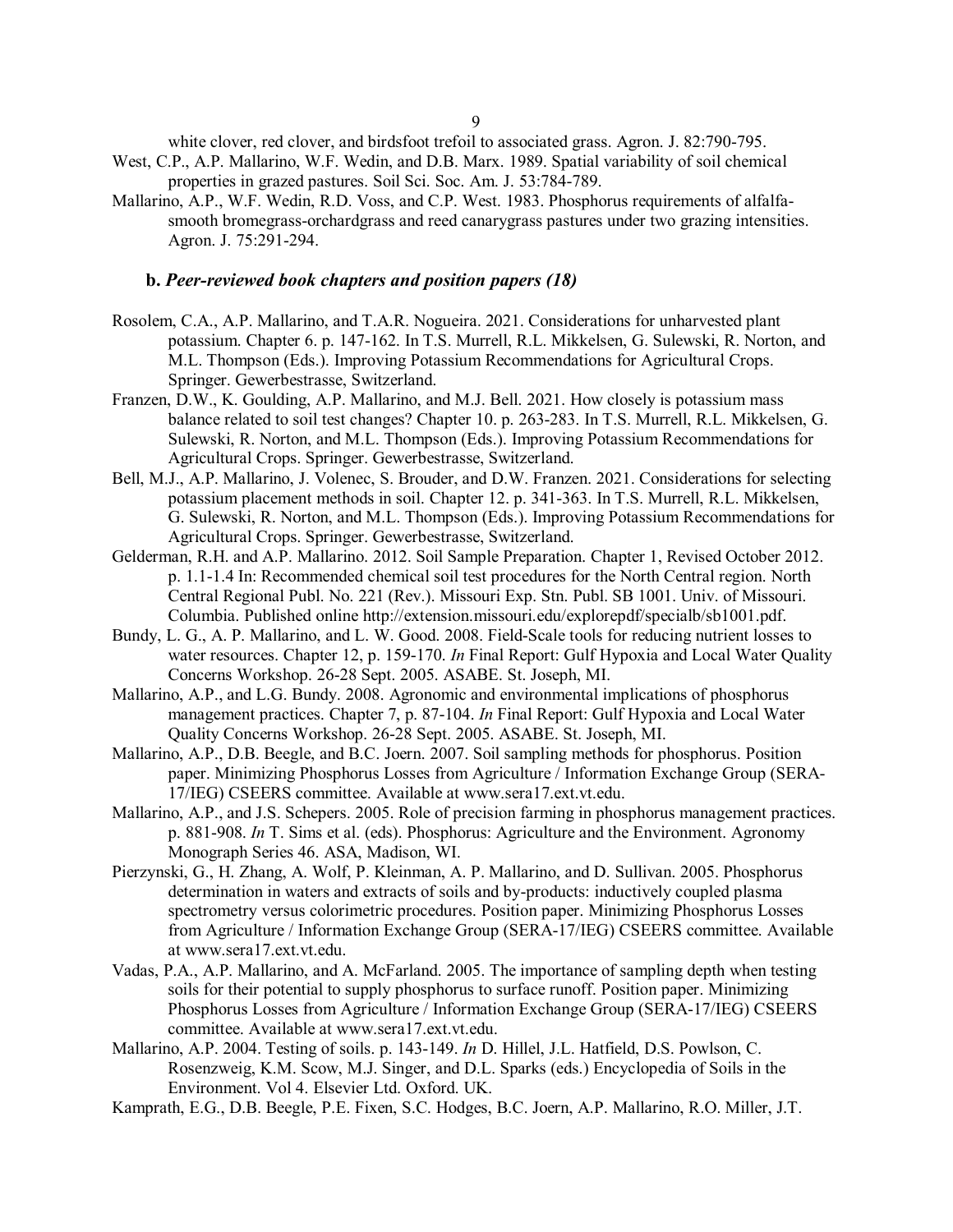Simms, R. Ward, and A.M. Wolf. 2000. Relevance of soil testing to agriculture and the environment. CAST Issue Paper 15. Council Agric. Sci. Tech. Ames, IA.

- Gelderman, R.H., and A.P. Mallarino. 1998. Soil sample preparation. *In* J. Brown (ed.) Recommended chemical soil test procedures for the North-Central Region. North-Central Regional Publ. No. 221 (Rev.). Missouri Agric. Exp. Station. Columbia. MO.
- Karlen, D.L., J.R. Russell, and A.P. Mallarino. 1997. A systems engineering approach for utilizing animal manure. *In* J.L. Hatfield and B.A. Stewart (ed.) Animal waste utilization. Ann Arbor Press. Chelsea. MI.
- Mallarino, A.P., D.J. Wittry, D. Dousa, and P. N. Hinz. 1999. Variable-rate phosphorus fertilization: Onfarm research methods and evaluation for corn and soybean. p. 687-696. *In* P.C. Robert et al. (ed.). Precision Agriculture 1999. ASA, CSSA, SSSA, Madison, WI.
- Mallarino, A.P., E.S. Oyarzabal, and P.N. Hinz. 1996. Multivariate analysis as a tool for interpreting relationships between site variables and crop yields. p. 151-158. *In* P.C. Robert et al. (ed.). Precision Agriculture 1996. ASA, CSSA, SSSA, Madison, WI.
- Oyarzabal, E.S., A.P. Mallarino, and P.N. Hinz. 1996. Using precision farming technologies for improving applied on-farm research. p. 379-388. *In* P.C. Robert et al. (ed.). Precision Agriculture 1996. ASA, CSSA, SSSA, Madison, WI.

## **6.2. Extension Publications**

#### *a. Stand-alone publications (38)*

- Sawyer, J.E., and A.P. Mallarino. 2020. Soil fertility. p. 63-72 In E.W. Hodgson, M.A. Licht, and A.J. Sisson (eds.). Field crop production handbook. An introduction to farming practices. Publ. CROP 3162. Iowa State Univ. Extension. Ames.
- Mallarino, A.P., and J.E. Sawyer. 2018. Phosphorus and potassium tissue testing in corn and soybean. Publ. CROP 3153. Iowa State Univ. Extension. Ames.
- Sawyer, J.E., and A.P. Mallarino. 2018. Use of the end-of-season corn stalk nitrate test in Iowa corn production. Publ. CROP 3154. Iowa State Univ. Extension. Ames.
- Mallarino, A.P., D.E. Kaiser, D.A. Ruiz-Diaz, C.A.M. Laboski, J.J. Camberato, and T.J. Vyn. 2017. Micronutrients for soybean production in the north central region. Publ. CROP 3135. Iowa State Univ. Extension. Ames.
- Sawyer, J.E., and A.P. Mallarino. 2017. Use of the late-spring soil nitrate test in Iowa corn production. Publ. CROP 3140. Iowa State Univ. Extension. Ames.
- Abendroth, L., R, Hartzler, E, Hodgson, M. Licht, A. Mallarino, C. McGrath, D. Mueller, R. Pope, A. Robertson, J. Sawyer, K. Schafer, A. Sisson, and G. Tylka. 2016. Corn and soybean field guide. A. Sisson, D. Mueller, eds. Iowa State University Extension. Ames.
- Mallarino, A.P., and J.E. Sawyer. 2016. Take a good soil sample to help make good fertilization decisions. Publ. CROP 3108. Iowa State Univ. Extension.
- Sawyer, J.E., and A.P. Mallarino. 2016. Using manure nutrients for crop production. Publ. PMR 1003 (Revised). Iowa State Univ. Extension. Ames.
- Mallarino, A.P., B.E. Hill, and K.L. Culp. 2015. Soil-test results summaries 2006-2010. Publ. CROP 3071. Iowa State Univ. Extension. Ames.
- Schaefer, K., S. Barnhart, B. Buffington, R. Elmore, E. Hodgson, A.P. Mallarino, and J. Sawyer. 2014. Field Record. 2014 Season. Integrated Crop Management and Pesticide Application. Iowa State Univ. Extension and Outreach. Ames.
- Barnhart, S.K., A.P. Mallarino, and J.E. Sawyer. 2013. Fertilizing Pasture. Publ. PM 869. Iowa State Univ. Extension. Ames.
- Mallarino, A.P., and Sawyer. 2013. Interpretation of Soil Test Results. Publ. PM 1310 (Rev.). Iowa State. Univ. Extension.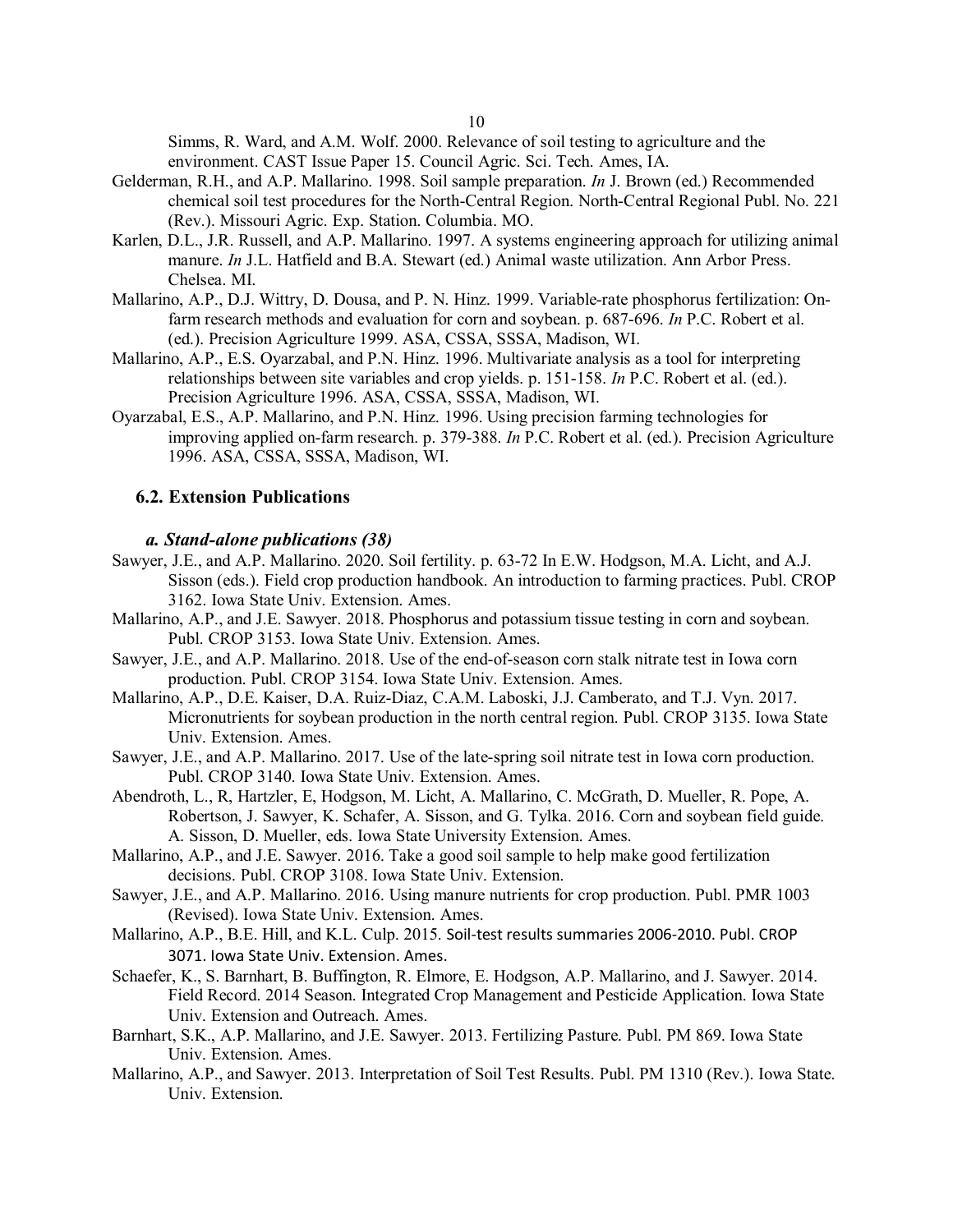- Mallarino, A.P., Sawyer, J.E., and S.K. Barnhart. 2013. General guide for crop nutrient recommendations in Iowa. Publ. PM 1688 (Rev.). Iowa State. Univ. Extension.
- McGrath, C., Wright D., A.P. Mallarino, and A. Lenssen. 2013. Soybean nutrient needs. Publ. PM 3045. Iowa State Univ. Extension. Ames.
- Pagani, A., J.E. Sawyer, A.P. Mallarino, Moody, L. Davis, J., and S. Phillips. 2013. Site-Specific Nutrient Management for Nutrient Management Planning To Improve Crop Production, Environmental Quality, and Economic Return. Publ. NRCS 0001. Iowa State University, International Plant Nutrition Institute, The Fertilizer Institute, and Nutrient USDA-NRCS. https://store.extension.iastate.edu/product/14001.
- Sawyer, J.E., and A.P. Mallarino. 2013. Nutrient considerations with corn stover harvest. Publ. PM 3052c. Iowa State Univ. Extension. Ames.
- Wortmann, C., M. Helmers, A.P. Mallarino, C. Barden, D. Devlin, G. Pierzynski, J. Lory, R. Massey, J. Holz, C. Shapiro, and J. Kovar. 2013. Agricultural phosphorus management and water quality protection in the Midwest. Reg. Pub. 187 (Revised). Heartland Regional Water Coordination Initiative. Univ. of Nebraska-Lincoln Extension and CSREES-USDA. Lincoln, NE.
- Mueller, D., A. Sisson, E. Hodgson, A.P. Mallarino, C. McGrath, M. O'Neal, P. Pedersen, C. Pilcher, R. Pope, M. Rice, A. Robertson, J. Sawyer, K. Schaefer, K. Simon, G. Tylka, and D. Wright. 2011. Soybean field guide. Second Edition. Iowa State University Extension.
- Sawyer, J., A.P. Mallarino, and M. Al-Kaisi. 2011. Flooded soil syndrome fact sheet. Iowa State Univ. Extension. http://www.agronext.iastate.edu/soilfertility/info/Flooded%20Soil%20Syndrome%20Fact%20She et.pdf.
- Sawyer, J.E., A.P. Mallarino, R. Killorn, and S.K. Barnhart. 2008. General guide for crop nutrient recommendations in Iowa. Publ. Pm-1688 (Rev.). Iowa State. Univ. Extension.
- Mueller, D., G. Tylka, A. Robertson, M. O'Neal, C. Pilcher, P. Pedersen, K. Schaefer, M. Rice, A. Mallarino, R. Pope, C. McGrath, K. Simon, D. Wright, and G. Usovsky. 2008. Soybean disease and pest management field guide. College of Agriculture and Life Sciences. Iowa State Univ. Ames.
- Sawyer, J.E., and A.P. Mallarino. 2008. Using manure nutrients for crop production. Publ. PMR 1003. Iowa State Univ. Extension. Ames.
- Sawyer, J.E., and A.P. Mallarino. 2006. Applying fertilizer and lime to CRP land. Conservation reserve program: issues and options. Iowa State Univ. Extension Publ. CRP-5 (Rev.).
- Mallarino, A.P., B.M. Stewart, J.L. Baker, J.A. Downing, and J.E. Sawyer. 2005. Background and basic concepts of the Iowa Phosphorus Index. A support document to the USDA NRCS Field Office Technical Note 25. Revised June 2005. Available online at

http://www.ia.nrcs.usda.gov/technical/Phosphorus/phosphorusstandard.html.

- Wortmann, C., M. Helmers, A.P. Mallarino, C. Barden, D. Devlin, G. Pierzynski, J. Lory, R. Massey, J. Holz, C. Shapiro, J. and Kovar. 2005. Agricultural phosphorus management and water quality protection in the Midwest. Reg. Pub. 187. Heartland Regional Water Coordination Initiative. Univ. of Nebraska-Lincoln Extension and CSREES-USDA. Lincoln, NE. https://store.extension.iastate.edu/product/12202.
- Sawyer, J.E.., A.P. Mallarino, and R. Killorn. 2003. Take a good soil sample to help make good decisions. Publ. Pm-287 (Rev.). Iowa State Univ. Extension.
- Lorimor, J., Mallarino, A.P., J.E. Sawyer, and J. Creswell. 2002. Manure resources. Nutrient Management Information Sheet No. 3. Iowa State Univ. Extension.
- Mallarino, A.P., J.E. Sawyer, and J. Creswell. 2002. Phosphorus application. Nutrient Management Information Sheet No. 2. Iowa State Univ. Extension.
- Mallarino, A.P., J.E. Sawyer, and J. Creswell. 2002. Soil testing. Nutrient Management Information Sheet No. 1. Iowa State Univ. Extension.
- Mallarino, A.P., J.E. Sawyer, B. Stewart, and J. Creswell. 2002. Nutrient management plan. Nutrient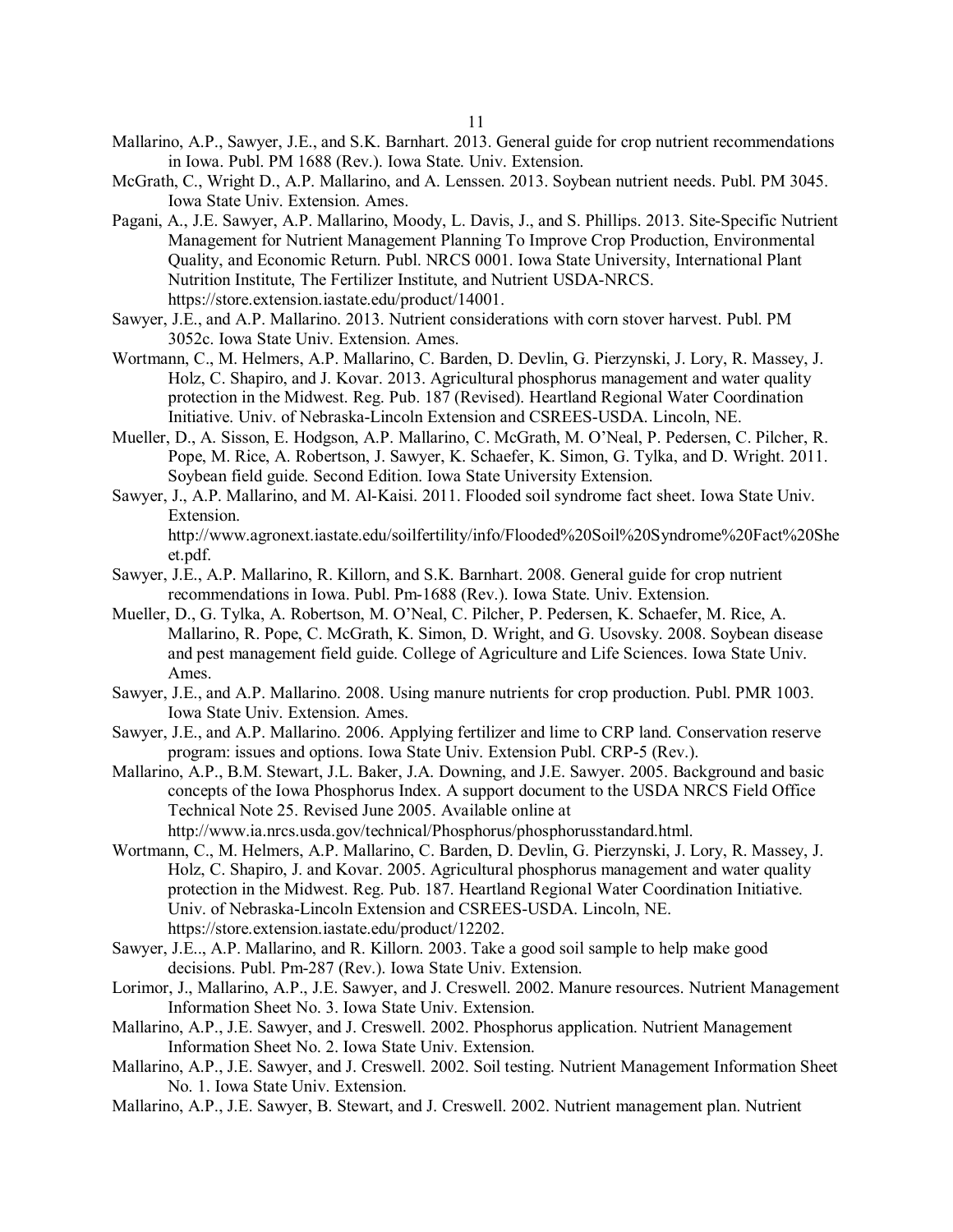Management Information Sheet No. 8. Iowa State Univ. Extension.

- Sawyer, J.E., A.P. Mallarino, R. Killorn, and S.K. Barnhart. 2002. General guide for crop nutrient recommendations in Iowa. Publ. Pm-1688 (Rev.). Iowa State. Univ. Extension.
- Mallarino, A.P. and J.E. Sawyer. 1999. Interpreting Mehlich-3 soil test results. Publ. SP-126. Iowa State Univ. Extension.
- Voss, R.D., J.E. Sawyer, A.P. Mallarino, and R. Killorn. 1999. General guide for crop nutrient recommendations in Iowa. Publ. Pm-1688 (Rev.). Iowa State. Univ. Extension.
- Blackmer, A.M., R.D. Voss, and A.P. Mallarino. 1997. Nitrogen fertilizer recommendations for corn in Iowa. Publ. Pm-1714. Iowa State Univ. Extension.
- Blackmer, A.M., and A.P. Mallarino. 1996. Cornstalk testing to evaluate nitrogen management. Publ. Pm-1584 (Rev.). Iowa State Univ. Extension.
- Voss, R.D., A.P. Mallarino, and R. Killorn. 1996. General guide for crop nutrient recommendations in Iowa. Publ. Pm-1688. Iowa State. Univ. Extension.
- Blackmer, A.M., and A.P. Mallarino. 1994. Cornstalk testing to evaluate nitrogen management. Publ. Pm-1584. Iowa State Univ. Extension.
- Blackmer, A.M., T.F. Morris, B.G. Meese, and A.P. Mallarino. 1993. Soil testing to optimize nitrogen management for corn. Publ. Pm-1521. Iowa State Univ. Extension.

## *b. Articles in extension publications or extension conference proceedings (189) [Asterisks identify Mallarino graduate students, postdocs, or research associates]*

- Anderson, M., and A.P. Mallarino. 2021. What's with all the yellow soybean? Blog post. 11 July 2021. Iowa State Univ. Extension. https://crops.extension.iastate.edu/blog.
- DeJong, J., and A.P. Mallarino. 2021. Fall approaches Time to think about crop fertility for 2022. Blog post. 23 August 2021. Iowa State Univ. Extension. https://crops.extension.iastate.edu/blog.
- DeJong, J., and A.P. Mallarino. 2021. Making your fertilizer dollars stretch as fertilizer prices have increased. Blog post. 19 March 2021. Iowa State Univ. Extension. https://crops.extension.iastate.edu/cropnews.
- Licht, M., Mueller, D., A.P. Mallarino, G. Tylka, and Z. Clemens. 2021. Considerations when planting soybean back-to-back. Blog post. 13 December 2021. Iowa State Univ. Extension. https://crops.extension.iastate.edu/blog.
- Mallarino, A.P. 2021. Give careful consideration to likely high soil and cornstalk nitrate levels this fall. ICM News, 14 October 2021. Iowa State Univ. Extension. https://crops.extension.iastate.edu/cropnews.
- Mallarino, A.P. 2021. Nitrogen deficient soybean with excess soil moisture. ICM News, 13 July 2021. Iowa State Univ. Extension. https://crops.extension.iastate.edu/cropnews.
- Mallarino, A.P. 2021. Soil-test interpretations for fall fertilization and liming decisions with high fertilizer prices and after highly variable rainfall and crop yields. ICM News, 13 October 2021. Iowa State Univ. Extension. https://crops.extension.iastate.edu/cropnews.
- Mallarino, A.P. 2021. Thinking of plant tissue testing this season? Beware of drought or excess moisture effects. ICM News, 9 July 2021. Iowa State Univ. Extension. https://crops.extension.iastate.edu/cropnews.
- Mallarino, A.P., and M.U. Haq. 2021. High gypsum application rates impacts on Iowa soil properties, dissolved phosphorus loss, and crop yield. p.75-82. *In* 51st Annual North-Central Extension-Industry Soil Fertility Conf. Proceedings. 18-19 November 2021. Des Moines, Iowa
- Mallarino, A.P., and M. Licht. 2021. Yellow soybean too early this season? ICM News, 12 August 2021. Iowa State Univ. Extension. https://crops.extension.iastate.edu/cropnews.
- Mallarino, A.P., M.U. Haq, J.D. Jones, and M.J. Helmers. 2021. Management of fertilizer, manure, tillage, cover crop, and alum or gypsum soil amendments to minimize dissolved P loss from corn and soybean fields. p. 53-59. *In* 32nd Integrated Crop Management Conf. Proceedings. 1-2 Dec.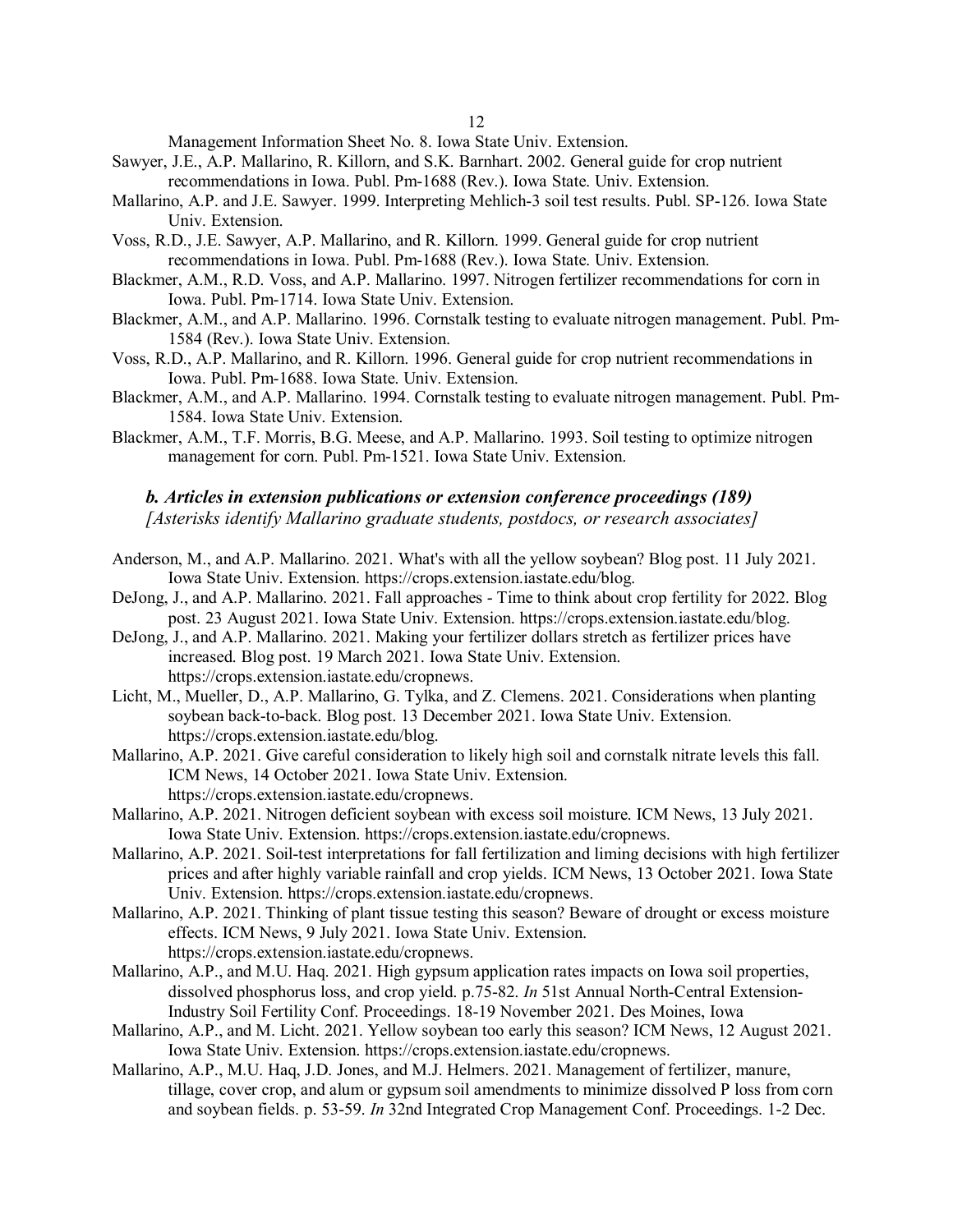Iowa State Univ. Extension.

- Rieck-Hinz, A., and A.P. Mallarino. 2021. What causes striped corn leaves? ICM News, 11 June 2021. Iowa State Univ. Extension. https://crops.extension.iastate.edu/cropnews.
- Gomez-Botero, M.\*, A.P. Mallarino, M.U. Haq\*, M.L. Thompson\*, and J.E. Sawyer. 2020. Evaluation of plant-available phosphorus of dried residuals from wastewater processed for phosphorus reduction with aluminum or iron. *In* 50th North-Central Extension-Industry Soil Fertility Conf. Proceedings. Nov. 18-19.
- Mallarino, A.P. 2020. Sidedressed liquid potassium can partially offset deficient preplant fertilization for corn. ICM News, May 22, 2020. Iowa State Univ. Extension. https://crops.extension.iastate.edu/cropnews.
- Mallarino, A.P., and J.E. Sawyer. 2020. Be cautious when interpreting fall soil-test results following drought. ICM News, October 14, 2020. Iowa State Univ. Extension. https://crops.extension.iastate.edu/cropnews.
- Mallarino, A.P., and L.B. Thompson\*. 2020. Role of postemergence sidedressed fluid potassium fertilizer to complement preplant fertilization in corn-soybean rotations. *In* 50th North-Central Extension-Industry Soil Fertility Conf. Proceedings. Nov. 18-19.
- Sawyer, J.E., and A.P. Mallarino, A.P. 2020. Wind damaged corn Nutrient content? ICM News, August 17, 2020. Iowa State Univ. Extension. https://crops.extension.iastate.edu/cropnews.
- Mallarino, A.P., 2019. Efficacy of variable-rate application technology for phosphorus, potassium, and lime management. *In* 49th North-Central Extension-Industry Soil Fertility Conf. Proceedings. Nov. 5-6. Des Moines, IA.
- Mallarino, A.P., 2019. Phosphorus and potassium fertilizer placement options when crop prices are low. p. 123-130. *In* 31th Integrated Crop Management Conf. Proceedings. Dec. 4-5. 29-30, 2019. Iowa State Univ. Extension.
- Mallarino, A.P., 2019. Phosphorus and potassium management for 2020 with highly variable yields. ICM News, October 1, 2019. Iowa State Univ. Extension. https://crops.extension.iastate.edu/cropnews.
- Mallarino, A.P., 2019. Soil pH and liming research update and management strategies with low crop prices. *In* Crop Advantage Series Conf. Proceedings. Jan. 2017. Iowa State Univ. Extension.
- Mallarino, A.P., 2019. Tissue testing for field crops requires cautious use and interpretation. ICM News, June 21, 2019. Iowa State Univ. Extension. https://crops.extension.iastate.edu/cropnews.
- Mallarino, A.P., 2019. Upper soybean leaves began showing potassium deficiency symptoms since early august in some Iowa fields. ICM News, August 23, 2019. Iowa State Univ. Extension. https://crops.extension.iastate.edu/cropnews.
- Sawyer, J.E., and A.P. Mallarino. 2019. Flood adulterated grain nutrient supply to crops when land applied. ICM News, April 2, 2019. Iowa State Univ. Extension. https://crops.extension.iastate.edu/cropnews.
- Sawyer, J.E., and A.P. Mallarino. 2019. Late-spring soil nitrate test (LSNT) use in 2019. ICM News, May 22, 2019. Iowa State Univ. Extension. https://crops.extension.iastate.edu/cropnews.
- Sawyer, J.E., and A.P. Mallarino. 2019. Nutrient removal when harvesting corn stover. ICM News, September 10, 2019. Iowa State Univ. Extension. https://crops.extension.iastate.edu/cropnews.
- Dougherty, B., C. Pedersen, D. Andersen, M. Helmers, and A.P. Mallarino. 2018. The impact of manure management and cover crops on drainage water quality and yields. p. 101-107. *In* 30th Integrated Crop Management Conf. Proceedings. Nov. 28-29, 2018. Iowa State Univ. Extension.
- Mallarino, A.P., 2018. Corn and soybean grain yield, phosphorus and potassium removal, and soil-test trend responses to long-term fertilization strategies. p. 83-90. *In* 30th Integrated Crop Management Conf. Proceedings. Nov. 28-29, 2018. Iowa State Univ. Extension.
- Mallarino, A.P., 2018. Fertilization can help with cool soils and late planting dates. ICM News. April 23, 2018. https://crops.extension.iastate.edu/cropnews.
- Mallarino, A.P., 2018. Soybean potassium deficiency symptoms during early and late growing stages. August 21, 2018. Iowa State Univ. Extension. https://crops.extension.iastate.edu/cropnews.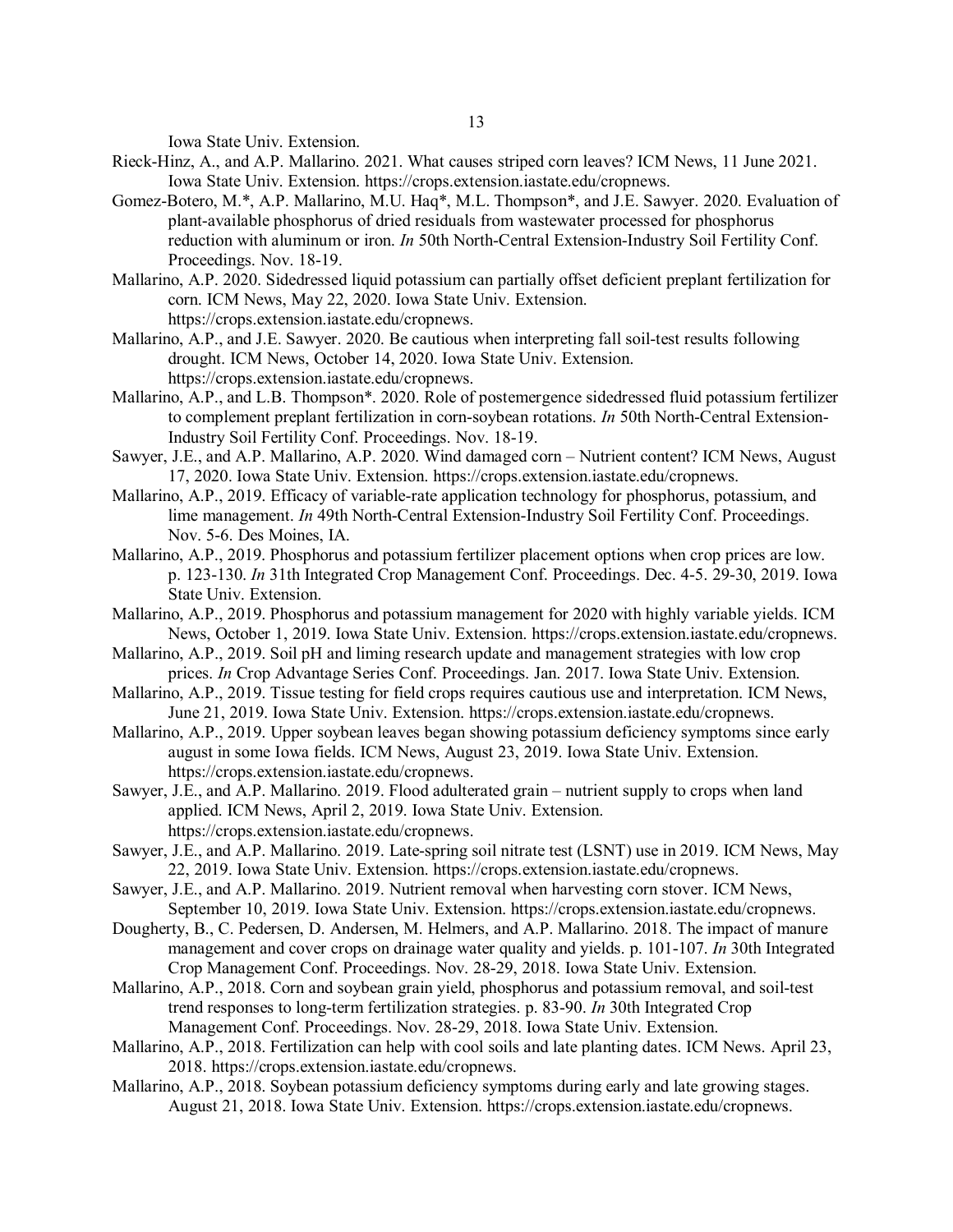- Mallarino, A.P., and J.D. Jones\*. 2018. Correlation of the weak organic acids test of a soil health tool with crop yield response to phosphorus fertilization. p. 14-20. *In* 48th North-Central Extension-Industry Soil Fertility Conf. Proceedings. 14-15 Nov. 2018. Vol. 34. Des Moines, IA. International Plant Nutrition Institute, Peachtree Corners, GA.
- Mallarino, A.P., M.U. Haq\*, and J.D. Jones\*. 2018. Liming research update and application strategies with low crop prices. p. 91-100. *In* 30th Integrated Crop Management Conf. Proceedings. Nov. 28-29, 2018. Iowa State Univ. Extension.
- Oltmans, R.R.\*, and A.P. Mallarino. 2018. Effects of sampling time and extraction method on soil-test and nonexchangeable potassium in Iowa soils. p. 93. *In* 48th North-Central Extension-Industry Soil Fertility Conf. Proceedings. 14-15 Nov. 2018. Vol. 34. Des Moines, IA. International Plant Nutrition Institute, Peachtree Corners, GA.
- Coulter, J., M. Russelle, Walker, Z., R. Venterea, A. Mallarino, J. Lauer, and M. Yost. 2018. Soil testing helps forecast N response in first-year corn following alfalfa. Forage Focus. May 2018. Midwest Forage Association.
- Hirniak, J.N.\*, and A.P. Mallarino. 2017. Nitrogen and potassium interactions in corn. p. 103-108. *In* 47th North-Central Extension-Industry Soil Fertility Conf. Proceedings. 15-16 Nov. 2017. Vol. 33. Des Moines, IA. International Plant Nutrition Institute, Brookings, SD.
- Mallarino, A.P. 2017. Potassium effect on yield, corn response to nitrogen, and soybean diseases. p. 18- 19. In Crop Advantage Series Conf. Proceedings. Jan. 2017. AEP 0200. Iowa State Univ. Extension.
- Mallarino, A.P. 2017. Watch potassium management It also affects corn response to nitrogen and soybean diseases. p. 153-159. *In* 29th Integrated Crop Management Conf. Proceedings. Nov. 29- 30, 2017. Iowa State Univ. Extension.
- Mallarino, A.P., and M.U. Haq\*. 2017. Evaluation of agricultural lime and pelleted lime to increase soil pH and crop yield. p. 109-117. *In* 47th North-Central Extension-Industry Soil Fertility Conf. Proceedings. 15-16 Nov. 2017. Vol. 33. Des Moines, IA. International Plant Nutrition Institute, Brookings, SD.
- Mallarino, A.P., and J.E. Sawyer. 2017. Phosphorus, potassium, and pH management following drought affected crops. ICM News. 18 Aug. 2017. https://crops.extension.iastate.edu/cropnews.
- Sawyer, J.E., and A.P. Mallarino. 2017. Nitrogen considerations with dry conditions in 2017. ICM News. August 28, 2017. https://crops.extension.iastate.edu/cropnews.
- Sawyer, J.E., and A.P. Mallarino. 2017. Phosphorus and potassium in silage harvest of drought-damaged corn. ICM News. 21 July 2017. https://crops.extension.iastate.edu/cropnews.
- Jones, J.D.\*, and A.P. Mallarino. 2016. Influence of source and particle size on agricultural limestone efficiency at increasing soil pH. p. 91-96. *In* 65th North-Central Extension-Industry Soil Fertility Conf. Proceedings. 2-3 Nov. 2016. Vol. 32. Des Moines, IA. International Plant Nutrition Institute, Brookings, SD.
- Mallarino, A.P. 2016. High yields, low grain prices: Manage phosphorus and potassium wisely. ICM News, 21 Oct. 2016. Iowa State Univ. Extension. https://crops.extension.iastate.edu/cropnews.
- Mallarino, A.P. 2016. Research shows a role for phosphorus and potassium tissue testing in corn. ICM News, 6 June 2016. Iowa State Univ. Extension. https://crops.extension.iastate.edu/cropnews.
- Mallarino, A.P. 2016. Value of soybean tissue testing for phosphorus and potassium. ICM News, 13 June 2016. Iowa State Univ. Extension. https://crops.extension.iastate.edu/cropnews.
- Mallarino, A.P. 2016. Value of tissue testing to improve phosphorus, potassium, and micronutrients management for corn and soybean. p. 139-146. *In* The Integrated Crop Management Conf. Proceedings. Nov. 30-Dec. 1, 2016. Iowa State Univ. Extension.
- Mallarino, A.P. 2016. Using precision agriculture technologies for phosphorus, potassium, and lime management. p. 19. In Crop Advantage Series Conf. Proceedings. Jan. 2016. AEP 0200. Iowa State Univ. Extension.
- Mallarino, A.P. 2016. What can long term experiments provide for improving phosphorus and potassium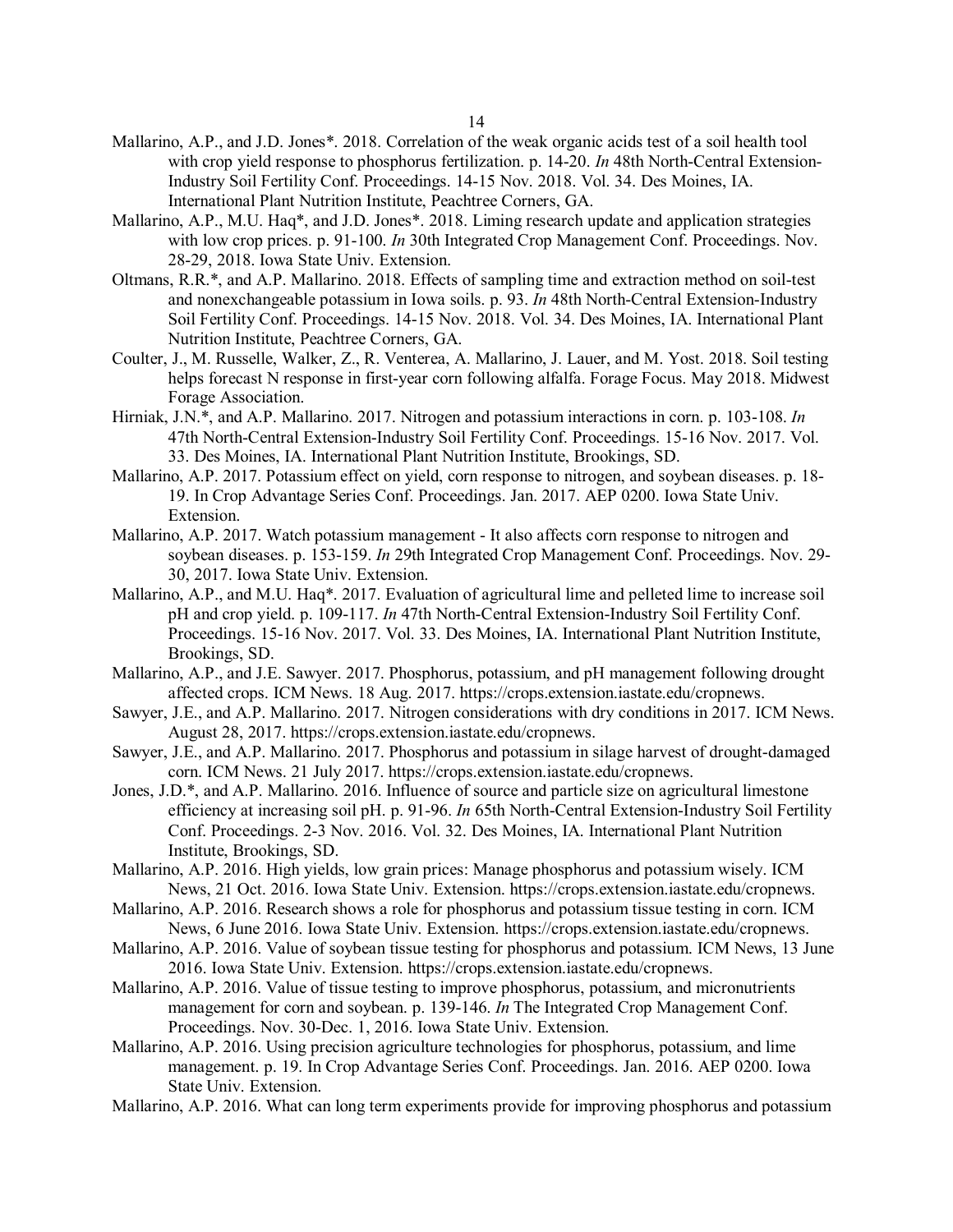management? p. 12-16. *In* 65th North-Central Extension-Industry Soil Fertility Conf. Proceedings. 2-3 Nov. 2016. Vol. 32. Des Moines, IA. International Plant Nutrition Institute, Brookings, SD.

- Mallarino, A.P., and M.U. Haq\*. 2016. How can fertilizer and manure management practices reduce dissolved phosphorus loss from fields and improve water quality? p. 179-184. *In* The Integrated Crop Management Conf. Proceedings. Nov. 30-Dec. 1, 2016. Iowa State Univ. Extension.
- Mallarino, A.P., and J.E. Sawyer. 2016. Soil fertility management with tight crop production margins. p. 20-21. In Crop Advantage Series Conf. Proceedings. Jan. 2016. AEP 0200. Iowa State Univ. Extension.
- Walker, Z., J. Coulter, M. Russelle, M. Yost, R. Venterea, A. Mallarino, and J. Lauer. 2016. Soil tests to predict nitrogen availability in first-year corn following alfalfa. Forage Focus. August 2016. Midwest Forage Association.
- Mallarino, A.P. 2015. Efficient use of phosphorus, potassium, lime and micronutrients with lower crop prices. p. 24-26. In Crop Advantage Series Conf. Proceedings. Jan. 2015. AEP 0200. Iowa State Univ. Extension.
- Mallarino, A.P. 2015. Make rational decisions about phosphorus and potassium management with unfavorable crop prices. ICM News, Sep. 16, 2015. Iowa State Univ. Extension. https://crops.extension.iastate.edu/cropnews.
- Mallarino, A.P. 2015. Making rational adjustments to phosphorus, potassium, and lime application rates when crop prices are low and producers want to cut inputs. p. 149-155. *In* The Integrated Crop Management Conf. Proceedings. Dec. 2-3, 2015. Iowa State Univ. Extension.
- Mallarino, A.P. 2015. Soybean yield response to foliar-applied micronutrients and relationships among soil and tissue tests. Crops and Soils 48: 6:18-21.
- Mallarino, A.P. 2015. Starter fertilization sometimes boosts corn yield. ICM News, March 20 2015. Iowa State Univ. Extension. https://crops.extension.iastate.edu/cropnews.
- Mallarino, A.P. 2015. Using precision agriculture technologies for phosphorus, potassium, and lime management. p. 28-29. In Crop Advantage Series Conf. Proceedings. Jan. 2015. AEP 0200. Iowa State Univ. Extension.
- Mallarino, A.P., and M.U. Haq\*. 2015. Phosphorus loss with runoff after applying fertilizer or manure as affected by the timing of rainfall. p. 94-99. *In* 45th North-Central Extension-Industry Soil Fertility Conf. Proceedings. Nov. 4-5, 2015. Vol. 31. Des Moines, IA. International Plant Nutrition Institute, Brookings, SD.
- Mallarino, A.P., J.J. Camberato, D.E. Kaiser, C.A.M. Laboski, D.A. Ruiz-Diaz, and T.J. Vyn. 2015. Micronutrients fertilization for corn and soybean: A research update. p. 44-57. *In* 45th North-Central Extension-Industry Soil Fertility Conf. Proceedings. Nov. 4-5, 2015. Vol. 31. Des Moines, IA. International Plant Nutrition Institute, Brookings, SD.
- Mallarino, A.P. 2014. Using precision agriculture technologies for phosphorus, potassium, and lime management with lower grain prices and to improve water quality. p. 137-143. *In* The Integrated Crop Management Conf. Proceedings. Dec. 3-4, 2014. Iowa State Univ. Extension.
- Mallarino, A.P., J.T. Enderson\*, and M.U. Haq\*. 2014. Corn and soybean yield responses to micronutrients fertilization. p. 129-135. *In* The Integrated Crop Management Conf. Proceedings. Dec. 3-4, 2014. Iowa State Univ. Extension.
- Mallarino, A.P., and R.R. Oltmans\*. 2014. Potassium management, soil testing and crop response. p. 45- 52. *In* 44th North-Central Extension-Industry Soil Fertility Conf. Proceedings. Nov. 19-20 2014. Vol. 30. Des Moines, IA. International Plant Nutrition Institute, Brookings, SD.
- Stammer, A\*, and A.P. Mallarino. 2014. Field correlation of tissue testing for phosphorus and potassium in corn and soybean. p. 71-75. *In* 44th North-Central Extension-Industry Soil Fertility Conf. Proceedings. Nov. 19-20 2014. Vol. 30. Des Moines, IA. International Plant Nutrition Institute, Brookings, SD.
- Mallarino, A.P. 2014. What's new in the updated Iowa phosphorus, potassium, and lime

15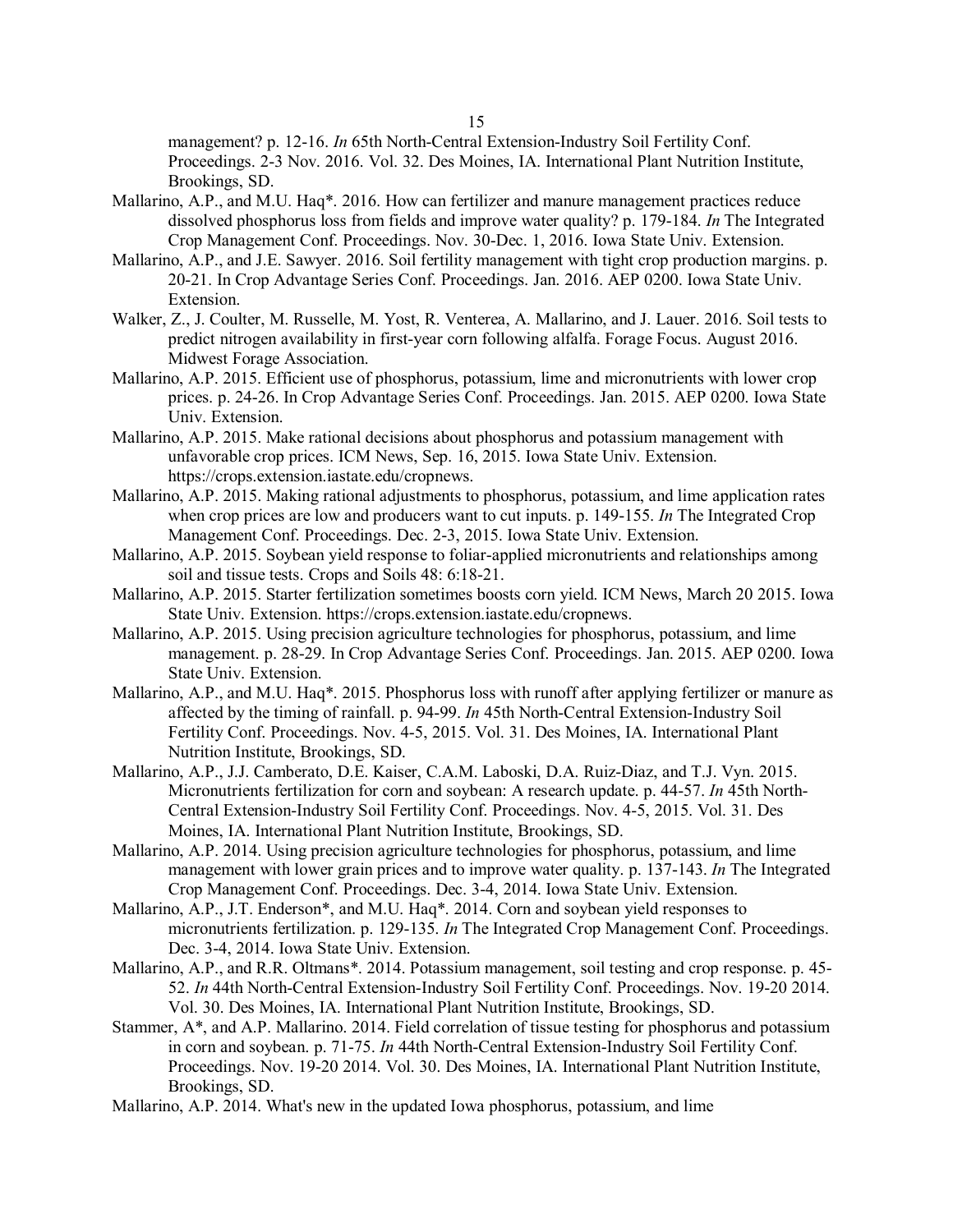recommendations? *In* Crop Advantage Series Conf. Proceedings. Jan. 2014. Iowa State Univ. Extension.

- Enderson, J.T., A.P. Mallarino, and M.U. Haq\*. 2013. Using soil and tissue testing to predict soybean yield response to foliar applied micronutrients in Iowa. p. 68. *In* 43th North-Central Extension-Industry Soil Fertility Conf. Proceedings. Nov. 20-21 2013. Vol. 29. Des Moines, IA. International Plant Nutrition Institute, Brookings, SD.
- Mallarino, A.P. 2013. Don't underestimate the value of starter fertilizer for corn planted late. *In* Integrated Crop Management News. May 3, 2013. Iowa State Univ. Extension. www.extension.iastate.edu/CropNews/2013/0503mallarino.htm.
- Mallarino, A.P. 2013. Don't underestimate the value of starter fertilizer for corn planted late. Soil Fertility Web Page Current Topic. May 3, 2013. Agronomy Extension, Iowa State Univ. http://www.agronext.iastate.edu/soilfertility.
- Mallarino, A.P. 2013. Interpretation of plant tissue test results for phosphorus and potassium in corn and soybean. *In* Proceedings, NCERA-13 Committee (eds.) North Central Region Soil and Plant Analyst Workshop. Feb. 26-27, 2013. Iowa City, IA.
- Mallarino, A.P. 2013. Optimizing yield while minimizing phosphorus water quality impacts: Some do's and don'ts. p. 165-173. *In* The Integrated Crop Management Conf. Proceedings. Dec. 4-5, 2013. Iowa State Univ. Extension.
- Mallarino, A.P. 2013. Re-implementation of moist soil testing to improve the assessment of cropavailable potassium in Iowa soils. *In* Proceedings, NCERA-13 Committee (eds.) North Central Region Soil and Plant Analyst Workshop. Feb. 26-27, 2013. Iowa City, IA.
- Mallarino, A.P., and J.E. Sawyer. 2013. Update to Iowa phosphorus, potassium, and lime recommendations. *In* Integrated Crop Management News. Sep. 21, 2013. Iowa State Univ. Extension. http://www.extension.iastate.edu/CropNews/2013/0920mallarinosawyer.htm.
- Mallarino, A.P., and J.E. Sawyer. 2013. Update to Iowa phosphorus, potassium, and lime recommendations. Soil Fertility Web Page Current Topic. Sep. 20, 2013. Agronomy Extension, Iowa State Univ. http://www.agronext.iastate.edu/soilfertility.
- Mallarino, A.P., and J.E. Sawyer. 2013. Update to Iowa phosphorus, potassium, and lime recommendations. p. 137-143. *In* The Integrated Crop Management Conf. Proceedings. Dec. 4-5, 2013. Iowa State Univ. Extension.
- Mallarino, A.P. 2012. Testing field-moist soil samples improves the assessment of potassium needs by crops. p. 137-144. *In* The Integrated Crop Management Conf. Proceedings. Nov. 28-29, 2012. Iowa State Univ. Extension.
- Sawyer, J.E., and A.P. Mallarino. 2012. Nutrient considerations with corn silage and stover harvest. p. 131-136. *In* The Integrated Crop Management Conf. Proceedings. Nov. 28-29, 2012. Iowa State Univ. Extension.
- Mallarino, A.P. 2012. Testing field-moist soil for potassium and other nutrients -- what's it all about? p. 26-36. *In* 42nd North-Central Extension-Industry Soil Fertility Conf. Proceedings. Nov. 14-15 2012. Vol. 28. Des Moines, IA. International Plant Nutrition Institute, Brookings, SD.
- Mallarino, A.P. 2012. The moist soil test for potassium and other nutrients: What's it all about? *In* Integrated Crop Management News. Sep. 24, 2012. Iowa State Univ. Extension.
- Mallarino, A.P. 2012. Why are potassium deficiency symptoms showing now in corn and soybeans? *In* Integrated Crop Management News. Jun. 7, 2012. Iowa State Univ. Extension.
- Mallarino, A.P., and A. Pagani. 2012. Corn and soybean responses to soil pH level and liming Results from on-going on-farm research. *In* Crop Advantage Series Conf. Proceedings. Jan. 4-26, 2012. Iowa State Univ. Extension.
- Mallarino, A.P., and J.E. Sawyer. 2012. Phosphorus, potassium, and pH management issues following drought damaged crops. *In* Integrated Crop Management News. Aug. 23, 2012. Iowa State Univ. Extension.
- Mallarino, A.P., R.R. Oltmans, and P.A. Barbagelata\*. 2012. Soil-test potassium research update: field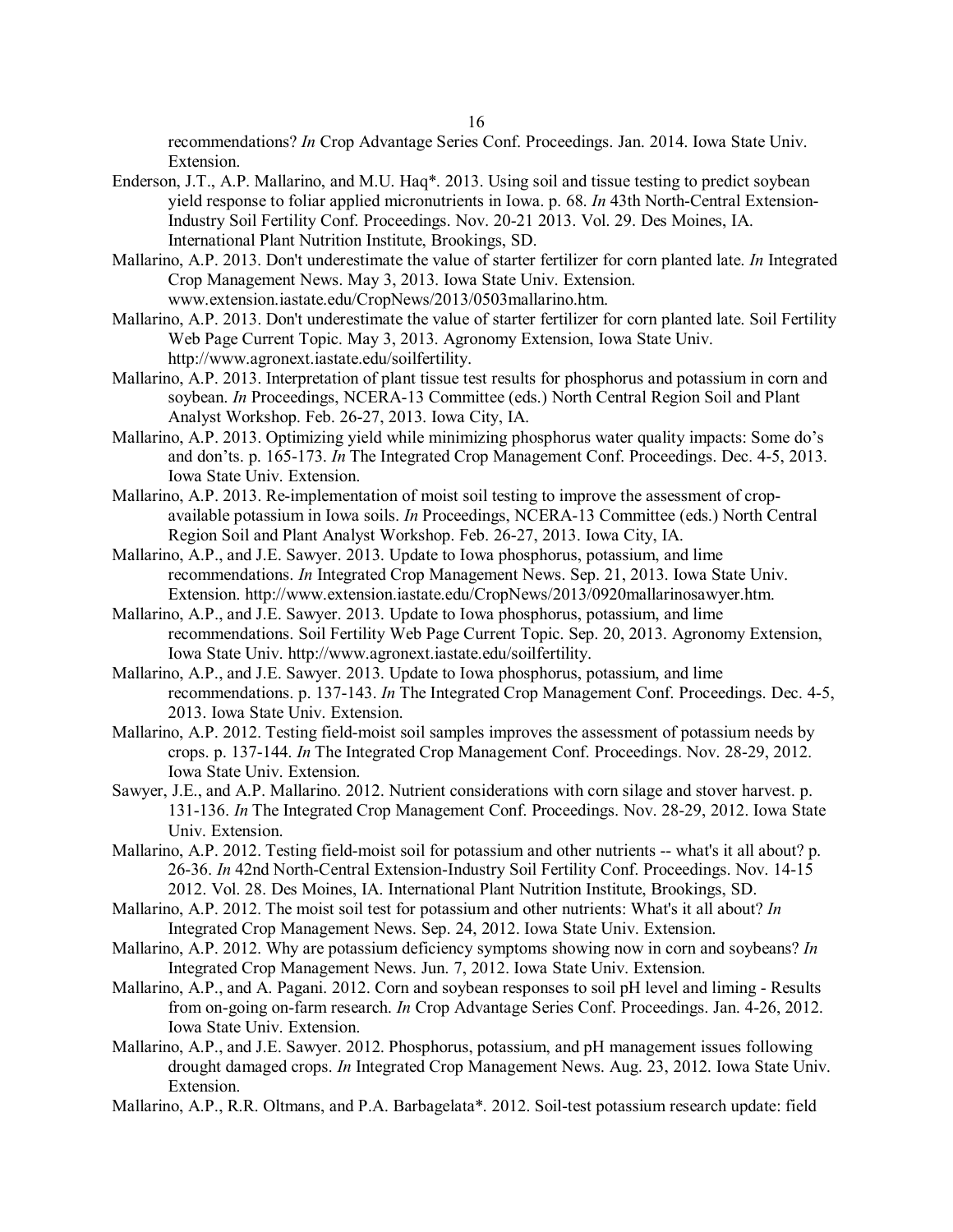correlation of a field-moist test and potassium recycling effects on temporal variability. In. Proc., Soil testing committees' joint conference. Aug. 27-28, 2012. Madison, WI.

- Sawyer, J.E., and A.P. Mallarino. 2012. Soil fertility management issues following drought-damaged crops - Nitrogen. *In* Integrated Crop Management News. Aug. 12, 2012. Iowa State Univ. Extension.
- Sawyer, J.E., and A.P. Mallarino. 2012. Care with plant nutrient analysis. *In* Integrated Crop Management News. Jun. 22, 2012. Iowa State Univ. Extension.
- Mallarino, A.P. 2011. Be cautious when interpreting early fall soil-test results. *In* Integrated Crop Management News. Oct. 6, 2011. Iowa State Univ. Extension. http://www.extension.iastate.edu/CropNews.
- Mallarino, A.P. 2011. Change in phosphorus and potassium contents of cornstalks over time. *In* Integrated Crop Management News. Dec. 9, 2011. Iowa State Univ. Extension. http://www.extension.iastate.edu/CropNews.
- Mallarino, A.P. 2011. Is foliar fertilization useful to supplement pre-plant fertilization? *In* Integrated Crop Management News. July 21, 2011. Iowa State Univ. Extension. http://www.extension.iastate.edu/CropNews.
- Mallarino, A.P., M.W. Clover\*, and R.R. Oltmans\*. 2011. Identification of reasons for high temporal soil-test potassium variation. p. 65-73. *In* North-Central Extension-Industry Soil Fertility Conf. Proceedings. Nov. 16-15. Vol. 27. Des Moines, IA.
- Mallarino, A.P., A. Pagani\*, and J.E. Sawyer. 2011. Corn and soybean response to soil pH level and liming. p. 93-102. *In* The Integrated Crop Management Conf. Proceedings. Nov. 30 - Dec. 1, 2011. Iowa State Univ. Extension.
- Mallarino, A.P., P.A. Barbagelata\*, M.W. Clover\*, C.X., Villavicencio\*, and L.B. Thompson\*. 2011. Factors determining high temporal soil-test potassium variation and soil sampling and testing alternatives. p. 3-14. *In* NCERA-13 Committee (eds.) North Central Region Soil and Plant Analyst Workshop. Proceedings. Feb. 23-24, 2011. Bettendorf, IA.
- Mallarino, A.P., R.R. Oltmans\*, J.R. Prater\*, C.X. Villavicencio\*, and L.B. Thompson\*. 2011. Nutrient uptake by corn and soybean, removal, and recycling with crop residue. p. 103-113. *In* The Integrated Crop Management Conf. Proceedings. Nov. 30 - Dec. 1, 2011. Iowa State Univ. Extension.
- Oltmans, R.R.\*, and A.P. Mallarino. 2011. Phosphorus and potassium removal and leaching from residue in corn and soybean. p. 197-202. *In* North-Central Extension-Industry Soil Fertility Conf. Proceedings. Nov. 16-17. Vol. 27. Des Moines, IA.
- Leikam, D., G. Randall, and A.P. Mallarino. 2010. Are current soil-test based phosphorus and potassium fertilizer recommendations adequate? Crops & Soils 43(6):27-32.
- Mallarino, A.P. 2010. Is in-season fertilization for soybean effective? *In* Integrated Crop Management News. June 29, 2010. Iowa State Univ. Extension. http://www.extension.iastate.edu/CropNews.
- Mallarino, A.P. 2010. Is tissue testing useful in identifying corn and soybean fields responsive to phosphorus and potassium fertilizers? *In* Integrated Crop Management News. July 1, 2010. Iowa State Univ. Extension. http://www.extension.iastate.edu/CropNews.
- Mallarino, A.P. 2010. Phosphorus runoff can be slowed by changing farming practices. Iowa State Univ. News online. Nov. 28, 2010.
- Mallarino, A.P. 2010. Potassium management with new corn hybrids and high potash prices. p. 20. *In* 2010 Crop Advantage Series. Iowa State Univ. Extension.
- Mallarino, A.P. 2010. Soil-test interpretations and phosphorus management approaches for profitable crop production. p. 163-170. *In* The Integrated Crop Management Conf. Proceedings. Dec. 2-3, 2010. Ames, IA. Iowa State Univ. Extension.
- Mallarino, A.P., N. Bergmann\*, and D.E. Kaiser\*. 2010. A look at effects of in-furrow applications of potassium on corn. Fluid J. 18: (70) 12-15.
- Mallarino, A.P., M.U. Haq\*, M.J. Helmers, A.A. Andrews\*, C.H. Pederson, and R.E. Rusk. 2010.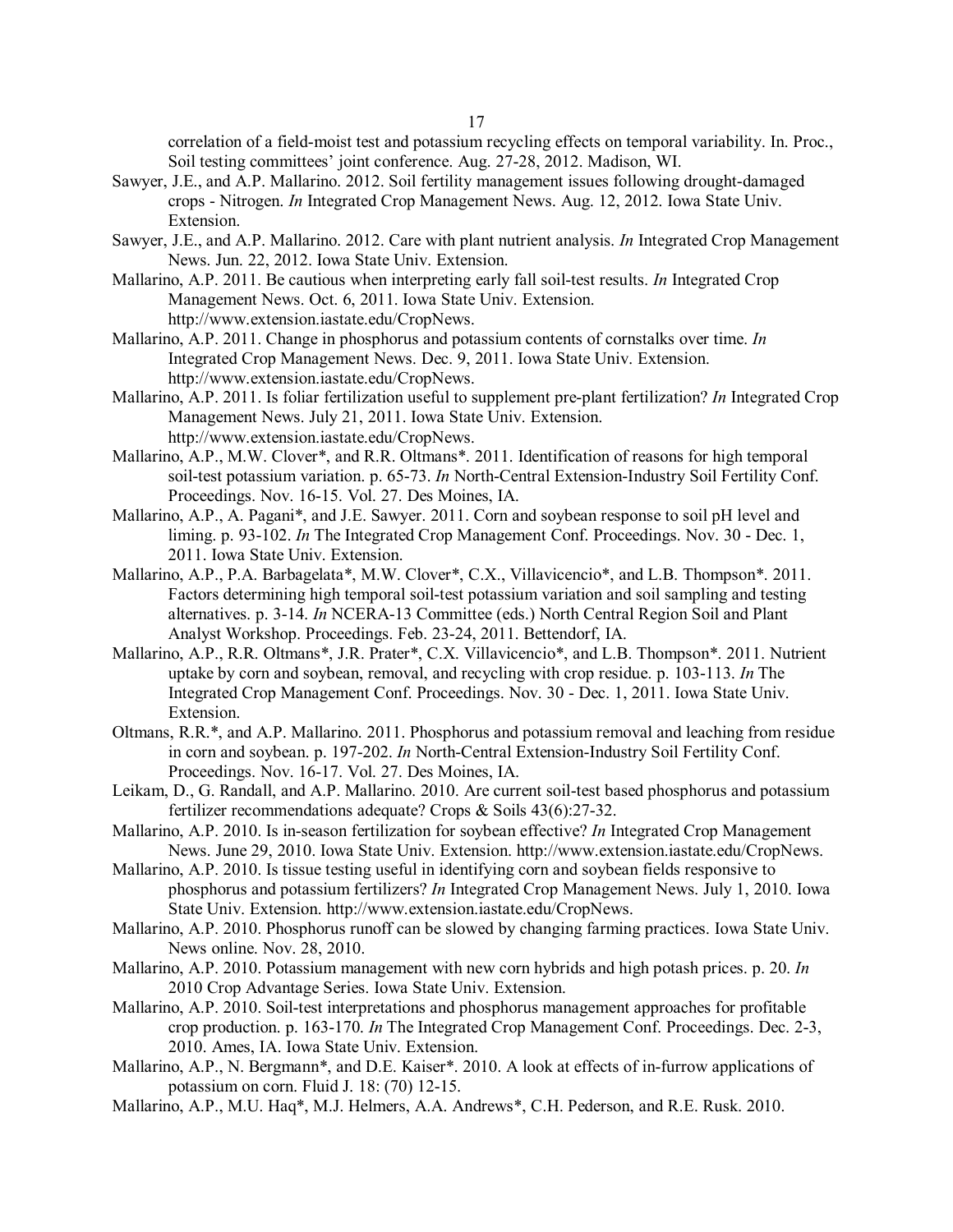Tillage, cropping, harvest, and nutrient management systems impacts on phosphorus loss with surface runoff: A research update. p. 171-180. *In* The Integrated Crop Management Conf. Proceedings. Dec. 1-2, 2010. Ames, IA. Iowa State Univ. Extension.

- Al-Kaisi, M., J. Sawyer, and A.P. Mallarino. 2009. Studying stover harvest effects on yield, soil, climate. *In* Integrated Crop Management News. September 15, 2009. Iowa State Univ. Extension. http://www.extension.iastate.edu/CropNews.
- Hill, B.E.\*, A.P. Mallarino, and A. Pagani\*. 2009. Buffer pH methods: Ongoing Iowa laboratory and field studies. *In* Proceedings. NCERA-13 19th Soil/Plant Analysts Workshop, Feb. 24-25, 2009. Bettendorf, IA
- Mallarino, A.P. 2009. Foliar fertilization of soybean with nitrogen, phosphorus, and potassium: Where, when, and why? *In* Proceedings. Wisconsin Crop Management Conf. Jan. 15-16. Univ. of Wisconsin Extension. Madison, WI.
- Mallarino, A.P. 2009. Long term phosphorus studies and how they effect recommendation philosophies. p. 6-12. *In* North-Central Extension-Industry Soil Fertility Conf. Proceedings. Nov. 14-15. Vol. 25. Des Moines, IA.
- Mallarino, A.P. 2009. Philosophies of soil-test interpretations and recommendations for phosphorus and potassium. *In* Proceedings. NCERA-13 19th Soil/Plant Analysts Workshop, Feb. 24-25, 2009. Bettendorf, IA.
- Mallarino, A.P. 2009. Phosphorus and potassium placement methods for corn and soybean: An Iowa perspective. *In* Proceedings. Wisconsin Crop Management Conf. Jan. 15-16. Univ. of Wisconsin Extension. Madison, WI.
- Mallarino, A.P. 2009. Soil-test interpretations and recommendations for phosphorus and potassium: Breaking up paradigms and opening possibilities. *In* Summaries. Crop and Pest Management Short Course. Univ. of Minnesota Extension. Dec. 8-9. Minneapolis, MN.
- Mallarino, A.P., and M.W. Clover\*. 2009. Do new corn hybrids and yield levels influence potassium fertilizer management? p. 125-131. *In* The Integrated Crop Management Conf. Proceedings. Dec. 2-3, 2009. Ames, IA. Iowa State Univ. Extension.
- Mallarino, A.P., and M.U. Haq\*. 2009. Runoff phosphorus loss shortly after applying fertilizer and animal manure without incorporation into the soil. Soil Fertility Web Page Current Topic. Nov. 25, 2009. Agronomy Extension, Iowa State Univ. http://www.agronext.iastate.edu/soilfertility.
- Mallarino, A.P. 2009. Diagnostic of soil phosphorus availability for crops and concepts of fertilizer recommendations. *In* Proceedings Indiana CCA Convention. Dec. 15-16. Purdue Univ. Extension. Indianapolis, IN.
- Pagani, A.\*, A.P. Mallarino, and J.E. Sawyer. 2009. Soil pH and lime management for corn and soybean: an ongoing on-farm project. p. 106-112. *In* North-Central Extension-Industry Soil Fertility Conf. Proceedings. Nov. 14-15. Vol. 25. Des Moines, IA.
- Sawyer, J.E, and A.P. Mallarino. 2009. Getting ready for fall fertilization. *In* Integrated Crop Management News. Sep. 4. Iowa State Univ. Extension. http://www.extension.iastate.edu/CropNews.
- Bergmann, N.\*, A.P. Mallarino, and D.E. Kaiser\*. 2008. Starter potassium for corn: why and when? p. 51-57. *In* North-Central Extension-Industry Soil Fertility Conf. Proceedings. Nov. 12-13. Vol. 24. Des Moines, IA.
- Fixen, P. E.; R.W. Schneider, D.L. Wright, A.P. Mallarino, K.A. Nelson, S.A. Ebelhar, and N.A. Slaton. 2008. Implications of Asian soybean rust in nutrient management - research update. Better Crops 92(1):26-29.
- Mallarino, A.P. 2008. Fertilizing crops in the new price age phosphorus and potassium. p. 261-266. *In* The Integrated Crop Management Conf. Proceedings. Dec. 2-3, 2008. Ames, IA. Iowa State Univ. Extension.
- Mallarino, A.P. 2008. What about foliar fertilization for soybean this year? *In* Integrated Crop Management News. July 3. Iowa State Univ. Extension.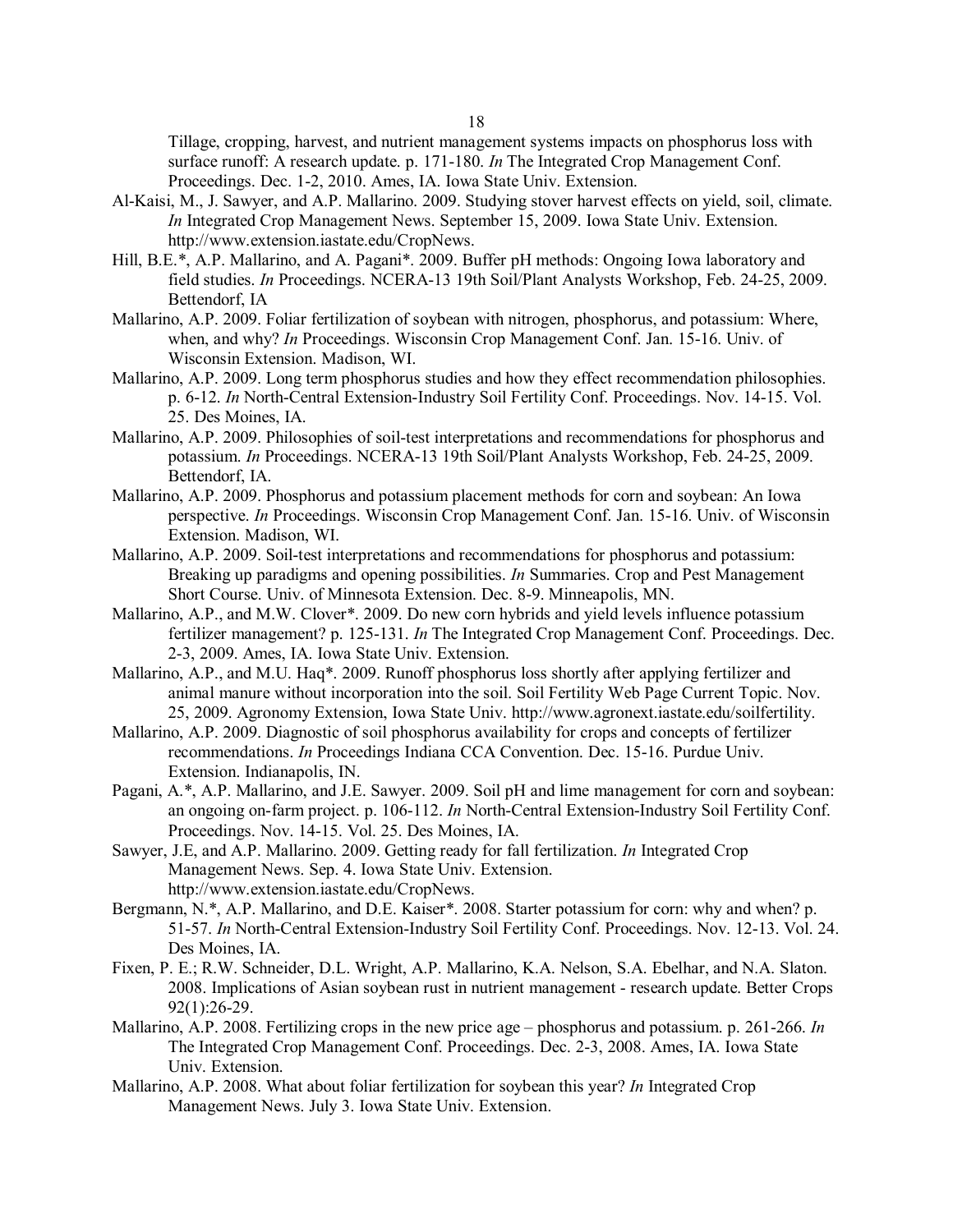- Mallarino, A.P. 2008. You couldn't apply phosphorus and potassium last fall and now it's too wet? *In* Integrated Crop Management News. April 14. Iowa State Univ. Extension.
- Mallarino, A.P., and D.E. Kaiser\*. 2008. Foliar fertilization and fungicide application for soybean. p. 46- 50. *In* North-Central Extension-Industry Soil Fertility Conf. Proceedings. Nov. 12-13.Vol. 24. Des Moines, IA.
- Sawyer, J.E, and A.P. Mallarino. 2008. Escalating fertilizer prices and high production costs make tough fertilization decisions. Soil Fertility Web Page Current Topic. Sep. 22, 2008. Agronomy Extension, Iowa State Univ. http://www.agronext.iastate.edu/soilfertility.
- Sawyer, J.E., and A.P. Mallarino. 2008. Making fertilization decisions as fertilizer prices escalate and production costs are high - Part 1 (phosphorus and potassium). *In* Integrated Crop Management News. Sep. 23. Iowa State Univ. Extension.
- Sawyer, J.E., and A.P. Mallarino. 2008. Making fertilization decisions as fertilizer prices escalate and production costs are high - Part 2 (limestone and nitrogen). *In* Integrated Crop Management News. Sep. 23. Iowa State Univ. Extension.
- Sawyer, J.E, and A.P. Mallarino. 2008. Using layer manure for crop production. Soil Fertility Web Page Current Topic. Nov. 5, 2008. Agronomy Extension, Iowa State Univ. http://www.agronext.iastate.edu/soilfertility.
- Sawyer, J.E, and A.P. Mallarino. 2008. What is meant by crop availability of manure nutrients? Soil Fertility Web Page Current Topic. April 9, 2008. Agronomy Extension, Iowa State Univ. http://www.agronext.iastate.edu/soilfertility.
- Sawyer, J., and A.P. Mallarino. 2008. What is meant by crop availability of manure nutrients? In Iowa Manure Manager Series, Vol. 6, Iowa State Univ. Extension, Ames, IA.
- Clover, M.\*, A.P. Mallarino, and P.A. Barbagelata\*. 2007. Corn and soybean grain yield and concentration of potassium in plant tissues and soil as affected by potassium fertilization. p. 119- 125. *In* North-Central Extension-Industry Soil Fertility Conf. Proceedings. Nov. 14-15. Vol. 23. Des Moines, IA.
- Mallarino, A.P., and J. Prater\*. 2007. Corn and soybean grain yield, phosphorus removal, and soil-test responses to long-term phosphorus fertilization strategies. p. 241-253. *In* The Integrated Crop Management Conf. Proceedings. Nov. 29-30, 2007. Ames, IA. Iowa State Univ. Extension.
- Mallarino, A.P., and J.E. Sawyer. 2007. How do uncertain prices influence phosphorus and potassium fertilization this fall? *In* The Integrated Crop Management Newsletter. IC-498 (24). Iowa State Univ. Extension.
- Sawyer, J.E., and A.P. Mallarino. 2007. Carbon and nitrogen cycling with corn biomass harvest. *In* The Integrated Crop Management Newsletter. IC-498 (22). Iowa State Univ. Extension.
- Sawyer, J.E., and A.P. Mallarino. 2007. Nutrient removal when harvesting corn stover. *In* The Integrated Crop Management Newsletter. IC-498 (22). Iowa State Univ. Extension.
- Mallarino, A.P. 2007. Increasing the frequency of corn in crop sequences: Grain yield and response to nitrogen - a research update. *In* The Integrated Crop Management Newsletter. IC-498 (1). Iowa State Univ. Extension.
- Mallarino, A.P. 2006. Changing potassium recommendations in Iowa and the Corn Belt. *In* Proceedings (CD-ROM). Fluid Fertilizer Foundation Forum. February 12-14, 2006. Scottsdale, AZ.
- Mallarino, A.P. 2006. Poultry manure: A valuable fertilizer source. p. 58-60. *In* Proceedings. Poultry industry symposium. Nov. 8, 2006. Ames, IA. Iowa State Univ. Extension and Iowa Egg Council.
- Mallarino, A.P., and E. Ortiz-Torres\*. 2006. A long-term look at crop rotation effects on corn yield and response to N fertilization. p. 209-213. *In* The Integrated Crop Management Conf. Proceedings. Nov. 29-30, 2006. Ames, IA. Iowa State Univ. Extension.
- Mallarino, A.P., J.E. Sawyer, D. Kaiser\*, D. Ruiz-Diaz, D. Barker, D. Wittry\*, and B.L. Allen\*. 2006. Agronomic and environmentally sound utilization of nutrients in poultry manure. Overview of an ongoing project. *In* Agriculture and the Environment Conf. Proceedings [CD-ROM]. March 7, 2006. Iowa State Univ. Extension, Ames, IA.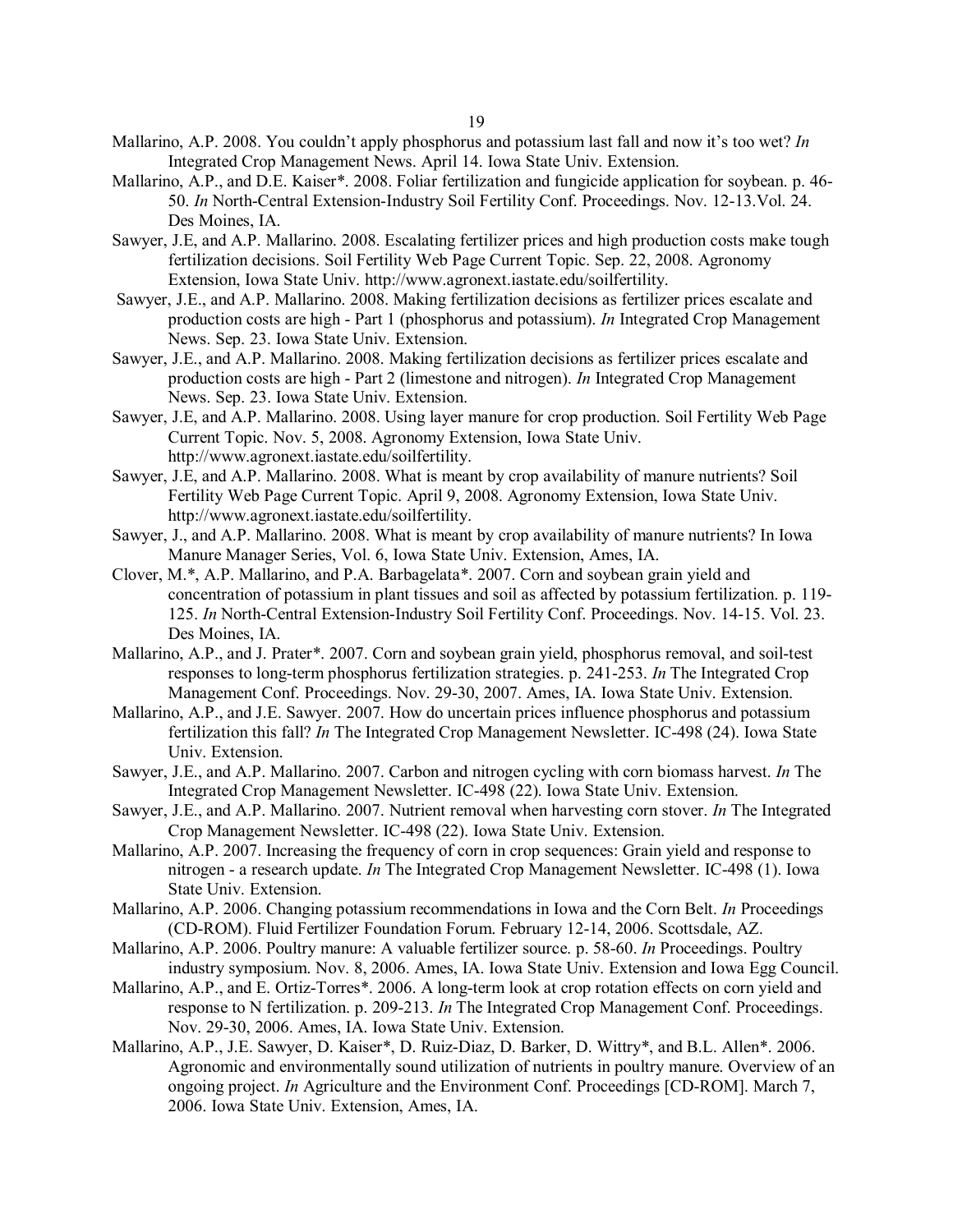- Mallarino, A.P., and D.J. Wittry\*. 2006. Variable-rate application for phosphorus and potassium: impacts on yield and nutrient management. p. 219-224. *In* The Integrated Crop Management Conf. Proceedings. Nov. 29-30, 2006. Ames, IA. Iowa State Univ. Extension.
- Rogovska, N.P.\*, A.P. Mallarino, and A.M. Blackmer. 2006. Assessment of the combined effects of soil pH and carbonates on soybean yield and development of iron deficiency chlorosis. p. 94.100. *In* North-Central Extension-Industry Soil Fertility Conf. Proceedings. Vol. 22. Des Moines, IA.
- Mallarino, A.P. 2005. Foliar fertilization of soybean: Is it useful to supplement primary fertilization? *In* The Integrated Crop Management Newsletter. IC-494 (15). Iowa State Univ. Extension.
- Mallarino, A.P. 2005. In an ideal world, an ideal soil test: Basic concepts, use, and interpretation. *In* Illinois 2005 CCA Conf. CD-ROM. Dec. 15. Springfield, IL.
- Mallarino, A.P. 2005. Phosphorus Impacts of fertilizer applications and management practices on the environment. *In* Illinois 2005 CCA Conf. CD-ROM. Dec. 15. Springfield, IL.
- Mallarino, A.P. 2005. Plan carefully for potassium fertilization this fall. *In* The Integrated Crop Management Newsletter. IC-494 (23). Iowa State Univ. Extension.
- Mallarino, A.P. 2005. Potassium deficiency symptoms in corn and soybean: What can we do about them? *In* The Integrated Crop Management Newsletter. IC-494 (15). Iowa State Univ. Extension.
- Mallarino, A.P., and R. Borges\*. 2005. Broadcast and deep band placement of phosphorus for soybeans managed with ridge tillage. Better Crops Plant Food 89(1):8-11.
- Mallarino, A.P., B.L. Allen\*, and M.U. Haq\*. 2005. Manure management impacts on phosphorus loss with surface runoff and on-farm phosphorus index implementation. An overview of ongoing research. *In* Agriculture and the Environment Conf. Proceedings [CD-ROM]. March 8-9, 2005. Iowa State Univ. Extension, Ames, IA.
- Mallarino, A.P., P.A. Barbagelata\*, and D.J. Wittry\*. 2005. Potassium fertilization guidelines in Iowa: Are they working and should applications be adjusted with high fertilizer prices? p. 161-167. *In* The Integrated Crop Management Conf. Proceedings. Nov. 30 to Dec. 1, Ames, IA. Iowa State Univ. Extension.
- Mallarino, A.P., M.M. Barbazan\*, and D.J. Wittry\*. 2005. Swine manure phosphorus use for crop production in Iowa. p. 91-97. *In* North-Central Extension-Industry Soil Fertility Conf. Proceedings. Vol. 21. Des Moines, IA.
- Mallarino, A.P., M.U. Haq\*, and T.S. Murrell. 2005. Early season foliar fertilization of soybeans. Better Crops Plant Food 89(3):11-13.
- Mallarino, A.P. 2004. On-farm implementation of the phosphorus index: Observed risk ratings and impacts on fertilizer and manure phosphorus management. p. 145-152. *In* The Integrated Crop Management Conf. Proceedings. Dec. 1-3, Ames, IA. Iowa State Univ. Extension.
- Mallarino, A.P, and T.S. Murrell. 2004. Detecting phosphorus with plasma emission spectroscopy may require unique field calibration data. Better Crops Plant Food 88(2):12-15.
- Mallarino, A.P., P.A. Barbagelata\*, and D.J. Wittry\*. 2004. Soil-test potassium field calibrations for soybean Iowa interpretations and research update. p. 67-70. *In* North-Central Extension-Industry Soil Fertility Conf. Proceedings. Vol. 20. Des Moines, IA.
- Sawyer, J.E., and A.P. Mallarino. 2004. High prices and tight supply make tough fertilization decisions. p. 124. *In* The Integrated Crop Management Newsletter. IC-491 (21). Iowa State Univ. Extension.
- Mallarino, A.P. 2003. Foliar and starter fertilization. Are they needed to supplement primary fertilization? p. 113-120. *In* The Integrated Crop Management Conf. Proceedings. Dec. 3-4, Ames, IA. Iowa State Univ. Extension.
- Kaiser, D.E.\*, A.P. Mallarino, and M. Bermudez\*. 2003. In-furrow starter and broadcast phosphorus and potassium fertilization for corn. p. 186-189. *In* North-Central Extension-Industry Soil Fertility Conf. Proceedings. Vol. 19. Des Moines, IA.
- Mallarino, A.P. 2003. Interpreting results of the Mehlich-3 ICP soil phosphorus test. *In* The Integrated Crop Management Newsletter. IC-490 (24). Iowa State Univ. Extension.
- Mallarino, A.P. 2003. Use new potassium soil test and fertilizer recommendations. *In* The Integrated Crop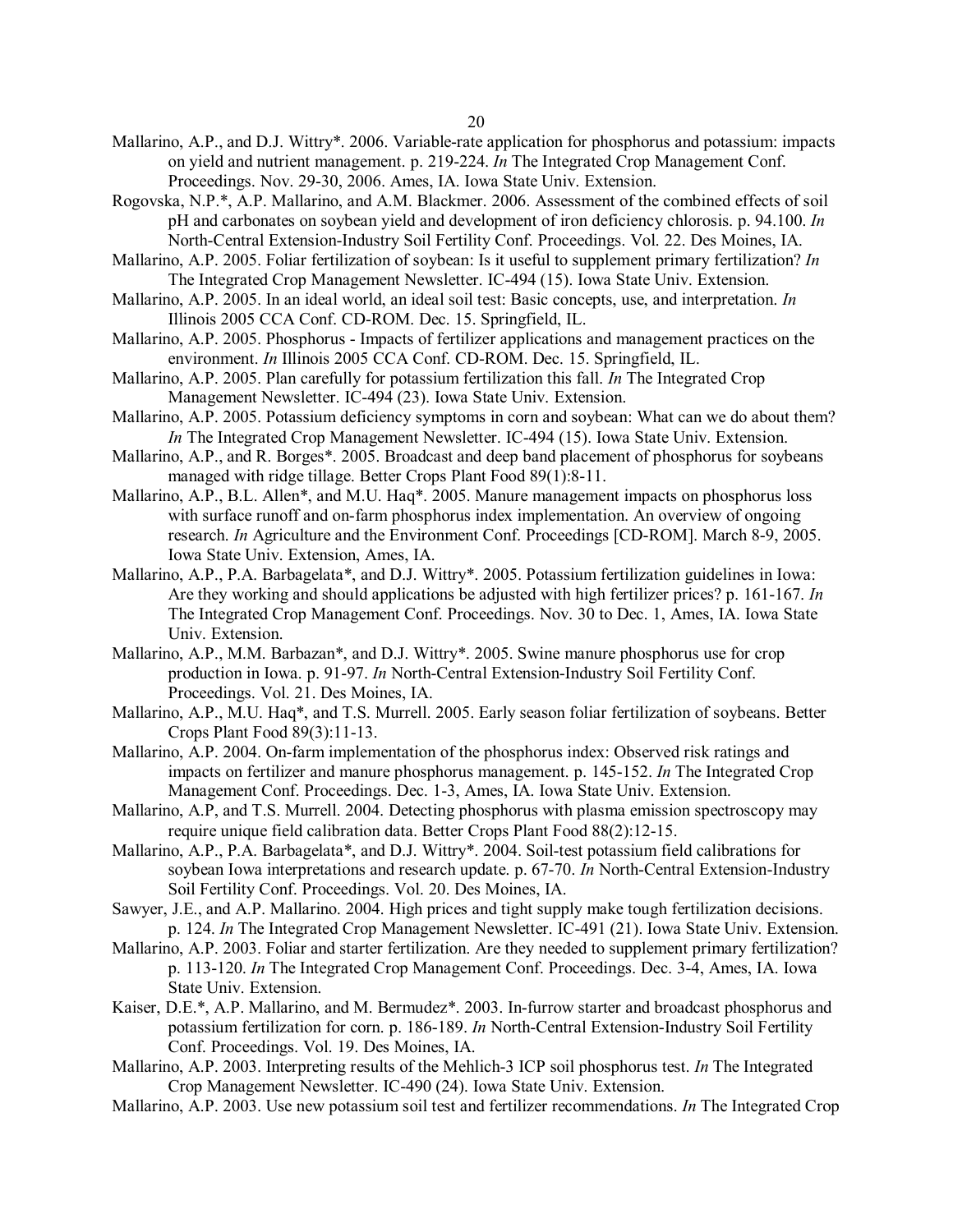Management Newsletter. IC-490 (23). Iowa State Univ. Extension.

- Mallarino, A.P. 2003. Using the Iowa phosphorus index for agronomic and environmental management of fertilizer and manure phosphorus. p. 121-126. *In* The Integrated Crop Management Conf. Proceedings. Dec. 3-4, Ames, IA. Iowa State Univ. Extension.
- Mallarino, A.P., J.E. Sawyer, J. Lundvall, and M.M. Barbazan. 2003. Crop and soil response to liquid swine manure phosphorus application. *In* Odor and Nutrient Management Newsletter. EDC-129- 20, Vol. 6, Issue 2. Iowa State University Extension. Ames, IA.
- Mallarino, A.P., D.J. Wittry\*, and P.A. Barbagelata\*. 2003. New soil test interpretation classes for potassium. Better Crops Plant Food 87(4):12-14.
- Sawyer, J.E., A.P. Mallarino, and J. Lundvall. 2003. Crop and soil response to liquid swine manure phosphorus application. *In* Odor and Nutrient Management Newsletter. Crop and soil response to liquid swine manure application. EDC-129-19, Vol. 6, Issue 1. Iowa State University Extension. Ames, IA.
- Klatt, J.G.\*, A.P. Mallarino, and B.L. Allen\*. 2002. Relationships between soil phosphorus and phosphorus in surface runoff and subsurface drainage. An overview of ongoing research. p. 183- 189. *In* North-Central Extension-Industry Soil Fertility Conf. Proceedings. Vol. 18. Des Moines, IA.
- Mallarino, A.P. 2002. Revised Iowa phosphorus and potassium recommendations: New soil-test potassium interpretations and support for a new soil phosphorus test. p. 161-169. *In* The Integrated Crop Management Conf. Proceedings. Dec. 4-5, Ames, IA. Iowa State Univ. Extension.
- Mallarino, A.P., D.J. Wittry\*, and P.A. Barbagelata\*. 2002. Iowa soil-test field calibration research update: Potassium and the Mehlich-3 ICP phosphorus test. p. 29-39. *In* North-Central Extension-Industry Soil Fertility Conf. Proceedings. Vol. 17. Des Moines, IA.
- Sawyer, J.E., and A.P. Mallarino. 2002. Corn leaf potassium deficiency symptoms. *In* The Integrated Crop Management Newsletter. IC-488(15). Iowa State Univ. Extension.
- Creswell, J., A.P. Mallarino, G. Miller, J.E. Sawyer, and M. Tidman. 2001. Phosphorus Why the concern about water quality? *In* The Integrated Crop Management Newsletter. IC-486(21). Iowa State Univ. Extension.
- Fenton, T., A.P. Mallarino, J.E. Sawyer, J. Creswell, and M. Tidman. 2001. Soil resources of phosphorus. *In* The Integrated Crop Management Newsletter. IC-486(2). Iowa State Univ. Extension.
- Mallarino, A.P., R. Borges\*, and D. Wittry\*. 2001. Corn and soybean response to potassium fertilization and placement. p. 5-11. *In* North-Central Extension-Industry Soil Fertility Conf. Proceedings. Vol. 16. Des Moines, IA.
- Mallarino, A.P., and D. Wittry\*. 2001. Management zones soil sampling: A better alternative to grid and soil type sampling? p. 159-164. *In* The Integrated Crop Management Conf. Proceedings. Dec. 5- 6, 2001, Des Moines, IA. Iowa State Univ. Extension.
- Mallarino, A.P., D. Wittry\*, and J. Klatt\*. 2001. Using the Iowa phosphorus index and variable-rate technology for effective agronomic and environmental phosphorus management. p. 151-158. *In* The Integrated Crop Management Conf. Proceedings. Dec. 5-6, 2001, Des Moines, IA. Iowa State Univ. Extension.
- Downing, J., A.P. Mallarino, J.E. Sawyer, J. Creswell, and M. Tidman. 2000. Phosphorus in aquatic systems. *In* The Integrated Crop Management Newsletter. IC-484 (25). Iowa State Univ. Extension.
- Mallarino, A.P. 2000. Corn and soybean responses to deep-band phosphorus and potassium. *In* The Integrated Crop Management Newsletter. IC-484 (22). Iowa State Univ. Extension.
- Mallarino, A.P., and M.U. Haq\*. 2000. What about foliar fertilization of soybeans? Fluid J. 8:8-11.
- Mallarino, A.P., and D. Wittry\*. 2000. How can we make intensive soil sampling and variable-rate phosphorus and potassium fertilization cost-effective? p. 203-210. *In* The Integrated Crop Management Conf. Proceedings. Nov. 29-30, 2000. Iowa State Univ. Extension.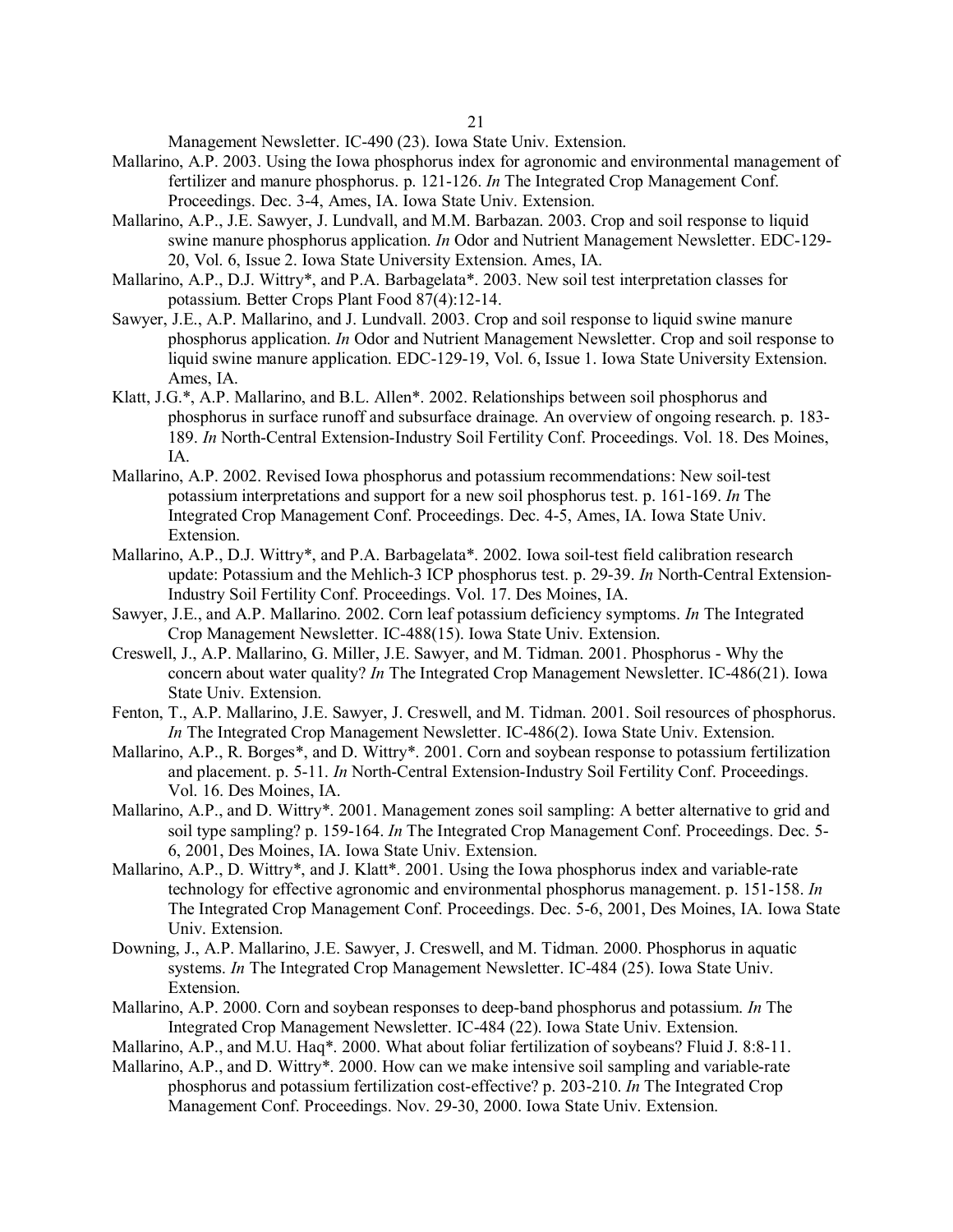- Mallarino, A.P., J.E. Sawyer, J. Creswell, M. Tidman. 2000. Management of phosphorus for crop production. *In* The Integrated Crop Management Newsletter. IC-484 (23). Iowa State Univ. Extension.
- Mallarino, A.P., J.E. Sawyer, J. Creswell, and M. Tidman. 2000. Soil testing and available phosphorus. *In* The Integrated Crop Management Newsletter. IC-484 (22). Iowa State Univ. Extension.
- Sawyer, J.E., and A.P. Mallarino. 2000. Why manage phosphorus? *In* The Integrated Crop Management Newsletter. IC-484 (6). Iowa State Univ. Extension.
- Mallarino, A.P. 1999. Alternative phosphorus and potassium management practices for corn and soybean. *In* The Eastern Iowa Integrated Crop Management Conf. Iowa State Univ. Extension.
- Mallarino, A.P. 1999. Alternatives for phosphorus and potassium management: A role for deep banding and starter? p. 247-253. *In* The Integrated Crop Management Conf. Proceedings. Dec. 1-2, 1999. Iowa State Univ. Extension.
- Mallarino, A.P. 1999. Effective use of precision agriculture for improved management of phosphorus, potassium, and lime. p. 12-13. *In* The Integrated Crop Management Newsletter. IC-482 (Special Precision Ag. Edition). Iowa State Univ. Extension.
- Mallarino, A.P. 1999. Soil phosphorus testing for crop production and environmental purposes. p. 185- 192. *In* The Integrated Crop Management Conf. Proceedings. Dec. 1-2, 1999. Iowa State Univ. Extension.
- Mallarino, A.P. and J.E. Sawyer. 1999. Interpreting Mehlich-3 soil test results. p. 11-13. *In* The Integrated Crop Management Newsletter. IC-482(2). Iowa State Univ. Extension.
- Sawyer, J.E., and A.P. Mallarino. 1999. Interpreting phosphorus and potassium soil test results. *In* The Integrated Crop Management Newsletter. IC-482(1). Iowa State Univ. Extension.
- Mallarino, A.P. 1998. New Iowa State University phosphorus fertilizer recommendations impacts on profitability and water quality. p. 5-7. *In* Watershed Partnerships Conf. Proceedings. January 20- 21. Iowa State Univ., Ames, IA.
- Mallarino, A.P. 1998. Using precision agriculture to improve soil fertility management and on-farm research. p. 12-14. *In* Integrated Crop Management. Special precision agriculture edition. IC-480. Iowa State Univ. Extension.
- Mallarino, A.P., and T.S. Murrell. 1998. No-till corn grain yield responses to band applications of potassium. Better Crops Plant Food. 82(1):4-6.
- Mallarino, A.P., and D. Wittry\*. 1998. Soil sampling strategies for variable rate phosphorus and potassium fertilization and liming. p. 251-256. *In* The Integrated Crop Management Conf. Proceedings. Nov. 17-18, 1998. Iowa State Univ. Extension.
- Mallarino, A.P., D.W. Barker\*, R. Borges\*, and J.C. North\*. 1998. Tillage and fertilizer placement for the corn-soybean rotation. p. 231-237. *In* The Integrated Crop Management Conf. Proceedings. Nov. 17-18, 1998. Iowa State Univ. Extension.
- Mallarino, A.P. 1997. Improving soil fertility management. p.8-9. *In* Integrated Crop Management Newsletter (Special precision agric. edition). IC-478. Iowa State Univ. Extension.
- Mallarino, A.P., and D. Wittry\*. 1997. Use of DGPS, yield monitors, soil testing, and variable rate technology to improve phosphorus and potassium management. p. 267-275. *In* The Integrated Crop Management Conf. Proceedings. Nov. 17-18, 1997. Iowa State Univ. Extension.
- Mallarino, A.P., J.M. Bordoli\*, and R. Borges\*. 1996. Phosphorus and potassium placement for no-till corn. p. 133-136. *In* The Integrated Crop Management Conf. Proceedings. Nov. 19-20. Iowa State Univ. Extension.
- Mallarino, A.P., and D.J. Dunn. 1995. Soil test interpretations for Iowa high pH soils. p. 175-180. *In* The Integrated Crop Management Conf. Proceedings. 29-30 Nov. Iowa State Univ. Extension.
- Mallarino, A.P. 1994. Spatial variability of phosphorus and potassium in no-till corn and soybean fields. p. 115-121. *In* The integrated crop management conf. Proceedings. Nov. 30-Dec.1, 1994. Iowa State Univ. Extension.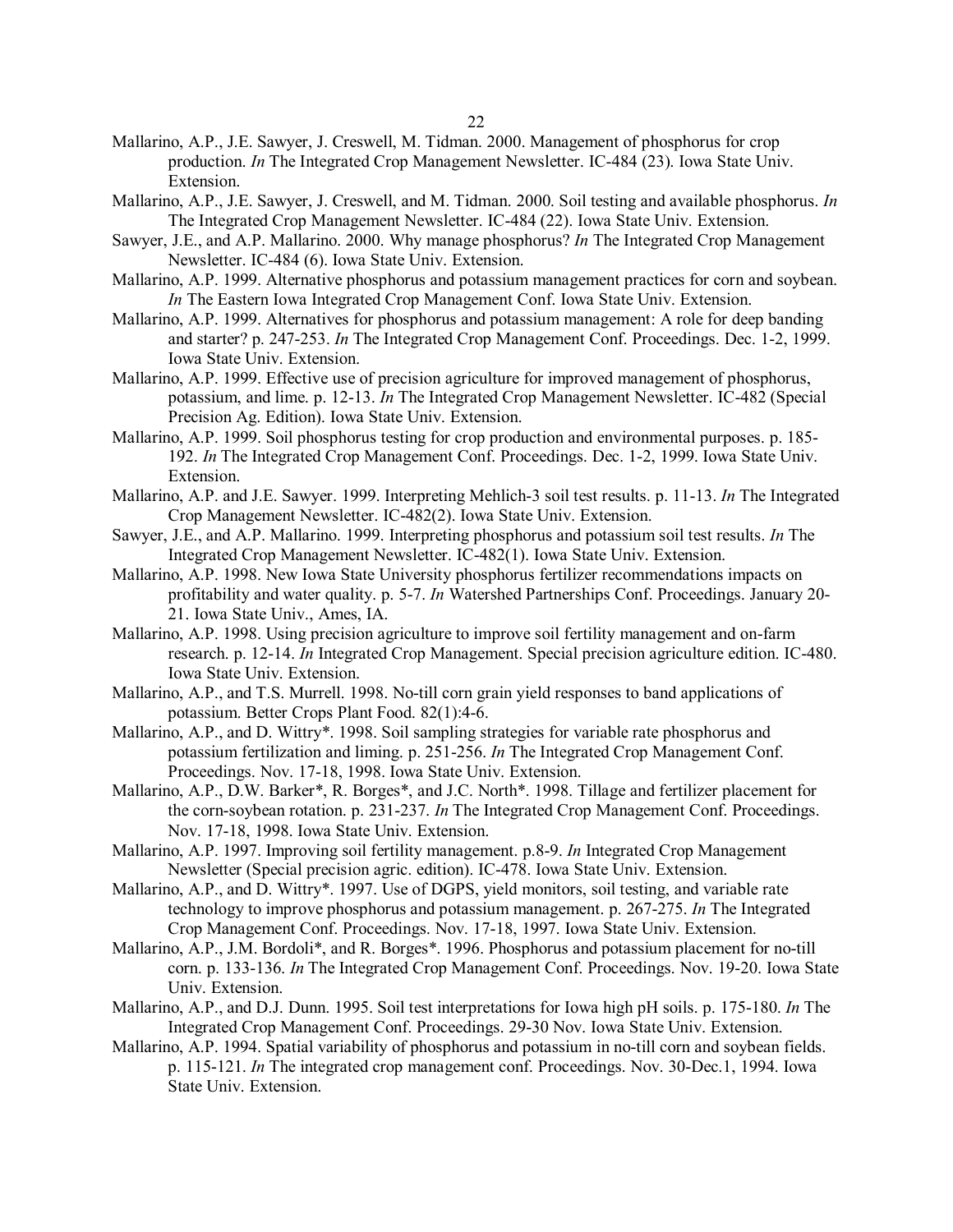#### **6.3. International research/outreach articles and conference proceedings (18)**

- Mallarino, A.P. 2014. The future challenge of phosphorus management: increasing crop productivity and profitability while minimizing water quality impacts. In Proceedings. XXII No-Till Management Congress (Argentina). Argentinean Association of No-Till Farmers (AAPRESID). Aug. 5-6, 2010. Rosario, Argentina.
- Mallarino, A.P. 2013. Factors that determine uncertainty in soil testing for potassium and options for improvement. *In* Proceedings, Symposium "Potassium in Uruguay Agricultural Systems". May 28, 2013, Mercedes, Uruguay. University of Uruguay and International Plant Institute.
- Mallarino, A.P. 2013. Manejo nutricional para alta productividad de cultivos e impacto ambiental reducido. p. 7-14. In Informaciones Agronómicas de Hispanoamérica. No. 12. Dec. 2013. International Plant Nutrition Institute, Programa Latinoamerica Cono Sur.
- Mallarino, A.P. 2012. Nutrient management for increased crop productivity and reduced environmental impacts. *In* Proceedings, Latin American Congress of Soil Science. April 15-19, 2012. Mar del Plata, Argentina.
- Mallarino, A.P. 2010. From diagnosis to application: Basic and practical concepts for mineral nutrition of crops. *In* Proceedings, Argentinean Association of No-Till Farmers (AAPRESID) Congress. Aug. 11-13, 2010. Rosario, Argentina.
- Mallarino, A.P. 2005. Criteria for phosphorus fertilization recommendation systems in corn and soybean production systems. *In* Proceedings, Impact of Intensive Agricultural Production Systems on the Soil Resource. Symposium. CD-ROM. Soil Sciences Societies of Argentina and Uruguay. Oct. 5- 6. Colonia, Uruguay.
- Mallarino, A.P. 2003. Phosphorus and potassium management for corn and soybean in temperate humid regions. *In* Proceedings. Argentinean Association of No-Till Farmers (AAPRESID) Congress. Sep. 26-29, 2003. Rosario, Argentina.
- Mallarino, A.P. 2001. Fertilizer management for corn and soybeans in the United States Midwest. p. 1-5. *In* Proceedings, Fertility 2001. Technical Update for Professionals. INPOFOS Cono Sur. Potash and Phosphate Institute, Norcross, GA.
- Mallarino, A.P. 2001. Site-specific nutrient management. p. 6-9. *In* Proceedings, Fertility 2001. Technical Update for Professionals. INPOFOS Cono Sur. Potash and Phosphate Institute, Norcross, GA.
- Mallarino, A.P. 1998. Phosphorus and potassium placement methods for no-till corn and soybean: Recent advances in the U.S.A. Corn Belt. *In* Proceedings. Argentinean Association of No-Till Farmers (AAPRESID) Congress. Aug. 19-21, 1998. Mar del Plata, Argentina.
- Mallarino, A.P. 1997. Phosphorus and potassium management for no-till management. *In* Proceedings. Argentinean Association of No-Till Farmers (AAPRESID) Congress. Aug. 20-23, 2003. Mar del Plata, Argentina.
- Mallarino, A.P., C.E. Collares\*, and J.P. Zamalvide. 1987. Phosphorus requirements of forage legumes II. Fertilization and liming in sandy soils. Rev. Asoc. Ing. Agron. Uruguay 3:18-25.
- Mallarino, A.P., and J.M. Bordoli\*. 1986. Soil liming (in Spanish). Rev. Plan Agro. Uruguay XIV: 6-8.
- Mallarino, A.P., and O.N. Casanova. 1984. Phosphorus requirements of forage legumes I. Fine and medium textured soils (in Spanish). Rev. Asoc. Ing. Agron. Uruguay 2:196-203.
- Mallarino, A.P., R. Goyenola, and C. Perdomo. 1984. Nitrogen dynamics in legume-grass forage mixtures (in Spanish). p. 12 *In* 1er Seminario Nacional en Aplicación de Técnicas Nucleares en la Agricultura. I - Resúmenes. Nov. 21-24, 1984. Montevideo, Uruguay.
- Mallarino, A.P.\*, J.L., P. Pison, P.\*, Chilibroste,J.\*, O.N. Casanova, and A.P. Mallarino. 1982. Phosphorus requirements of three forage legumes at establishment (in Spanish). Reunión Técnica Facultad de Agronomía (Uruguay) 5:53.
- Mallarino, A.P., and J.P. Zamalvide. 1978. Soil sampling for fertilizer recommendations in fields with different previous management (in Spanish). Reunión Técnica Facultad de Agronomía (Uruguay)  $1(2):51-57.$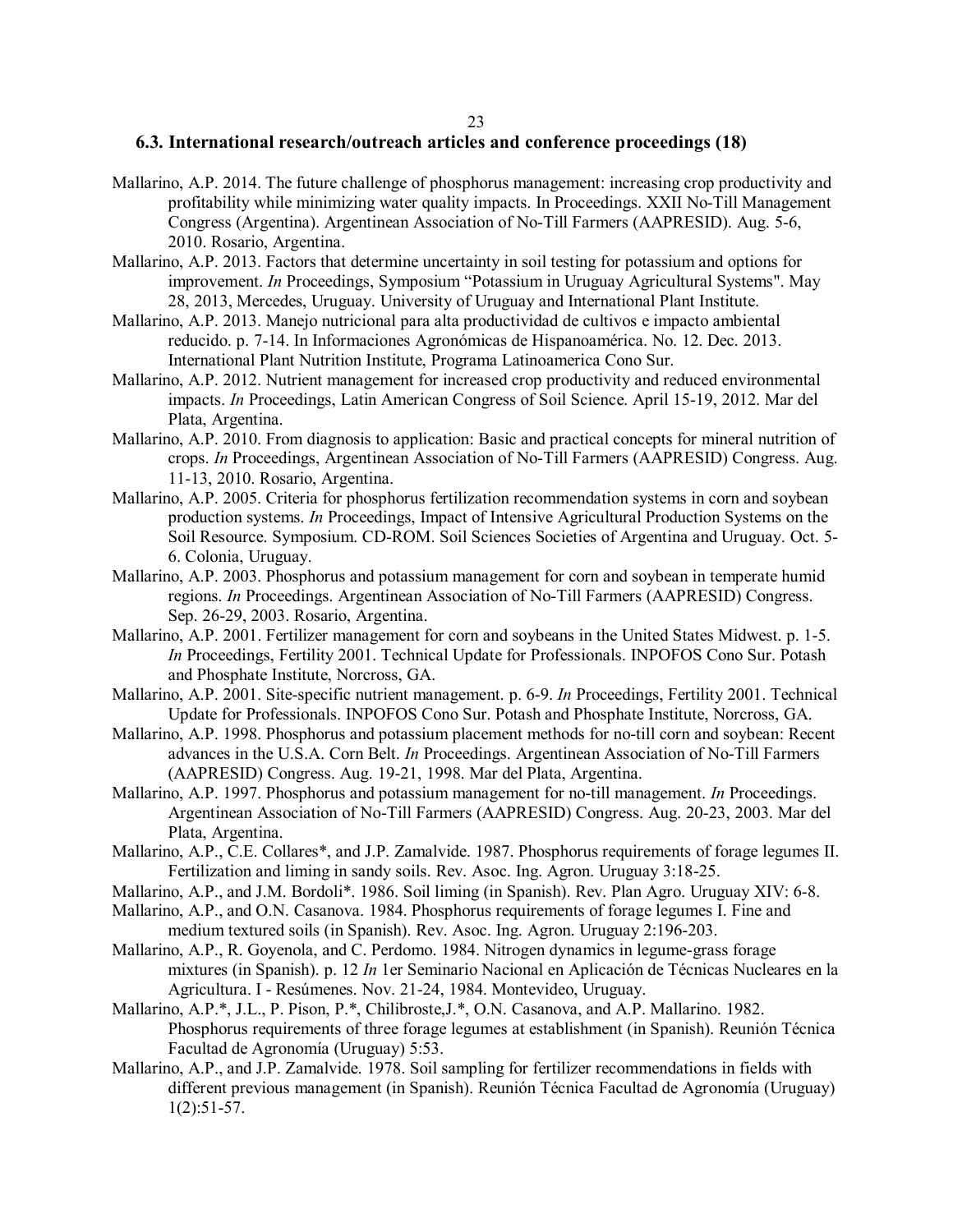Mallarino, A.P., J.P. Zamalvide, and O.N. Casanova. 1978. Phosphorus fertilization and liming of alfalfa (in Spanish). Reunión Técnica Facultad de Agronomía (Uruguay) 1(2):83-103.

 **6.4. Technical reports and non-refereed research articles excluding grants reports (197)** *[Asterisks identify Mallarino graduate students, postdocs, or research associates]*

- Dougherty, B., C. Pederson, M. Helmers, M. Soupir, D. Andersen, A.P. Mallarino, and J. Sawyer. 2020. Effect of manure application timing and cover crops on nitrogen and phosphorus leaching in 2016–2019. Iowa State Univ. Research and Demonstration Farms Progress Reports 2019. RFR-A1966. https://www.iastatedigitalpress.com/farmreports/article/id/11340/.
- Mallarino, A.P., L.B. Thompson\*, D. Maxwell, and J. Beckman. 2020. Corn and soybean response to sidedressed liquid potassium fertilizer in southwest Iowa. Iowa State Univ. Research and Demonstration Farms Progress Reports 2019. RFR-A1982. https://www.iastatedigitalpress.com/farmreports/article/id/11263/.
- Mallarino, A.P., L.B. Thompson\*, and K.T. Pecinovsky K. 2020. Soybean response to sidedressed liquid potassium fertilizer in northeast Iowa. Iowa State Univ. Research and Demonstration Farms Progress Reports 2019. RFR-A1959.

https://www.iastatedigitalpress.com/farmreports/article/id/11354/.

Mallarino, A.P., L.B. Thompson\*, M. Rees, and C. Schneider. 2020. soybean response to sidedressed liquid potassium fertilizer in southeast Iowa. Iowa State Univ. Research and Demonstration Farms Progress Reports 2019. RFR-A1979.

https://www.iastatedigitalpress.com/farmreports/article/id/11287/.

Mallarino, A.P., L.B. Thompson\*, and M. Schnabel. 2020. soybean response to sidedressed liquid potassium fertilizer in northern Iowa. Iowa State Univ. Research and Demonstration Farms Progress Reports 2019. RFR-A1993.

https://www.iastatedigitalpress.com/farmreports/article/id/11302/.

- Mallarino, A.P., L.B. Thompson\*, J. Sievers, and T. Tuttle. 2020. Long-term phosphorus and potassium placement methods and application rates for corn and soybean managed with no-tillage and tillage. Iowa State Univ. Research and Demonstration Farms Progress Reports 2019. RFR-A1968. https://www.iastatedigitalpress.com/farmreports/article/id/11367/.
- Mallarino, A.P., L.B. Thompson\*, G. Thompson, and N. Piekema. 2020. Soybean yield and leaf potassium responses to sidedressed liquid potassium fertilizer in southern Iowa. Iowa State Univ. Research and Demonstration Farms Progress Reports 2019. RFR-A19107. https://www.iastatedigitalpress.com/farmreports/article/id/11496/.
- Mallarino, A.P., L.B. Thompson\*, N. Piekema, and G. Thompson. 2019. Corn grain yield and leaf potassium concentration as affected by sidedressed liquid potassium fertilizer in south central Iowa. Iowa State Univ. Research and Demonstration Farms Progress Reports 2018. RFR-A18117. https://www.iastatedigitalpress.com/farmreports/collections/.
- Dougherty, B., C. Pederson, M. Helmers, M. Soupir, D. Andersen, A.P. Mallarino, and J. Sawyer. 2019. Drainage Water Quality impacts of agricultural management practices: Effect of manure application timing and cover crops on yields in 2016–2018. Iowa State Univ. Research and Demonstration Farms Progress Reports 2018. RFR-A1899. https://www.iastatedigitalpress.com/farmreports/collections/.
- Dougherty, B., C. Pederson, M. Helmers, M. Soupir, D. Andersen, A.P. Mallarino, and J. Sawyer. 2019. Partial nitrogen and phosphorus balance in drainage water quality plots, 2008–2015. Iowa State Univ. Research and Demonstration Farms Progress Reports 2018. RFR-A1895. https://www.iastatedigitalpress.com/farmreports/collections/.
- Mallarino, A.P., L.B. Thompson\*, and M. Schnabel. 2019. Effect of sidedressed liquid potassium fertilizer for corn in northern Iowa. Iowa State Univ. Research and Demonstration Farms Progress Reports 2018. RFR-A1893.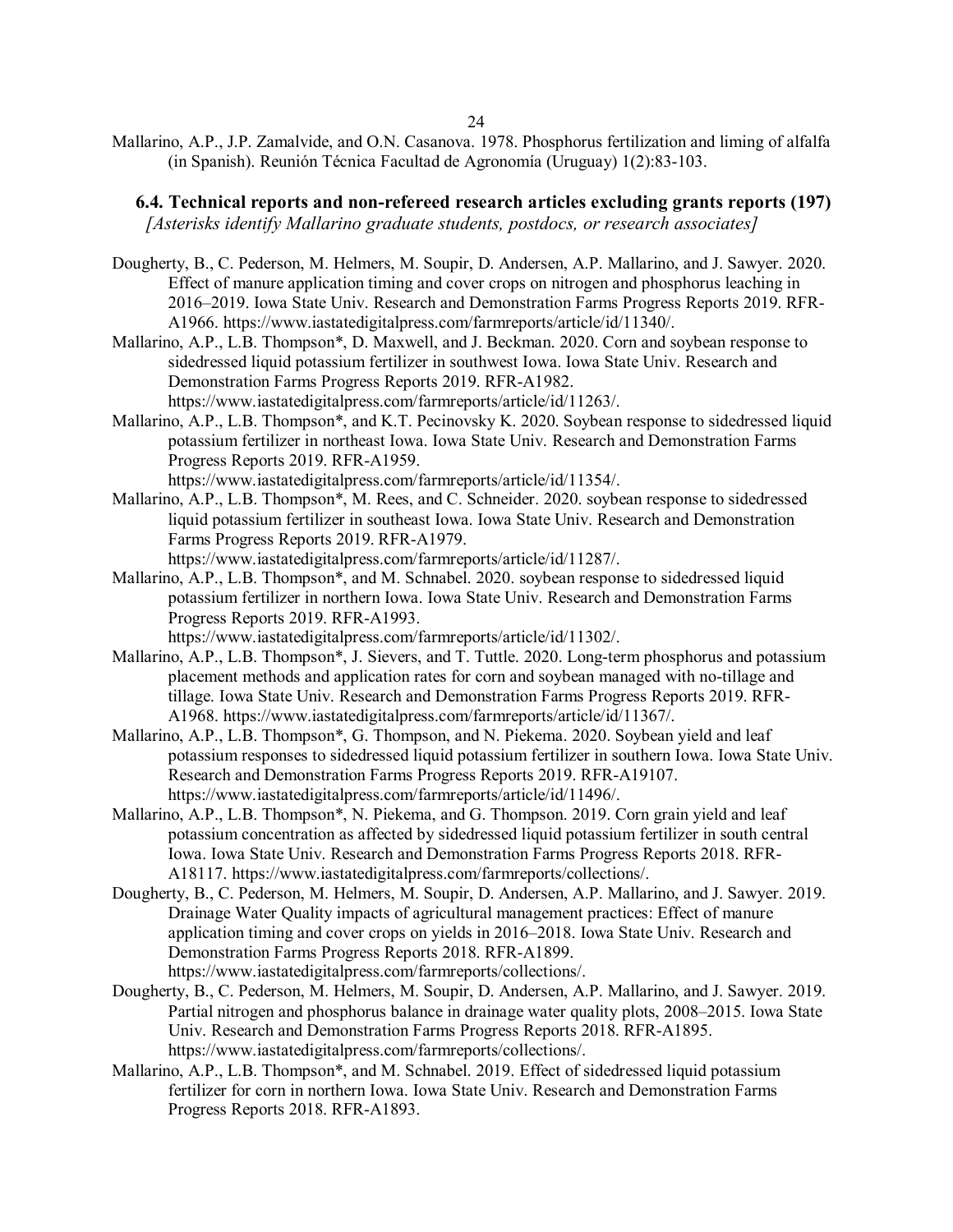https://www.iastatedigitalpress.com/farmreports/collections/.

- Mallarino, A.P., M.U. Haq\*, J. Sievers, and T. Tuttle. 2019. Soil and phosphorus losses with surface runoff from corn-soybean rotations as affected by tillage, cover crops, and phosphorus placement methods. Iowa State Univ. Research and Demonstration Farms Progress Reports 2018. RFR-A1868. https://www.iastatedigitalpress.com/farmreports/collections/.
- Mallarino, A.P., L.B. Thompson\*, M. Rees, and C. Schneider. 2019. Effect of sidedressed liquid potassium fertilizer for corn in southeast Iowa. Iowa State Univ. Research and Demonstration Farms Progress Reports 2018. RFR-A18100.

https://www.iastatedigitalpress.com/farmreports/collections/.

- Mallarino, A.P., J. Jones\*, J. Hirniak\*, L. Thompson\*, D. Schaben, and J. Beckman. 2018. Yield of corn and soybean managed with tillage or no-tillage as affected by the phosphorus and potassium placement method. Farm Progress Reports: Vol. 2017, Issue 1, Article 17. Available at https://lib.dr.iastate.edu/farmprogressreports/vol2017/iss1/17.
- Dougherty, B., C. Pederson, M. Soupir, D. Andersen, A.P. Mallarino, and J. Sawyer. 2018. Drainage water quality impacts of agricultural management practices: Effect of manure application timing and cover crops. Farm Progress Reports: Vol. 2017, Issue 1, Article 117. Available at https://lib.dr.iastate.edu/farmprogressreports/vol2017/iss1/117.
- Mallarino, A.P., J. Hirniak\*, R. Oltmans\*, and M. Rees. 2018. Corn response to nitrogen, potassium, and sulfur in southeast Iowa. Farm Progress Reports: Vol. 2017, Issue 1, Article 27. Available at https://lib.dr.iastate.edu/farmprogressreports/vol2017/iss1/27.
- Mallarino, A.P., J. Hirniak\*, R. Oltmans\*, and M. Schnabel. 2018. Long-term corn response to nitrogen and potassium in northern Iowa. Farm Progress Reports: Vol. 2017, Issue 1, Article 170. Available at https://lib.dr.iastate.edu/farmprogressreports/vol2017/iss1/170.
- Mallarino, A.P., J. Jones\*, L. Thompson\*, and K. Pecinovsky. 2018. Corn and soybean grain yield response to different phosphorus fertilization rates and soil-test phosphorus levels. Farm Progress Reports: Vol. 2017, Issue 1, Article 113. Available at https://lib.dr.iastate.edu/farmprogressreports/vol2017/iss1/113.
- Dougherty, B., C. Pederson, M. Helmers, M. Soupir, D. Andersen, A.P. Mallarino; and J. Sawyer. 2017. Drainage water quality impacts on agricultural management practices: Effect of manure application timing and cover crops. Farm Progress Reports. Vol. 2016, Issue 1, Article 65. Iowa State Univ., Ames. http://lib.dr.iastate.edu/farmprogressreports/vol2016/iss1/65.
- Dougherty, B., C. Pederson, M. Helmers, M. Soupir, R. Kanwar, and A.P. Mallarino. 2017. Impact of liquid swine manure application and cover crops on dissolved phosphorus in subsurface drainage water. Farm Progress Reports. Vol. 2016, Issue 1, Article 71. Iowa State Univ., Ames. http://lib.dr.iastate.edu/farmprogressreports/vol2016/iss1/71.
- Mallarino, A.P., M.U. Haq\*, and V. Lawson. 2017. Evaluation of the efficiency of aglime and pelleted aglime in an Iowa sandy soil. Farm Progress Reports. Vol. 2016, Issue 1, Article 48. Iowa State Univ., Ames. http://lib.dr.iastate.edu/farmprogressreports/vol2016/iss1/48.
- Mallarino, A.P., M.U. Haq\*, and M. Rees. 2017. Evaluation of the efficiency of aglime and pelleted aglime in a southeast Iowa acid soil. Farm Progress Reports. Vol. 2016, Issue 1, Article 142. Iowa State Univ., Ames. http://lib.dr.iastate.edu/farmprogressreports/vol2016/iss1/142.
- Mallarino, A.P., M.U. Haq\*, and D. Schaben. 2017. Evaluation of the efficiency of aglime and pelleted aglime in a southwest Iowa acid soil. Farm Progress Reports. Vol. 2016, Issue 1, Article 12. Iowa State Univ., Ames. http://lib.dr.iastate.edu/farmprogressreports/vol2016/iss1/12.
- Mallarino, A.P., M.U. Haq\*, J. Sievers, and C. Huffman. 2017. Evaluation of the efficiency of aglime and pelleted aglime in a northwest Iowa acid soil. Farm Progress Report. Vol. 2016, Issue 1, Article 116. Iowa State Univ., Ames. http://lib.dr.iastate.edu/farmprogressreports/vol2016/iss1/116.
- Mallarino, A.P., M.U. Haq<sup>\*</sup>, and L.B. Thompson<sup>\*</sup>. 2017. Evaluation of the efficiency of aglime and pelleted aglime in two central Iowa soils. Farm Progress Reports. Vol. 2016, Issue 1, Article 172. Iowa State Univ., Ames. http://lib.dr.iastate.edu/farmprogressreports/vol2016/iss1/172.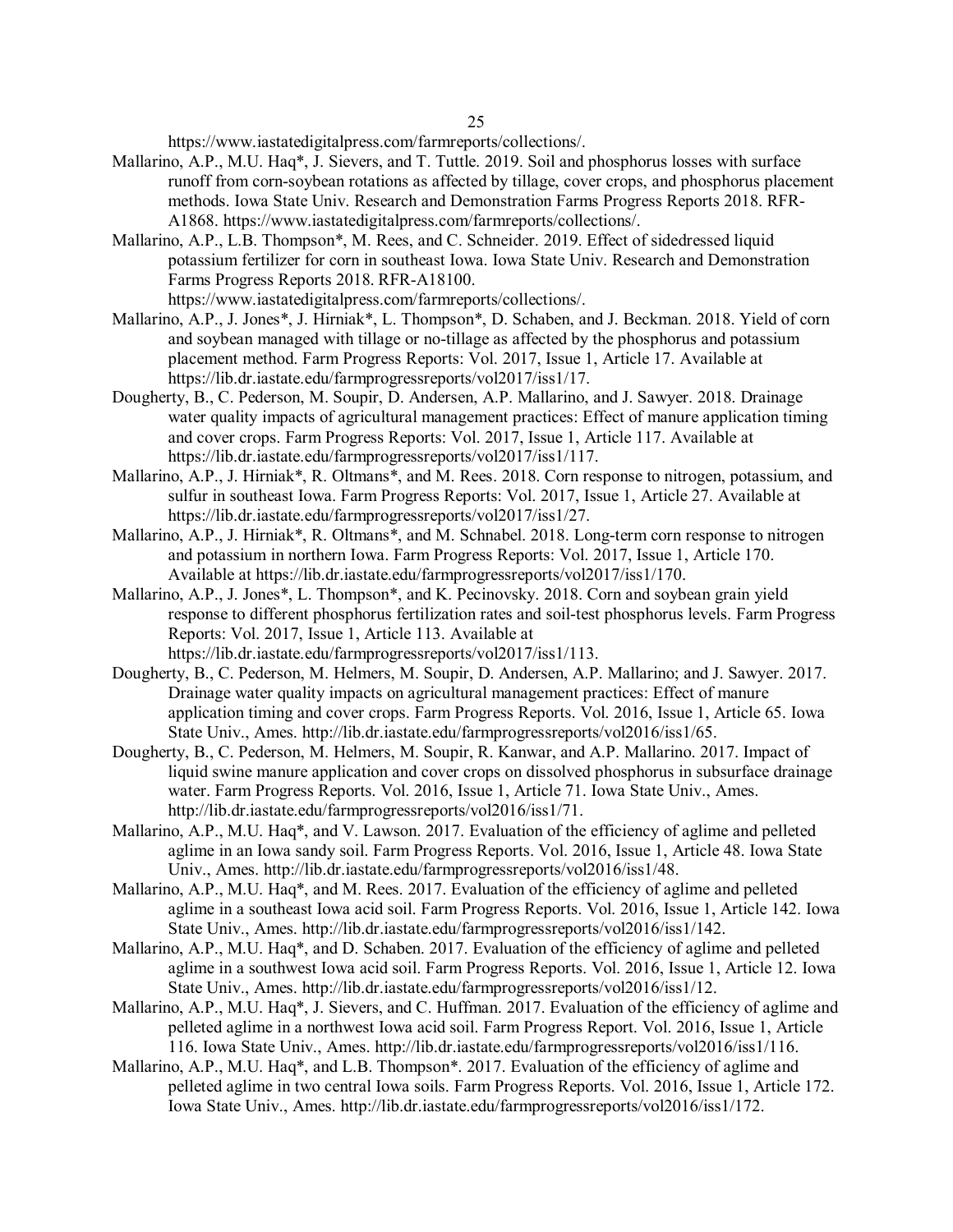- Mallarino, A.P., and K. Pecinovsky. 2017. Phosphorus and potassium placement for corn and soybean managed with tillage or no-tillage. Farm Progress Reports: Vol. 2016, Issue 1, Article 76. Iowa State Univ., Ames. http://lib.dr.iastate.edu/farmprogressreports/vol2016/iss1/76.
- Mallarino, A.P., B. Havlovic, and D. Schaben. 2016. Effects of phosphorus and potassium placement on yield of corn and soybean managed with tillage or no tillage. Armstrong and Neely-Kinyon Research and Demonstration Farms Annual Reports. ISRF15-12, RFR-A1594. Iowa State Univ., Ames, IA.
- Mallarino, A.P., R. Oltmans\*, and M. Rees. 2016. Continuous corn response to nitrogen, potassium, and sulfur in southeast Iowa. Southeast Research and Demonstration Farm Annual Reports. ISRF15- 34, RFR-A1588. Iowa State Univ., Ames.
- Mallarino, A.P., K. Pecinovsky, R. Repke\*, and L. Thompson\*. 2016. Corn, soybean, oat, and alfalfa yields as affected by the crop rotation and nitrogen fertilization for corn in northeast Iowa. Northeast Research and Demonstration Farm Annual Reports. ISRF15-13, RFR-A15103. Iowa State Univ., Ames.
- Mallarino, A.P., M. Schnabel, M. Smidt, and R. Repke\*. 2016. Corn, soybean, oat, and alfalfa yields as affected by the crop rotation and nitrogen fertilization for corn in northern Iowa. Northern Research and Demonstration Farm Annual Reports. ISRF15-22, RFR-A1598. Iowa State Univ., Ames.
- Mallarino, A.P., and J. Sievers. 2016. Phosphorus and potassium placement and application rates for corn and soybean managed with no-till or tillage. Northwest Research Farm and Allee Demonstration Farm Annual Reports. ISRF15-29,31, RFR-A1563. Iowa State Univ., Ames.
- Pederson, C., M. Helmers, R. Kanwar, and A.P. Mallarino, 2016. Impact of liquid swine manure application and cover crops on nitrate in subsurface drainage water. Northeast Research and Demonstration Farm Annual Reports. ISRF15-13, RFR-A1596. Iowa State Univ., Ames.
- Fawcett, J., A.P. Mallarino, J. Sievers, M. Smidt, M. Schnabel, and L. Miller. 2015. On-farm soybean fertilizer trials. Northern Research and Demonstration Farm Annual Reports. ISRF14-22, RFR-A1448. Iowa State Univ., Ames.
- Mallarino, A.P., P. Barbieri\*, and K. Pecinovsky. 2015. Long-term phosphorus and potassium fertilization effects on yields of corn and soybean grown in rotation. Northeast Research and Demonstration Farm Annual Reports. ISRF14-13, RFR-A14104. Iowa State Univ., Ames.
- Mallarino, A.P., P. Barbieri\*, R. Oltmans\*, J. Enderson\*, and V. Lawson. 2015. Corn and soybean yield response to micronutrients in a sandy Iowa soil. Muscatine Island Research and Demonstration Farm Annual Reports. ISRF14-20, RFR-A1419. Iowa State Univ., Ames.
- Mallarino, A.P., J. Enderson\*, R. Oltmans\*, M. Haq\*, and M. Rees. 2015. Corn and soybean yield response to micronutrients in southeast Iowa. Southeast Research and Demonstration Farm Annual Reports. ISRF14-34, RFR-A1482. Iowa State Univ., Ames.
- Mallarino, A.P., J. Enderson\*, R. Oltmans\*, M. Haq\*, and J. Sievers. 2015. Corn and soybean yield response to micronutrients. Northwest Research Farm and Allee Demonstration Farm Annual Reports. ISRF14-29,31, RFR-A1454. Iowa State Univ., Ames.
- Mallarino, A.P., M. Haq\*, P. Barbieri\*, J. Enderson\*, R. Oltmans\*, and N. Piekema. 2015. Corn and soybean yield response to micronutrients in southern Iowa. McNay Memorial Research and Demonstration Farm Annual Reports. ISRF14-35, RFR-A14109. Iowa State Univ., Ames.
- Mallarino, A.P., M. Haq\*, J. Enderson\*, R. Oltmans\*, and M. Fiscus. 2015. Corn and soybean yield response to micronutrients in central Iowa. Agric. Eng., Agronomy, and Central Iowa Research Farms Annual Reports. ISRF14-16,30; RFR-A14110. Iowa State Univ., Ames.
- Mallarino, A.P., M. Haq\*, J. Enderson\*, R. Oltmans\*, and B. Havlovic. 2015. Corn and soybean yield response to micronutrients in southwest Iowa. Armstrong and Neely-Kinyon Research and Demonstration Farms Annual Reports. ISRF14-12, RFR-A1466. Iowa State Univ., Ames.
- Mallarino, A.P., M. Haq\*, J. Enderson\*, R. Oltmans\*, and K. Pecinovsky. 2015. Corn and soybean yield response to micronutrients in northeast Iowa. Northeast Research and Demonstration Farm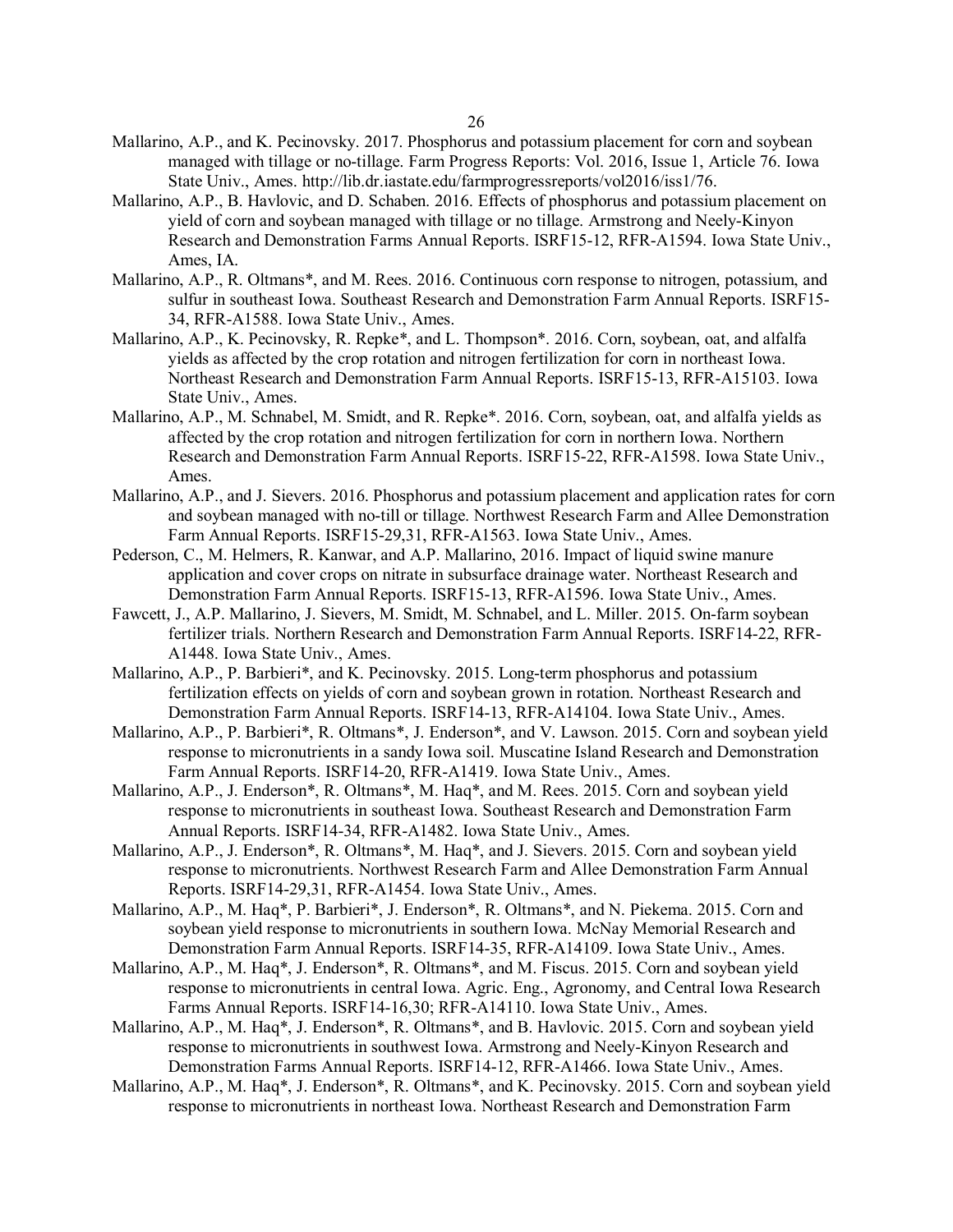Annual Reports. ISRF14-13, RFR-A14106. Iowa State Univ., Ames.

- Mallarino, A.P., M. Haq\*, J. Enderson\*, R. Oltmans\*, and M. Smidt. 2015. Corn and soybean yield response to micronutrients in northern Iowa. Northern Research and Demonstration Farm Annual Reports. ISRF14-22, RFR-A1462. Iowa State Univ., Ames.
- Mallarino, A.P., M.J. Helmers, P.A. Barbieri\*, C.H. Pederson, R.D. Vandepol, R.M. Cruse, J.E. Sawyer, and D. Jaynes. 2015. Impacts of cover crops on phosphorus and nitrogen loss with surface runoff. Agric. Eng., Agronomy, and Central Iowa Research Farms Annual Reports. ISRF14-16,30; RFR-A14117. Iowa State Univ., Ames.
- Pederson, C., M. Helmers, M. Soupir, R. Kanwar, and A.P. Mallarino. 2015. Impact of liquid swine manure application and cover crops on nitrate in subsurface drainage water. Northeast Research and Demonstration Farm Annual Reports. ISRF14-13, RFR-A1491. Iowa State Univ., Ames.
- Fawcett, J., J. Sievers, W. Roush, L. Rossiter, M. Smidt, Z. Koopman, L. Miller, E. Hodgson, M. Honeyman, A.P. Mallarino, and Sawyer. 2014. On-farm micronutrient fertilization of corn trials. p. 11-12. In ISU FARM Research Report, Farmer-Assisted Research and Management - 2013. ISRF 13-99. Jan. 2014. Iowa State Univ., Ames, Iowa.
- Fawcett, J., J. Sievers, W. Roush, L. Rossiter, M. Smidt, Z. Koopman, L. Miller, E. Hodgson, M. Honeyman, A.P. Mallarino, and Sawyer. 2014. On-farm micronutrient fertilization of soybean trials. p. 34-35. In ISU FARM Research Report, Farmer-Assisted Research and Management - 2013. ISRF 13-99, Jan. 2014. Iowa State Univ., Ames, Iowa.
- Mallarino, A.P., and M.U. Haq\*. 2014. Crop availability of phosphorus in beef cattle manure for corn and soybean. Northern Research and Demonstration Farm Annual Reports. ISRF13-22, RFR-A1391. Iowa State Univ., Ames.
- Mallarino, A.P., and M.U. Haq\*. 2014. Phosphorus availability in beef cattle manure for corn and soybean. Armstrong and Neely-Kinyon Research and Demonstration Farms Annual Reports. ISRF13-12, RFR-A1386. Iowa State Univ., Ames.
- Mallarino, A.P., and M.U. Haq\*. 2014. Availability of phosphorus in beef cattle manure for corn and soybean. Northwest Research Farm and Allee Demonstration Farm Annual Reports. ISRF13- 29,31, RFR-A1363. Iowa State Univ., Ames.
- Mallarino, A.P., R.R. Oltmans\*, J.T. Enderson\*, and V. Lawson. 2014. Corn and soybean response to micronutrients. Muscatine Island Research and Demonstration Farm Annual Reports. ISRF13-20, RFR-A1349. Iowa State Univ., Ames.
- Mallarino, A.P., R.R. Oltmans\*, J.T. Enderson\*, and N.Piekema. 2014. Corn and soybean response to the micronutrients boron, manganese, and zinc applied to the soil. McNay Memorial Research and Demonstration Farm Annual Reports. ISRF13-35, RFR-A13127. Iowa State Univ., Ames.
- Mallarino, A.P., and K. Pecinovski. 2014. Phosphorus and potassium fertilization for corn and soybean grown in rotation for 30 years. Northeast Research and Demonstration Farm Annual Reports. ISRF13-13, RFR-A13103. Iowa State Univ., Ames.
- Pederson, C., M. Helmers, R. Kanwar, and A.P. Mallarino. 2014. Impact of liquid swine manure application and cover crops on groundwater quality. Northeast Research and Demonstration Farm Annual Reports. ISRF13-13, RFR-A13115. Iowa State Univ., Ames.
- Bestor, N., J. Sievers, W. Roush, L. Rossiter, M. Smidt, Z. Koopman, A. Saeugling, J. DeJong, P. Kassel, A. Sisson, E. Hodgson, M. Honeyman, A.P. Mallarino, J. Sawyer, and G. Tylka. 2013. Corn: Micronutrients. p. 15-16. In ISU FARM Research Report, Farmer-Assisted Research and Management - 2012. ISRF 12-99, Feb. 2013. Iowa State Univ., Ames, Iowa.
- Bestor, N., J. Sievers, W. Roush, L. Rossiter, M. Smidt, Z. Koopman, A. Saeugling, J. DeJong, P. Kassel, A. Sisson, E. Hodgson, M. Honeyman, A.P. Mallarino, J. Sawyer, and G. Tylka. 2013. Soybean: Micronutrients and foliar feeding. p. 34-35. In ISU FARM Research Report, Farmer-Assisted Research and Management - 2012. ISRF 12-99, Feb. 2013. Iowa State Univ., Ames, Iowa.
- Mallarino, A.P., M.U. Haq\*, M.J. Helmers, J. Sievers, and R. Rusk. 2013. Long-term phosphorus loss with runoff and crop yield as affected by tillage and fertilizer or swine manure phosphorus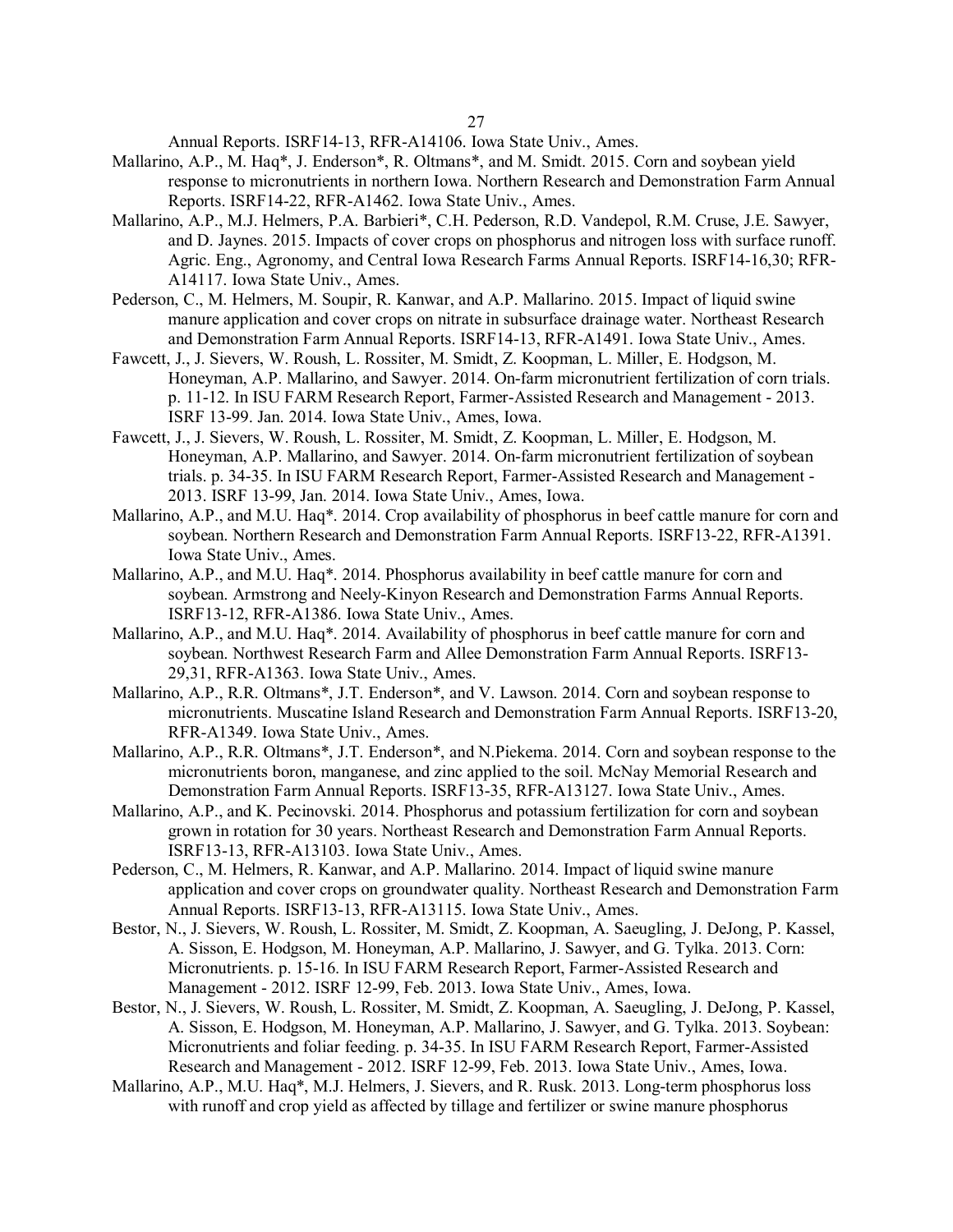sources. Northwest Research Farm and Allee Demonstration Farm Annual Reports. ISRF12-29, 31. Iowa State Univ., Ames.

- Mallarino, A.P., R.R. Oltmans\*, and M.W. Fiscus. 2013. Potassium effects on yield of corn and soybean and on potassium uptake and recycling to the soil. Agric. Eng., Agronomy, and Central Iowa Research Farms Annual Reports. ISRF12-16,30. Iowa State Univ., Ames.
- Mallarino, A.P., R.R. Oltmans\*, and B. Havlovic. 2013. Potassium uptake and recycling to the soil in corn and soybean. Armstrong and Neely-Kinyon Research and Demonstration Farms Annual Reports. ISRF12-12. Iowa State Univ., Ames.
- Mallarino, A.P., R.R. Oltmans\*, and N. Piekema. 2013. Potassium fertilizer effects on yield of corn and soybean and on potassium uptake and recycling to the soil. McNay Memorial Research and Demonstration Farm. ISRF12-35. Iowa State Univ., Ames.
- Mallarino, A.P., R.R. Oltmans\*, and D. Rueber. 2013. Corn and soybean potassium uptake, removal with grain, and recycling to the soil. Northern Research and Demonstration Farm Annual Reports. ISRF12-22. Iowa State Univ., Ames.
- Mallarino, A.P., R.R. Oltmans\*, M. Rees, and K. Van Dee. 2013. Potassium uptake and recycling to the soil in corn and soybean. Southeast Research and Demonstration Farm Annual Reports. ISRF12- 34. Iowa State Univ., Ames.
- Mallarino, A.P., R.R. Oltmans\*, L.M. Thompson\*, and K.T. Pecinovsky. 2013. Corn and soybean potassium uptake, removal with harvest, and recycling to the soil. Northeast Research and Demonstration Farm Annual Reports. ISRF12-13. Iowa State Univ., Ames.
- Mallarino, A.P., and D. Rueber. 2013. Alfalfa hay and soil-test phosphorus responses to long-term phosphorus fertilization strategies. Northern Research and Demonstration Farm Annual Reports. ISRF12-22. Iowa State Univ., Ames.
- Thompson, L.B.\*, A.P. Mallarino, and K.T. Pecinovsky. 2013. Crop response to phosphorus fertilizer or phosphorus recovered as struvite from corn fiber processing for bioenergy. Northeast Research and Demonstration Farm Annual Reports. ISRF12-13. Iowa State Univ., Ames.
- Haq, M.U.\*, A.P. Mallarino, C. Pederson, M. Helmers, R. Kanwar, and K. Pecinovsky. 2012. Fertilizer and swine manure management systems impacts on phosphorus in soil and subsurface tile drainage. Northeast Research and Demonstration Farm Annual Reports. ISRF11-13. Iowa State Univ., Ames.
- Mallarino, A.P., and D. Rueber. 2012. Placement methods of phosphorus and potassium for corn and soybean managed with no-till and chisel-plow/disk tillage. Northern Research and Demonstration Farm Annual Reports. ISRF11-22. Iowa State Univ., Ames.
- Mallarino, A.P., and R. Rusk. 2012. Phosphorus and potassium rates and placement methods for corn and soybean managed with no-till or tillage. Northwest Research Farm and Allee Demonstration Farm Annual Reports. ISRF11-29, 31. Iowa State Univ., Ames.
- Mallarino, A.P., K. Schwarte, and B. Havlovic. 2012. Broadcast and band phosphorus and potassium placement for corn and soybean managed with tillage or no tillage. Armstrong and Neely-Kinyon Research and Demonstration Farms Annual Reports. ISRF11-12. Iowa State Univ., Ames.
- Mallarino, A.P., K. Van Dee, and R. Oltmans\*. 2012. Long-term evaluation of hybrid, nitrogen, and potassium interactions in continuous corn. Southeast Research and Demonstration Farm Annual Reports. ISRF11-34. Iowa State Univ., Ames.
- Pederson, Carl, R. Kanwar, M. Helmers, and A.P. Mallarino. 2012. Impact of liquid swine manure application and cover crops on ground water quality. Northeast Research and Demonstration Farm Annual Reports. ISRF11-13. Iowa State Univ., Ames.
- Mallarino, A.P., and K. Pecinovsky. 2011. Effect of potassium fertilization and new corn hybrids on yield and potassium uptake in continuous corn. Northeast Research and Demonstration Farm Annual Reports. RFR-A10109. ISRF10-13. Iowa State Univ., Ames. http://www.ag.iastate.edu/farms/reports.html.
- Mallarino, A.P., and K. Pecinovsky. 2011. Long-term phosphorus and potassium placement methods and

28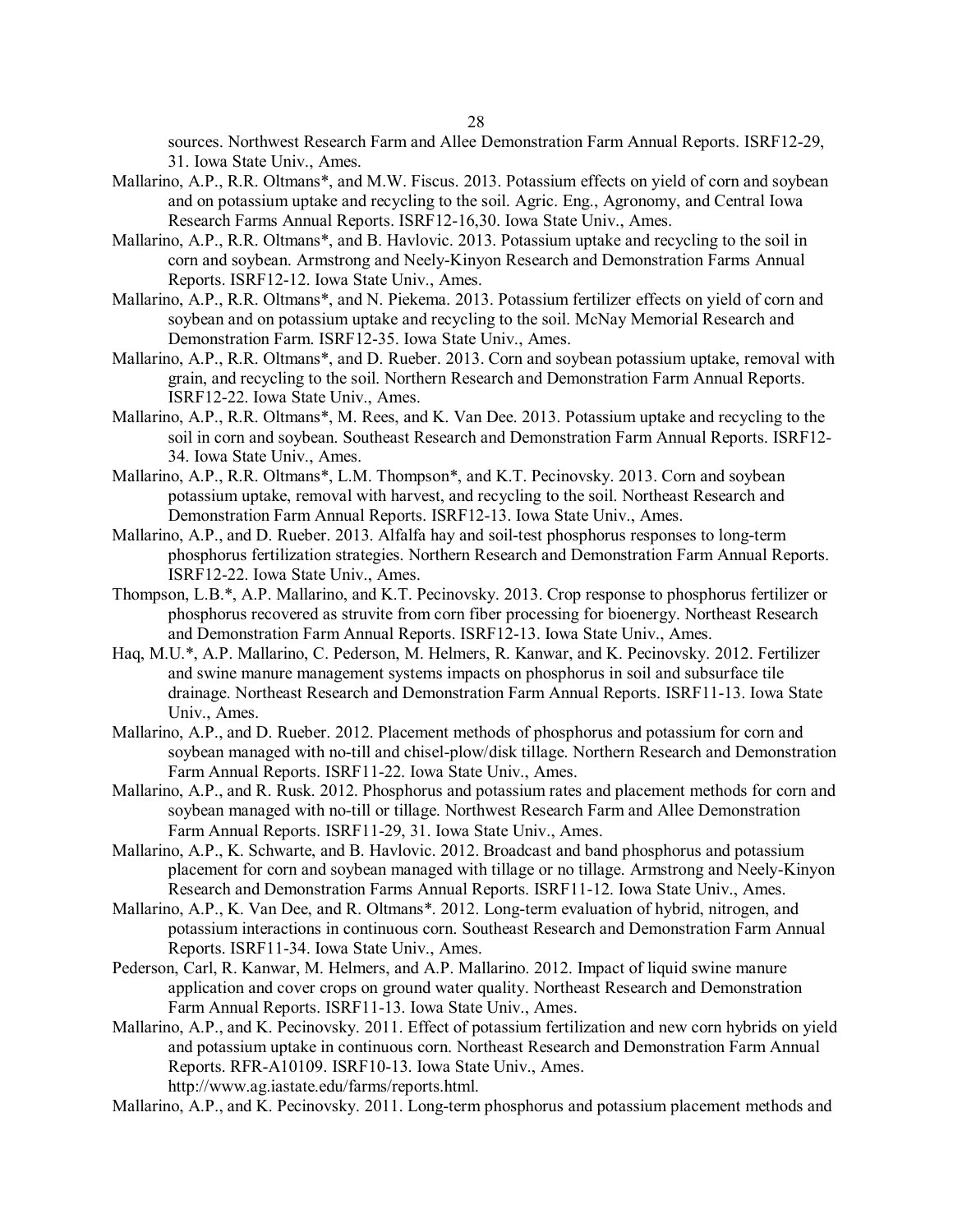tillage effects on yield of corn and soybean. Northeast Research and Demonstration Farm Annual Reports. RFR-A10110. ISRF10-13. Iowa State Univ., Ames.

http://www.ag.iastate.edu/farms/reports.html.

- Mallarino, A.P., and D. Rueber. 2011. Yield of corn, soybean, and oats as affected by the crop rotation and nitrogen fertilization for corn. Northern Research and Demonstration Farm Annual Reports. RFR-A10107. ISRF10-22. Iowa State Univ., Ames. http://www.ag.iastate.edu/farms/reports.html.
- Mallarino, A.P., and K. Van Dee. 2011. Long-term study of phosphorus and potassium placement methods for corn and soybean managed with no-till or tillage. Southeast Research and Demonstration Farm Annual Reports. RFR-A1081, ISRF10-34. Iowa State Univ., Ames. http://www.ag.iastate.edu/farms/reports.html.
- Pagani, A.\*, and A.P. Mallarino. 2011. Change of soil pH over time as affected by lime sources and application rates. Northeast Research and Demonstration Farm Annual Reports. RFR-A10108. ISRF10-13. Iowa State Univ., Ames. http://www.ag.iastate.edu/farms/reports.html.
- Pagani, A.\*, and A.P. Mallarino. 2011. Soil pH change over time as affected by the limestone sources and application rate. Agric. Eng., Agronomy, and Central Iowa Research Farms Annual Reports. RFR-A10113, ISRF10-16,30. Iowa State Univ., Ames.
- Pagani, A.\*, and A.P. Mallarino. 2011. Soil pH change as affected by the lime source and application rates. Armstrong and Neely-Kinyon Research and Demonstration Farms Annual Reports. RFR-A1095, ISRF10-12. Iowa State Univ., Ames. http://www.ag.iastate.edu/farms/reports.html.
- Pagani, A.\*, and A.P. Mallarino. 2011. Soil pH change over time as affected by sources and application rates of liming materials. Northwest Research Farm and Allee Demonstration Farm Annual Reports. RFR-A1056. ISRF10-29, 31. Iowa State Univ., Ames. http://www.ag.iastate.edu/farms/reports.html.
- Pederson, C., R. Kanwar, M. Helmers, and A.P. Mallarino. 2011. Impact of liquid swine manure application and cover crops on ground water quality. Northeast Research and Demonstration Farm Annual Reports. RFR-A10111. ISRF10-13. Iowa State Univ., Ames. http://www.ag.iastate.edu/farms/reports.html.
- Villavicencio, C.X.\*, A.P. Mallarino, and M.W. Clover\*. 2011. Corn grain yield and potassium uptake and recycling as affected by rootworm resistance and potassium fertilization. Agric. Eng., Agronomy, and Central Iowa Research Farms Annual Reports. RFR-A10120, ISRF10-16,30. Iowa State Univ., Ames.
- Helmers, M., C. Pederson, A. Staudt, R. Christianson, and A.P. Mallarino. 2010. Impacts of crop, biomass harvest systems, and nutrient management on yield and subsurface drainage water quality. Agric. Eng., Agronomy, and Central Iowa Research Farms Annual Reports. RFR-A9135. ISRF09-16, 30. Iowa State Univ., Ames. http://www.ag.iastate.edu/farms/reports.html.
- Mallarino, A.P., A. Andrews\*, M. Haq\*, and M. Helmers. 2010. Corn harvest and nutrient management systems impacts on phosphorus loss with surface runoff. Agric. Eng., Agronomy, and Central Iowa Research Farms Annual Reports. RFR-A9133. ISRF09-16, 30. Iowa State Univ., Ames. http://www.ag.iastate.edu/farms/reports.html.
- Mallarino, A.P., J. Butler, and B. Havlovic. 2010. Long-term evaluation of tillage systems and fertilizer placement methods for corn and soybean. Armstrong and Neely-Kinyon Research and Demonstration Farms Annual Reports. RFR-A9104. ISRF09-12. Iowa State Univ., Ames. http://www.ag.iastate.edu/farms/reports.html.
- Mallarino, A.P., M. Clover\*, C. Villavicencio\*, and K. Van Dee. 2010.A new long-term study: Evaluation of hybrid, nitrogen, and potassium interactions in continuous corn. Southeast Research and Demonstration Farm Annual Reports. RFR-A9090. ISRF09-34. Iowa State Univ., Ames. http://www.ag.iastate.edu/farms/reports.html.
- Mallarino, A.P., M. Haq\*, M. Helmers, and R. Rusk. 2010. Crop yields and phosphorus loss with surface runoff as affected by tillage systems and phosphorus sources. Northwest Research Farm and Allee Demonstration Farm Annual Reports. RFR-A9089. ISRF09-29, 31. Iowa State Univ.,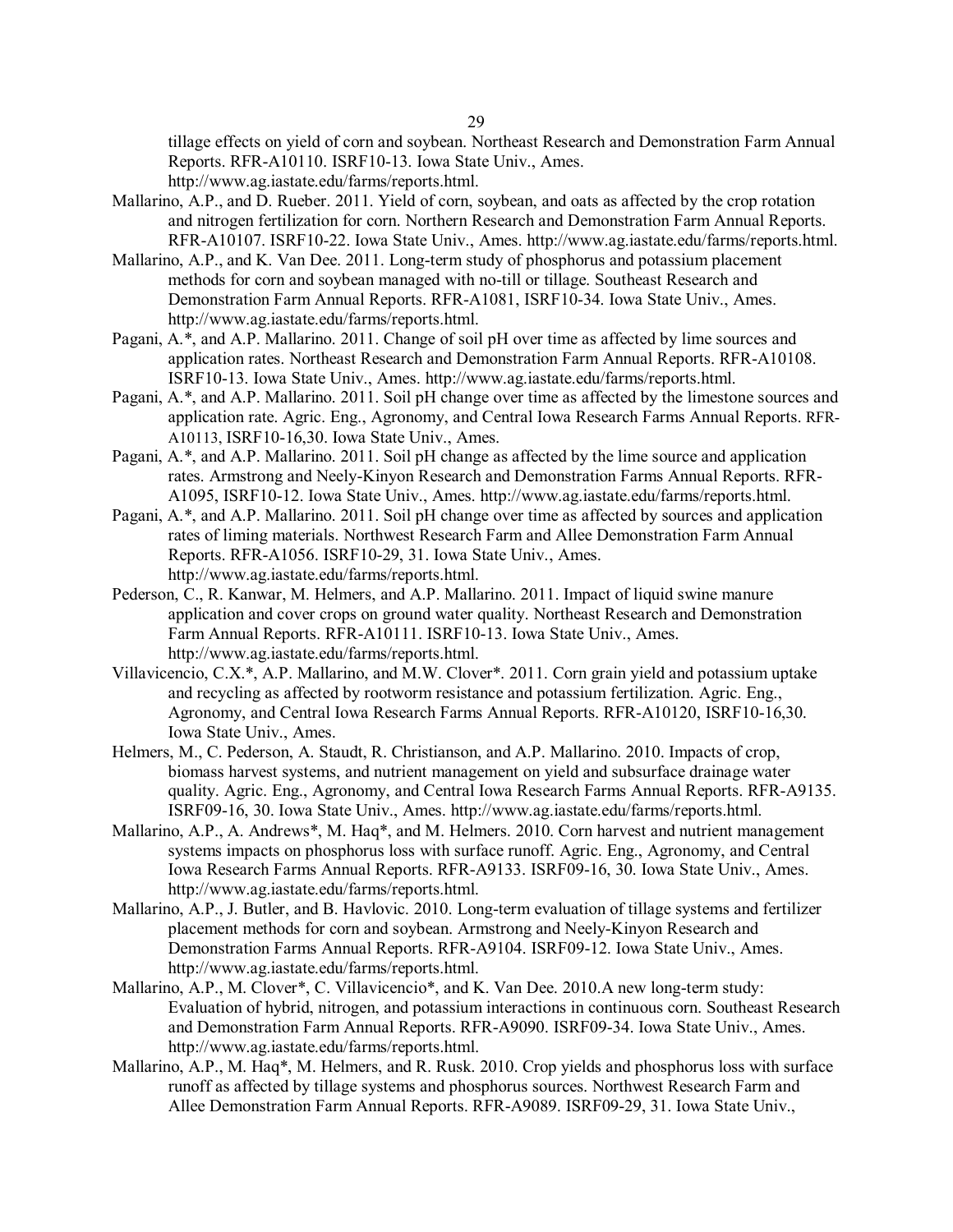Ames. http://www.ag.iastate.edu/farms/reports.html.

- Mallarino, A.P., and K. Pecinovsky. 2010. Phosphorus and potassium fertilization for corn and soybean grown in rotation for 30 years. Northeast Research and Demonstration Farm Annual Reports. RFR-A9126. ISRF09-13. Iowa State Univ., Ames. http://www.ag.iastate.edu/farms/reports.html.
- Mallarino, A.P., and D. Rueber. 2010. Phosphorus fertilization strategies for alfalfa hay, production followed by corn harvested for grain. Northern Research and Demonstration Farm Annual Reports. RFR-A9108. ISRF09-22. Iowa State Univ., Ames. http://www.ag.iastate.edu/farms/reports.html.
- Mallarino, A.P., M.W. Clover\*, J. Butler, and B. Havlovic. 2009. Effect of potassium fertilization and new corn hybrids on yield and potassium uptake in continuous corn. Armstrong and Neely-Kinyon Research and Demonstration Farms Annual Reports. ISRF08-12. Iowa State Univ., Ames. http://www.ag.iastate.edu/farms/reports.html.
- Mallarino, A.P., and K. Pecinovsky. 2009. Effects of crop rotation and nitrogen fertilization for corn on yields of corn, silage corn, soybean, and oats. Northeast Research and Demonstration Farm Annual Reports. ISRF08-13. Iowa State Univ., Ames. http://www.ag.iastate.edu/farms/reports.html.
- Mallarino, A.P., M.W. Clover\*, and D. Rueber. 2009. Effect of potassium fertilization and new corn hybrids on yield and potassium uptake in continuous corn. Northern Research and Demonstration Farm Annual Reports. ISRF08-22. Iowa State Univ., Ames. http://www.ag.iastate.edu/farms/reports.html.
- Mallarino, A.P., M.W. Clover\*, and K. Van Dee. 2009. Effect of potassium fertilization and new corn hybrids on yield and potassium uptake in continuous corn. Southeast Research and Demonstration Farm Annual Reports. ISRF08-34. Iowa State Univ., Ames. http://www.ag.iastate.edu/farms/reports.html.
- Mallarino, A.P., J. Butler, and B. Havlovic. 2008. Effect of phosphorus fertilizer broadcast in fall or spring on yields of no-till corn and soybean. Armstrong and Neely-Kinyon Research and Demonstration Farms Annual Reports. ISRF07-12. Iowa State Univ., Ames. http://www.ag.iastate.edu/farms/reports.html.
- Mallarino, A.P., M.J. Helmers, D. Haden, and R.E. Rusk. 2008. Impacts of phosphorus and tillage management systems for corn and soybean production on soil and phosphorus loss with surface runoff – A new long-term study. Northwest and Allee Research and Demonstration Farms Annual Reports. ISRF07-29,31. Iowa State Univ., Ames. http://www.ag.iastate.edu/farms/reports.html.
- Mallarino, A.P., and K. Pecinovsky. 2008. Phosphorus and potassium placement methods for corn and soybean managed with no-till and chisel-plow tillage. Northeast Research and Demonstration Farm Annual Reports. ISRF07-13. Iowa State Univ., Ames. http://www.ag.iastate.edu/farms/reports.html.
- Mallarino, A.P., and D. Rueber. 2008. Grain yield, phosphorus removal, and soil phosphorus long-term trends as affected by fertilization and placement methods in corn-soybean rotations. Northern Research and Demonstration Farm Annual Reports. ISRF07-22. Iowa State Univ., Ames. http://www.ag.iastate.edu/farms/reports.html.
- Mallarino, A.P., and K. Van Dee. 2008. Phosphorus and potassium placement methods for corn and soybeans managed with no-till or chisel-plow tillage. Southeast Research and Demonstration Farm Annual Reports. ISRF07-34. Iowa State Univ., Ames. http://www.ag.iastate.edu/farms/reports.html.
- Kanwar, R., C. Pederson, M. Helmers, J. Sawyer, and A.P. Mallarino. 2007. Impact of swine manure application on water quality. Northeast Research and Demonstration Farm Annual Reports. ISRF06-13. Iowa State Univ., Ames. http://www.ag.iastate.edu/farms/reports.html.
- Mallarino, A.P., M.W. Clover\*, and D. Rueber. 2007. Potassium fertilization rate effects on soil-test potassium and yields of corn and soybeans. Northern Research and Demonstration Farm Annual Reports. ISRF06-22. Iowa State Univ., Ames. http://www.ag.iastate.edu/farms/reports.html.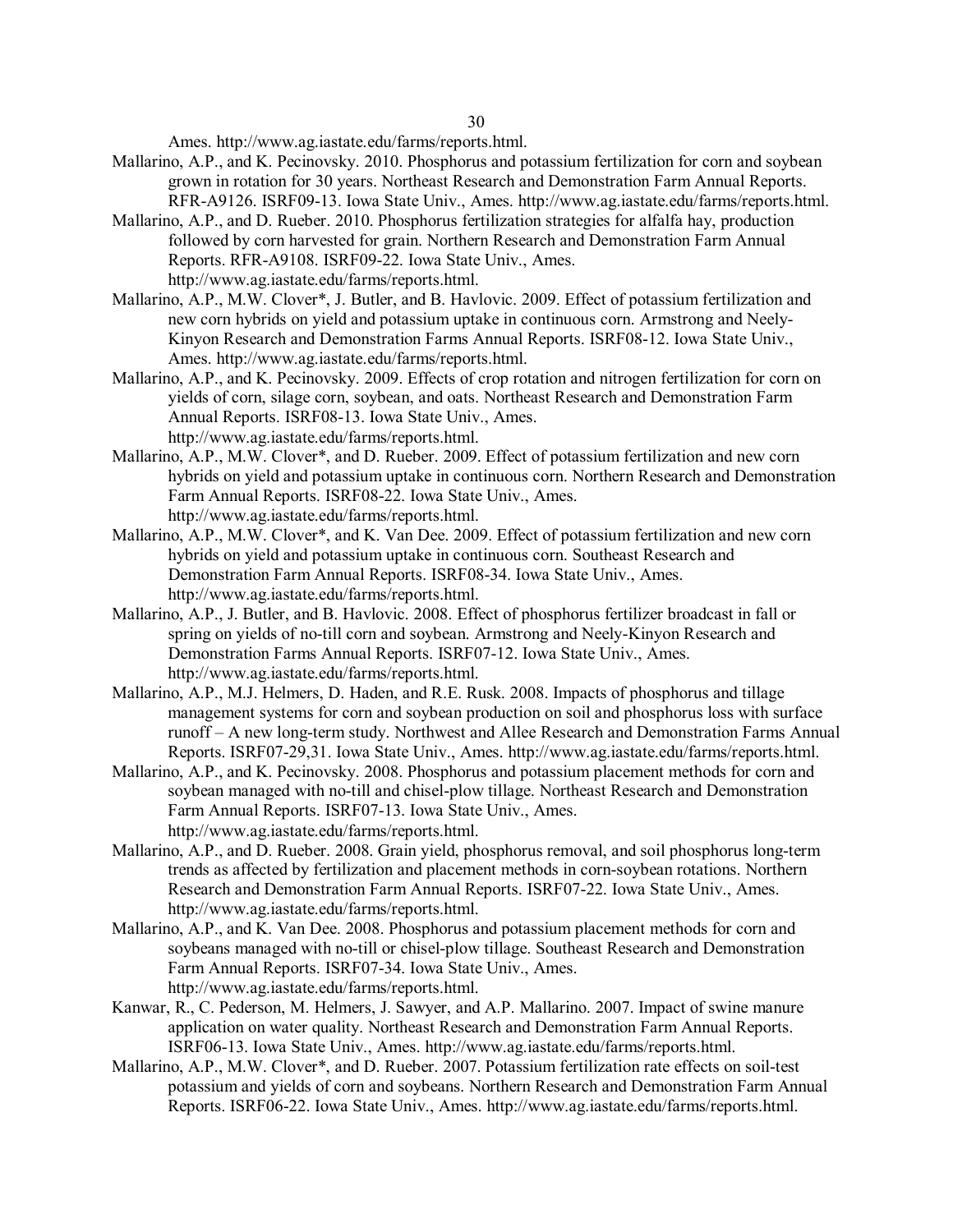- Mallarino, A.P., J. Butler, and B. Havlovic. 2007. Efficacy of broadcast phosphorus fertilizer applied in fall or spring for no-till corn and soybean. Armstrong and Neely-Kinyon Research and Demonstration Farms Annual Reports. ISRF06-12. Iowa State Univ., Ames. http://www.ag.iastate.edu/farms/reports.html.
- Mallarino, A.P., and D. Haden. 2007. Broadcast and banded phosphorus and potassium fertilization for corn and soybeans managed with no-till and chisel-disk tillage. Northwest and Allee Research and Demonstration Farms Annual Reports. ISRF06-29,31. Iowa State Univ., Ames. http://www.ag.iastate.edu/farms/reports.html.
- Mallarino, A.P., D. Kaiser\*, and K. Van Dee. 2007. Foliar fertilization and fungicide application for soybean. Southeast Research and Demonstration Farm Annual Reports. ISRF06-34. Iowa State Univ., Ames. http://www.ag.iastate.edu/farms/reports.html.
- Mallarino, A.P., and K. Pecinovsky. 2007. Effects of crop rotation and nitrogen fertilization of corn on yields of corn, soybean, and oats. Northeast Research and Demonstration Farm Annual Reports. ISRF06-13. Iowa State Univ., Ames. http://www.ag.iastate.edu/farms/reports.html.
- Mallarino, A.P., and K. Pecinovsky. 2007. Long-term phosphorus and potassium fertilization of corn and soybean grown in rotation. Northeast Research and Demonstration Farm Annual Reports. ISRF06-13. Iowa State Univ., Ames. http://www.ag.iastate.edu/farms/reports.html.
- Mallarino, A.P., B. Havlovic, and J. Butler. 2006. Phosphorus and potassium fertilizer placement for corn and soybeans managed with no-till and chisel-disk tillage. p. 27-28. *In* Annual progress reports-2005. Armstrong and Neely-Kinyon Research and Demonstration Farm. ISRF05-12. Iowa State Univ., Ames. http://www.ag.iastate.edu/farms/reports.html.
- Mallarino, A.P., and K. Pecinovsky. 2006. Effect of four tillage systems and placement of phosphorus and potassium mixtures on grain yield in corn-soybean rotations and continuous corn. p. 41-43. *In* Annual progress reports-2005. Northeast Research and Demonstration Farm. ISRF05-13. Iowa State Univ., Ames. http://www.ag.iastate.edu/farms/reports.html.
- Mallarino, A.P., D. Rueber, and E. Ortiz-Torres\*. 2006. Grain yield of corn, soybean, and oats as affected by crop rotation and nitrogen fertilization for corn. p. 16-7. *In* Annual progress reports-2005. Northern Research and Demonstration Farm. ISRF05-22. Iowa State Univ., Ames. http://www.ag.iastate.edu/farms/reports.html.
- Mallarino, A.P., and K. Van Dee. 2006. Phosphorus and potassium management for corn and soybeans managed with no-till and chisel-plow tillage. p. 30-31. *In* Annual progress reports-2005. Southeast Research and Demonstration Farm. ISRF05-34. Iowa State Univ., Ames. http://www.ag.iastate.edu/farms/reports.html.
- Mallarino, A.P., and K. Pecinovsky. 2005. Phosphorus and potassium placement methods for corn and soybeans managed with no-till and chisel plow tillage. p. 44-45. *In* Annual progress reports-2004. Northeast Research and Demonstration Farm. ISRF04-13. Iowa State Univ., Ames. http://www.ag.iastate.edu/farms/reports.html.
- Mallarino, A.P., M.U. Haq\*, and K. Pecinovsky. 2005. Runoff phosphorus loss as affected by tillage, fertilizer, and swine manure phosphorus management in corn-soybean production systems. p. 46- 47. *In* Annual progress reports-2004. Northeast Research and Demonstration Farm. ISRF04-13. Iowa State Univ., Ames. http://www.ag.iastate.edu/farms/reports.html.
- Mallarino, A.P., E. Ortiz-Torres\*, and K. Pecinovsky. 2005. Effects of crop rotation and nitrogen fertilization on crop production. p. 40-41. *In* Annual progress reports-2004. Northeast Research and Demonstration Farm. ISRF04-13. Iowa State Univ., Ames. http://www.ag.iastate.edu/farms/reports.html.
- Mallarino, A.P., and D. Rueber. 2005. Phosphorus and potassium fertilization and placement methods for corn-soybean rotations managed with no-till and chisel plow tillage. p. 12-13. *In* Annual progress reports-2004. Northern Research and Demonstration Farm. ISRF04-22. Iowa State Univ., Ames. http://www.ag.iastate.edu/farms/reports.html.
- Mallarino, A.P., P.A. Barbagelata\*, and K. Van Dee. 2005. Potassium fertilization effects on soil-test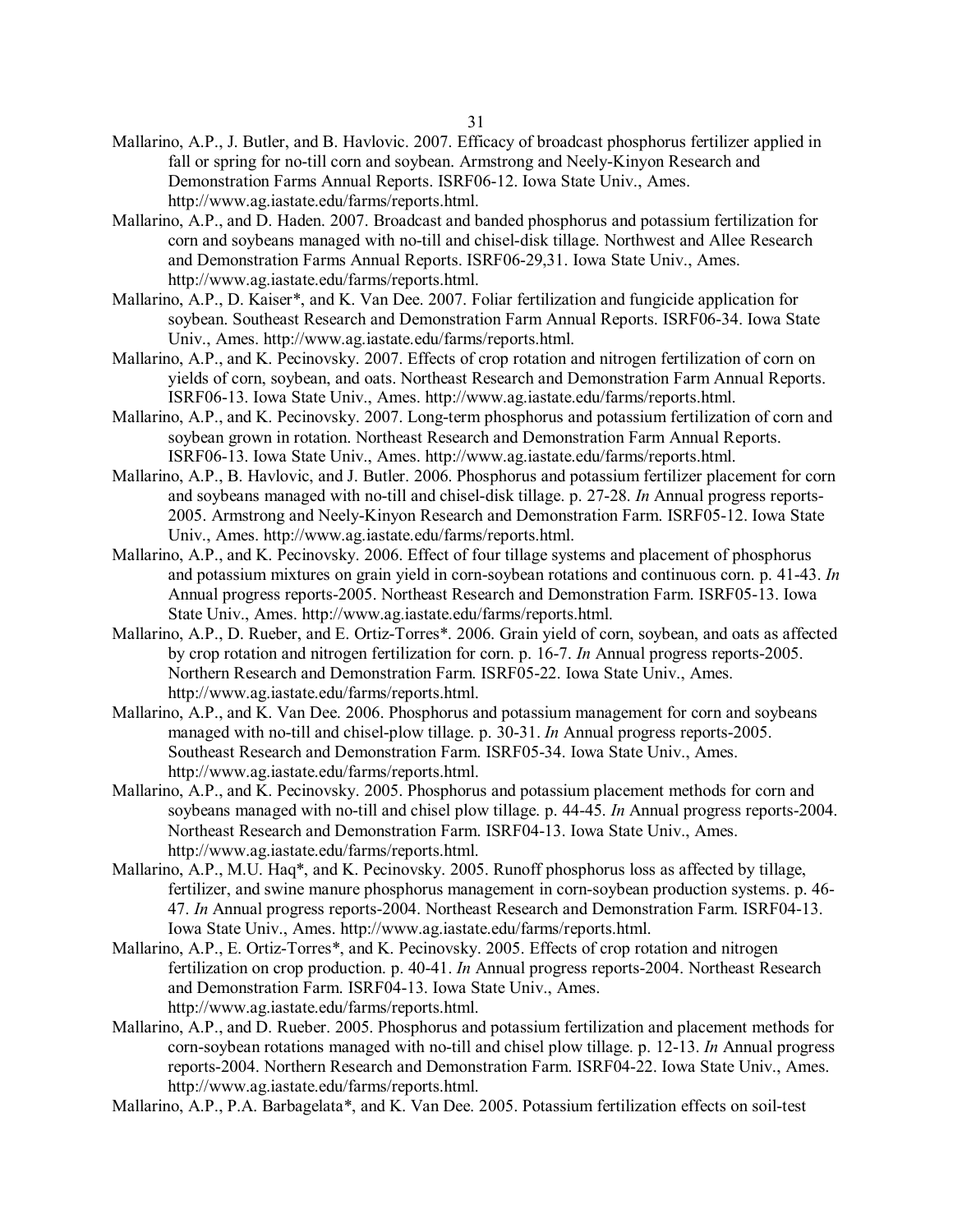potassium and yields of corn and soybeans. p. 26-27. *In* Annual progress reports-2004. Southeast Research and Demonstration Farm. ISRF04-34. Iowa State Univ., Ames. http://www.ag.iastate.edu/farms/reports.html.

- Kanwar, R., J. Baker, C. Pederson, A.P. Mallarino, J. Sawyer, and K. Pecinovsky. 2004. Impact of swine manure applications on nitrate and phosphorus in subsurface drainage water. p. 26-27. *In* Annual progress reports-2003. Northeast Research and Demonstration Farm. ISRF03-13. Iowa State Univ., Ames. http://www.ag.iastate.edu/farms/reports.html.
- Lundvall, J., J. Sawyer, A.P. Mallarino, M. Barbazan\*, and K. Pecinovsky. 2004. Liquid swine manure impact on first-year soybeans and subsequent-year corn. p. 24-25. *In* Annual progress reports-2003. Northeast Research and Demonstration Farm. ISRF03-13. Iowa State Univ., Ames. http://www.ag.iastate.edu/farms/reports.html.
- Mallarino, A.P. 2004. Revision of potassium soil-test interpretations and fertilizer recommendations. *In* Indiana Crop Advisers Convention. Proceedings. December 14-16, Indianapolis, IN.
- Mallarino, A.P., and D. Haden. 2004. Phosphorus and potassium placement for corn and soybean managed with no-till and chisel-disk tillage. p. 14-15. *In* Annual progress reports-2003. Northwest Research and Demonstration Farm. ISRF03-29,31. Iowa State Univ., Ames. http://www.ag.iastate.edu/farms/reports.html.
- Mallarino, A.P., B. Havlovic, and J. Butler. 2004. Phosphorus and potassium fertilizer placement for corn and soybeans managed with no-till and chisel-disk tillage. p. 19-20. *In* Annual progress reports-2003. Armstrong Research and Demonstration Farm. ISRF00-12. Iowa State Univ., Ames. http://www.ag.iastate.edu/farms/reports.html.
- Mallarino, A.P., and K. Pecinovsky. 2004. Long-term phosphorus and potassium fertilization strategies for corn-soybean rotations. p. 22-23. *In* Annual progress reports-2003. Northeast Research and Demonstration Farm. ISRF03-13. Iowa State Univ., Ames. http://www.ag.iastate.edu/farms/reports.html.
- Mallarino, A.P., and D. Rueber. 2004. Long-term phosphorus fertilization for corn-soybean rotations. p. 12-13. *In* Annual progress reports-2003. Northern Research and Demonstration Farm. ISRF03- 22. Iowa State Univ., Ames. http://www.ag.iastate.edu/farms/reports.html.
- Baker, J.L., A.P. Mallarino, and B.M. Stewart. 2003. The Iowa Phosphorus Index: Major concepts and implications for phosphorus management. *In* Proceedings. AWRA 2003 Spring Specialty Conf. May 12-14. Kansas City, MO.
- Kanwar, R., C. Pederson, J. Baker, A.P. Mallarino, J. Sawyer, and K. Pecinovsky. 2003. Fertilizer and swine manure management systems: Impacts on crop production and nitrate-nitrogen leaching with subsurface drainage. *In* Annual progress reports-2002. Northeast Research and Demonstration Farm. ISRF02-13. Iowa State Univ., Ames. http://www.ag.iastate.edu/farms/reports.html.
- Lore, J.F., J.L. Baker, A.P. Mallarino, and S.W. Melvin. 2003. Phosphorus leaching and potential loss with artificial subsurface drainage. *In* Proc. AWRA 2003 Spring Specialty Conf. May 12-14. Kansas City, MO.
- Lore, J.F., J.L. Baker, A.P. Mallarino, and S.W. Melvin. 2003. Phosphorus movement through subsoils to tile drains. *In* Proc. ASAE Annual Intl. Meeting. July 27-30, 2003. Las Vegas, NV.
- Mallarino, A.P., and D. Rueber. 2003. Long-term evaluation of nitrogen, phosphorus, potassium, and lime requirements of continuous corn. p. 7-8. *In* Annual progress reports-2002. Northern Research and Demonstration Farm. ISRF02-22. Iowa State Univ., Ames. http://www.ag.iastate.edu/farms/reports.html.
- Mallarino, A.P., and K. Van Dee. 2003. Phosphorus and potassium placement for corn and soybeans managed with no-till and chisel-plow tillage. *In* Annual progress reports-2002. Northwest Research and Demonstration Farm. ISRF02-34. Iowa State Univ., Ames. http://www.ag.iastate.edu/farms/reports.html.
- Mallarino, A.P., J.E. Sawyer, J. Klatt\*, R. Kanwar, C. Pederson, J. Baker, and K. Pecinovsky. 2003.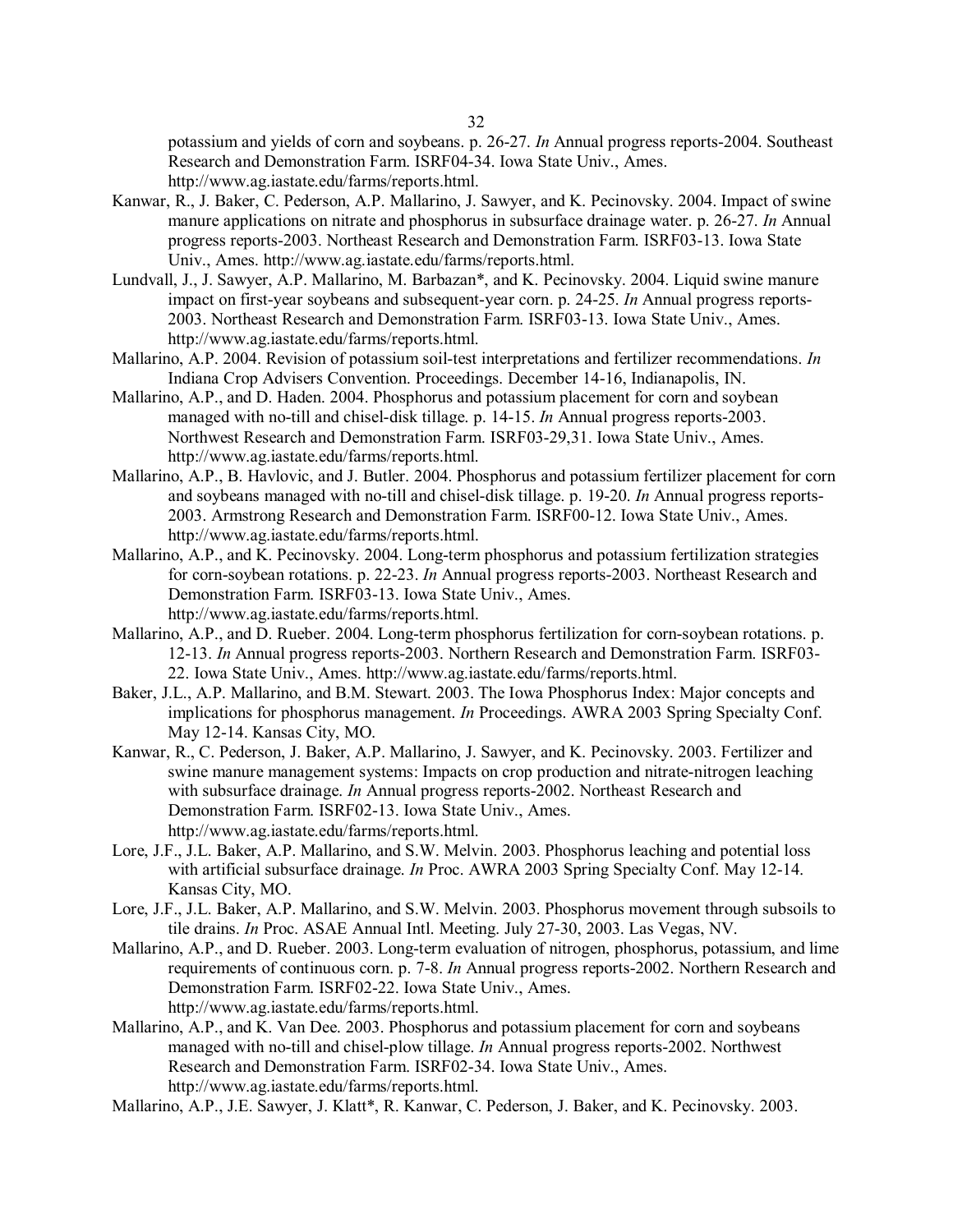Fertilizer and swine manure management systems: impacts on agronomic and environmental soil phosphorus tests and on phosphorus loss with subsurface drainage. *In* Annual progress reports-2002. Northeast Research and Demonstration Farm. ISRF02-13.

http://www.ag.iastate.edu/farms/reports.html. Iowa State Univ., Ames.

- Pederson, C.H., R.S. Kanwar, J.E. Sawyer, A.P. Mallarino, and J.L. Baker. 2003. Impact of swine manure applications on phosphorus,  $NO<sub>3</sub>-N$ , and bacteria concentrations in surface runoff and subsurface drainage water. *In* Proceedings. AWRA 2003 Spring Specialty Conf. May 12-14. Kansas City, MO.
- Mallarino, A.P., and K. Pecinovsky. 2002. Effects of crop rotation and nitrogen fertilization on crop production. *In* Annual progress reports-2001. Northeast Research and Demonstration Farm. ISRF01-13. Iowa State Univ., Ames.
- Mallarino, A.P., and D. Rueber. 2002. Impacts of crop rotation and nitrogen fertilization on crop production. *In* Annual progress reports-2001. Northeast Research and Demonstration Farm. ISRF01-22. Iowa State Univ., Ames.
- Wittry, D.J.\*, and A.P. Mallarino. 2002. Use of variable-rate technology for agronomic and environmental phosphorus-based liquid swine manure management. *In* P.C. Robert et al. (ed.). Sixth Intl. Conf. on Site-Specific Management for Agricultural Systems. Proceedings. CD-ROM. July14-17. Minneapolis, MN. ASA, CSSA, SSSA, Madison, WI.
- Baker, J.L., J. M. Laflen, A.P. Mallarino, B. Stewart. 2001. Developing a phosphorus index using WEPP. p. 79-82. *In* J. C. Ascough II and D. C. Flanagan (eds.) Soil Erosion Research for the 21st Century. Proc. Int. Conf. 3-5 Jan. 2001, Honolulu, Hawaii. ASAE. St. Joseph, MI.
- Camara, M., J.L. Baker, A.P. Mallarino, J.G. Klatt, and K.D. Stamm. 2001. Phosphorus in runoff water as affected by soil test levels and rainfall energy. *In* Proc. 2001 ASAE Annual International Meeting. July 30-August 1, 2001. Sacramento, CA.
- Kanwar, R.S., J.L. Baker, J. Sawyer, A.P. Mallarino, and C. Pederson. 2001. Nitrogen and phosphorus application effects from swine manure on subsurface drain water quality. Proceedings. 94th International Meeting of the ASAE, Sacramento, California, July 29-August 1, 2001. ASAE Paper No. 012190.
- Mallarino, A.P. 2001. Phosphorus management for the corn-soybean rotation. p. 20-21. *In* Iowa Soybean Review. Summer 2001. Iowa Soybean Association, Urbandale, IA.
- Mallarino, A.P., and K. Pecinovsky. 2001. Phosphorus and potassium fertilization of corn and soybeans managed with no-till and chisel-plow tillage. p. 7-8. *In* Annual progress reports-2000. Northeast Research and Demonstration Farm. ISRF00-13. Iowa State Univ., Ames.
- Mallarino, A.P., and D. Rueber. 2001. Phosphorus and potassium fertilization for corn and soybeans managed with no-till and chisel-plow tillage. *In* p. 38-39. Annual progress reports-2000. Northeast Research and Demonstration Farm. ISRF00-22. Iowa State Univ., Ames.
- Mallarino, A.P., B. Havlovic, and R. Burcham. 2001. Phosphorus and potassium fertilization of corn and soybeans managed with no-till and chisel-plow tillage. p. 27-28. *In* Annual progress reports-2000. Armstrong Research and Demonstration Farm. ISRF00-12. Iowa State Univ., Ames.
- Mallarino, A.P., B.M. Stewart, J.L. Baker, J.A. Downing, and J.E. Sawyer. 2001. Background and basic concepts of the Iowa phosphorus index. A support document to the NRCS Field Office Tech. Note 25. p. 63-71. *In* Agriculture and the Environment: State and Federal Water Initiatives. Proceedings. March 5-7, 2001. Iowa State Univ. Ames, IA.
- Rehm, G.W., A. Mallarino, K. Reid, D. Franzen, and J. Lamb. 2001. Soil sampling for variable-rate fertilizer and lime application. North-Central Multistate Report 348 - NCR-13 Committee. Minnesota Agricultural Experiment Station Bull. 608-2001. University of Minnesota, St. Paul, MN.
- Mallarino, A.P. 2000. The Iowa Phosphorus Index: Concepts and Implications. *In* 20th Annual Crop Pest Management Short Course. Univ. of Minnesota, Nov. 20-21. St. Paul, MN.
- Mallarino, A.P., and D. Haden. 2000. Sulfur fertilization for corn. p. 19-21. *In* Annual reports-1999.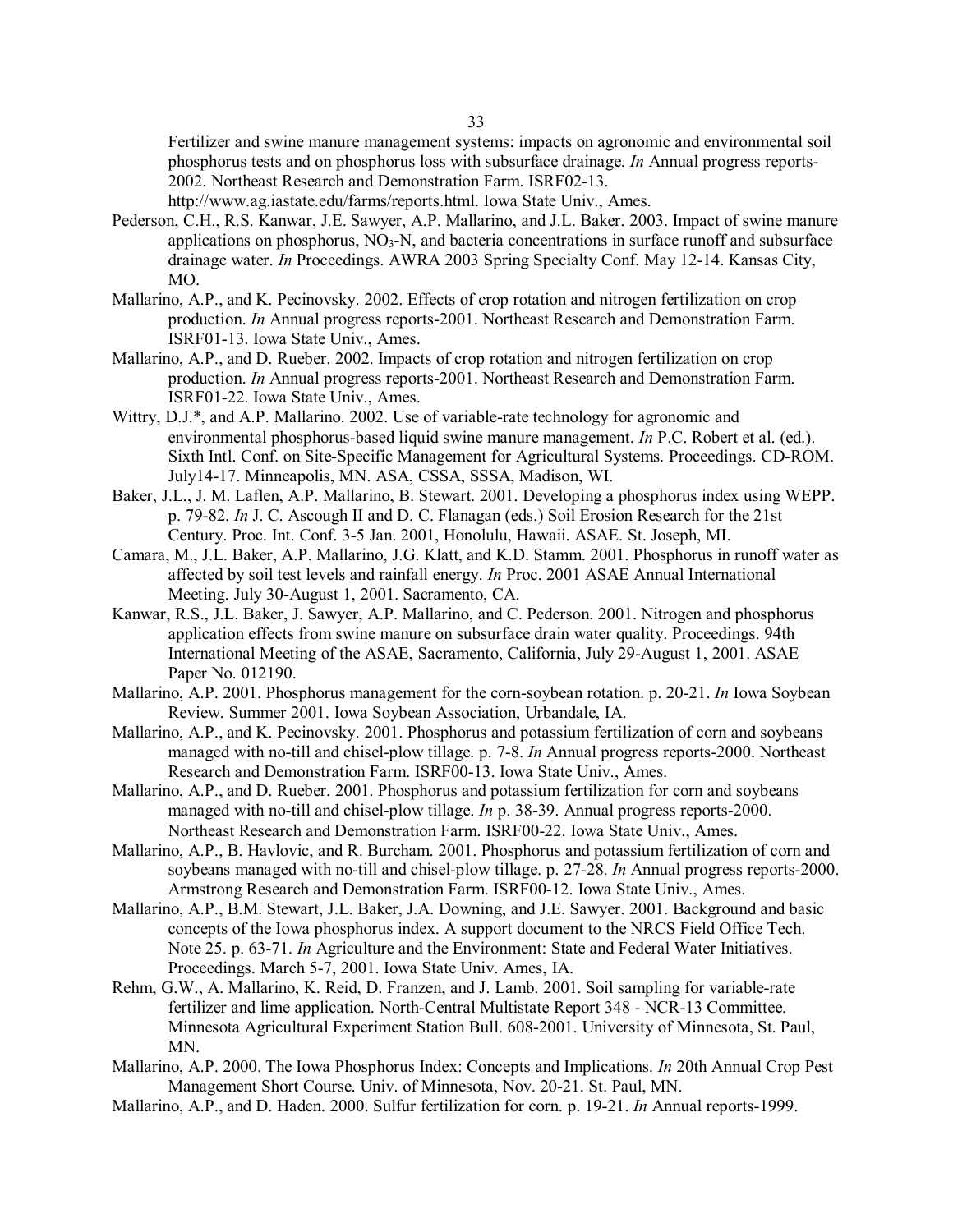Northwest Research and Demonstration Farm. ISRF99-29, 31. Iowa State Univ., Ames.

- Mallarino, A.P., and K. Pecinovsky. 2000. Long-term phosphorus and potassium fertilization of corn and soybeans. p. 26-28. *In* Annual reports-1999. Northeast Research and Demonstration Farm. ISRF99-13. Iowa State Univ., Ames.
- Mallarino, A.P., and D. Rueber. 2000. Long-term potassium fertilization for the corn-soybean rotation. p. 31-33. *In* Annual reports-1999. Northern Research and Demonstration Farm. ISRF99-22. Iowa State Univ., Ames.
- Mallarino, A.P., and K. Van Dee. 2000. Phosphorus and potassium placement for the corn-soybean rotation managed with no-till and chisel-disk tillage. p. 20-24. *In* Annual reports-1999. Southeast Research and Demonstration Farm. ORS99-34. Iowa State Univ., Ames.
- Mallarino, A.P., and D.J. Wittry\*. 2000. Identifying cost-effective soil sampling schemes for variable-rate fertilization and liming. *In* P.C. Robert et al. (ed.). Fifth Intl. Conf. on Site-Specific Management for Agricultural Systems. Proceedings. CD-ROM. July16-19. Bloomington, MN. ASA, CSSA, SSSA, Madison, WI.
- Mallarino, A.P., M. Bermudez\*, D.J. Wittry\*, and P.N. Hinz. 2000. Alternative data managements and interpretations for strip trials harvested with yield monitors. *In* P.C. Robert et al. (ed.). Fifth Intl. Conf. on Site-Specific Management for Agricultural Systems. Proceedings. CD-ROM. July 16- 19. Bloomington, MN. ASA, CSSA, SSSA, Madison, WI.
- Atia, A.M.\*, and A.P. Mallarino. 1999. Soil testing for phosphorus in manured soils. *In* Manure Management '99. Proceedings. June 22-25, 1999. Saskatoon, SK, Canada.
- Mallarino, A.P. 1999. Extracting phosphorus in calcareous soils with the Mehlich III. p. 7. *In* The soil plant analyst. Summer 1999 Issue. Soil and Plant Analysis Council.
- Mallarino, A.P. 1999. Phosphorus and potassium management for cost-effective soybean production. p. 251-258. *In* World Soybean Research Conf. VI. Proceedings. Aug. 4-7, 1999. Chicago, IL.
- Mallarino, A.P., and D. Haden. 1999. Phosphorus and potassium placement for the corn-soybean rotation managed with no-till and chisel-plow tillage. p. 5-9. *In* Annual reports-1998. Northwest Research and Demonstration Farm. ISRF98-29, 31. Iowa State Univ., Ames.
- Mallarino, A.P., and K. Pecinovsky. 1999. Effect of crop rotation and nitrogen fertilization on crop production over a 20-year period. p. 13-16. *In* Annual reports-1998. Northeast Research and Demonstration Farm. ISRF98-13. Iowa State Univ., Ames.
- Mallarino, A.P., and D. Rueber. 1999. Crop rotation and nitrogen fertilization for crop production. p. 30- 33. *In* Annual reports-1998. Northern Research and Demonstration Farm. ISRF98-22. Iowa State Univ., Ames.
- Mallarino, A.P., and D. Wittry\*. 1999. Challenges for making intensive soil sampling and variable-rate technology pay. p. 104-109. *In* North-Central Extension-Industry Soil Fertility Conf. Proceedings. Vol. 15. St. Louis, MO.
- Sawyer, J.E., and A.P. Mallarino. 1999. Differentiating and understanding the Mehlich 3, Bray, and Olsen soil phosphorus tests. *In* 19th Annual Crop Pest Management Short Course, Univ. of Minnesota, Nov. 22, 1999. St. Paul, MN.
- Mallarino, A.P., B. Havlovic, and R. Burcham. 1999. Phosphorus and potassium fertilization of corn and soybeans managed with no-till and chisel-plow tillage. p. 15-16. *In* Annual reports-1998. Armstrong Research and Demonstration Farm. ISRF98-12. Iowa State Univ., Ames.
- Hansen, D.J., A.M. Blackmer, and A.P. Mallarino. 1998. Optimizing nitrogen management in manured cornfields. p. 121-126. *In* North-Central Extension-Industry Soil Fertility Conf. Proceedings. Vol. 14. St. Louis, MO.
- Mallarino, A.P. 1998. Fertilizer placement for ridge-till and no-till systems. p. 51-58. *In* Progress Reports. Leopold Center for Sustainable Agriculture. Ames, IA.
- Mallarino, A.P. 1998. Soil test interpretations of Mehlich-3 phosphorus and potassium for corn. Soil and Plant Analyst Workshop. Proceedings. Nov. 10-11, 1998. St. Louis, MO.
- Mallarino, A.P. 1998. What is new in phosphorus and potassium management for soybeans and its impact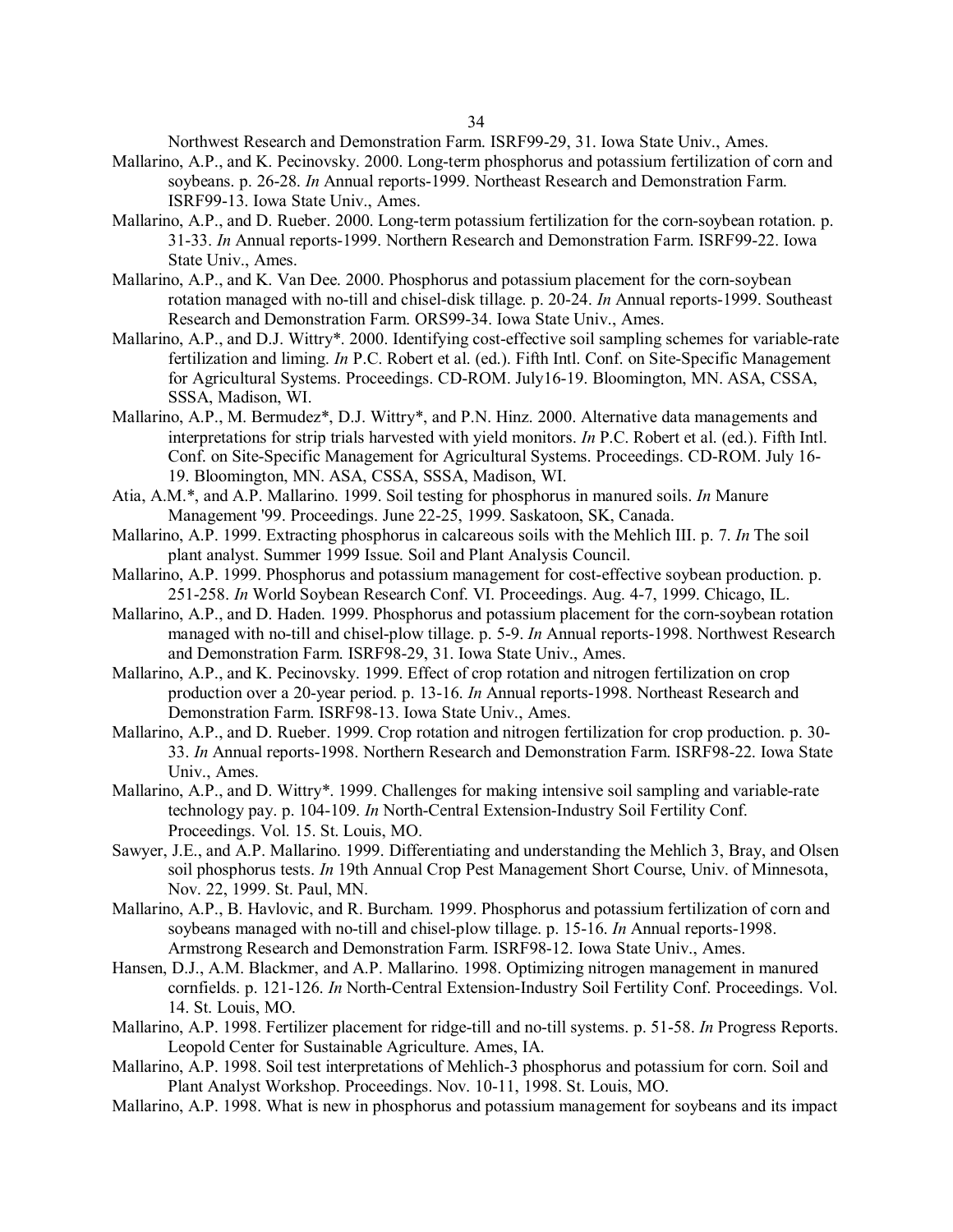on water quality? *In* Proceedings. Midwest Soybean Conf. August 7-9, 1998. Davenport, IA.

- Mallarino, A.P., and A. Atia\*. 1998. Manure phosphorus in soils: how should we approach upper limits? p. 23-30. *In* 18th. Annual Crop-Pest Management Short Course (CPM). Proceedings. Nov. 23-24, 1998. Univ. of Minnesota. St. Paul, MN.
- Mallarino, A.P., and Haq\*, M.U. 1998. Foliar fertilization of soybeans. p. 20-26. *In* North-Central Extension-Industry Soil Fertility Conf. Proceedings. Vol. 14. St. Louis, MO.
- Mallarino, A.P., and K. Pecinovsky. 1998. Phosphorus and potassium placement for corn and soybeans managed with no-till and chisel-plow tillage. p. 12-16. *In* Annual reports-1997. Northeast Research and Demonstration Farm. ISRF97-13. Iowa State Univ., Ames.
- Mallarino, A.P., and D. Rueber. 1998. Evaluation of superphosphate and rock phosphate for a corn-oatforage rotation. p. 6-8. *In* Annual reports-1997. Northern Research and Demonstration Farm. ISRF97-22. Iowa State Univ., Ames.
- Mallarino, A.P., and K. Van Dee. 1998. Phosphorus and potassium placement for the corn-soybean rotation managed with no-till and chisel-plow tillage. p. 17-21. *In* Annual reports-1997. Southeast Research and Demonstration Farm. ORS97-34. Iowa State Univ., Ames.
- Mallarino, A.P., A. Atia\*, and R. Killorn. 1998. Bioavailability of phosphorus in manured soils. p. 611- 616. *In* Animal Production Systems and the Environment International Conf. Proceedings Vol. II. July 19-22. Des Moines, IA.
- Mallarino, A.P. 1997. Placement of phosphorus and potassium for no-till and ridge-till corn. *In* The Practical Farmer 12:20-23.
- Mallarino, A.P., and R. Borges\*. 1997. Deep banding phosphorus and potassium for no-till corn and soybeans. p. 129-135. *In* North-Central Extension-Industry Soil Fertility Conf. Proceedings. Vol. 13. St. Louis, MO.
- Mallarino, A.P., and K. Pecinovsky. 1997. Long-term phosphorus and potassium fertilization of corn and soybeans. p. 14-16. *In* Annual reports-1996. Northeast Research and Demonstration Farm. ISRF96-13. Iowa State Univ., Ames.
- Mallarino, A.P., and D. Rueber. 1997. Long-term phosphorus fertilization for the corn-soybean rotation. p. 25-27. *In* Annual reports-1996. Northern Research and Demonstration Farm. ISRF96-22. Iowa State Univ., Ames.
- Mallarino, A.P., B. Havlovic, and R. Burcham. 1997. Phosphorus and potassium placement for corn and soybeans grown with no-till and chisel-plow tillage. p. 28-31 *In* Annual reports-1996. Armstrong Research and Demonstration Farm. ISRF96-12. Iowa State Univ., Ames.
- Mallarino, A.P. 1996. Phosphorus and potassium fertilization of corn and soybean. Section 8. *In* Proceedings. Midwest Soybean Conf. August 9-12, 1996. Des Moines, IA.
- Mallarino, A.P., and D. Haden. 1996. Placement of phosphorus and potassium fertilizers for no-till and conventional corn and soybean. p. 4-7. *In* Annual reports-1995. Northwest Research and Demonstration Farm. ISRF95-29, 31. Iowa State Univ., Ames.
- Mallarino, A.P., and K. Pecinovsky. 1996. Deep-banded and starter phosphorus and potassium fertilization for no-till and conventional corn and soybean. p. 8-11. *In* Annual reports-1995. Northeast Research and Demonstration Farm. ISRF95-13. Iowa State Univ., Ames.
- Mallarino, A.P., and D. Rueber. 1996. Placement methods for phosphorus and potassium fertilization of no-till and conventional corn and soybeans. p. 22-25. *In* Annual reports-1995. Northern Research and Demonstration Farm. ISRF95-22. Iowa State Univ., Ames.
- Voss, R., and A.P. Mallarino. 1996. Changes in Iowa's soil test phosphorus and potassium interpretations and recommendations. p. 82-93. *In* North-Central Extension-Industry Soil Fertility Conf. Proceedings. Vol. 12. St. Louis, MO.
- West, C.P., and A.P. Mallarino. 1996. Nitrogen transfer from legumes to grasses. p. 167-175. *In* R.E. Joost and C.A. Roberts (eds.) Nutrient cycling in forage systems. Proceedings. March 7-8 Columbia, MO. Potash and Phosphate Institute and Foundation for Agronomic Research. Manhattan, KS.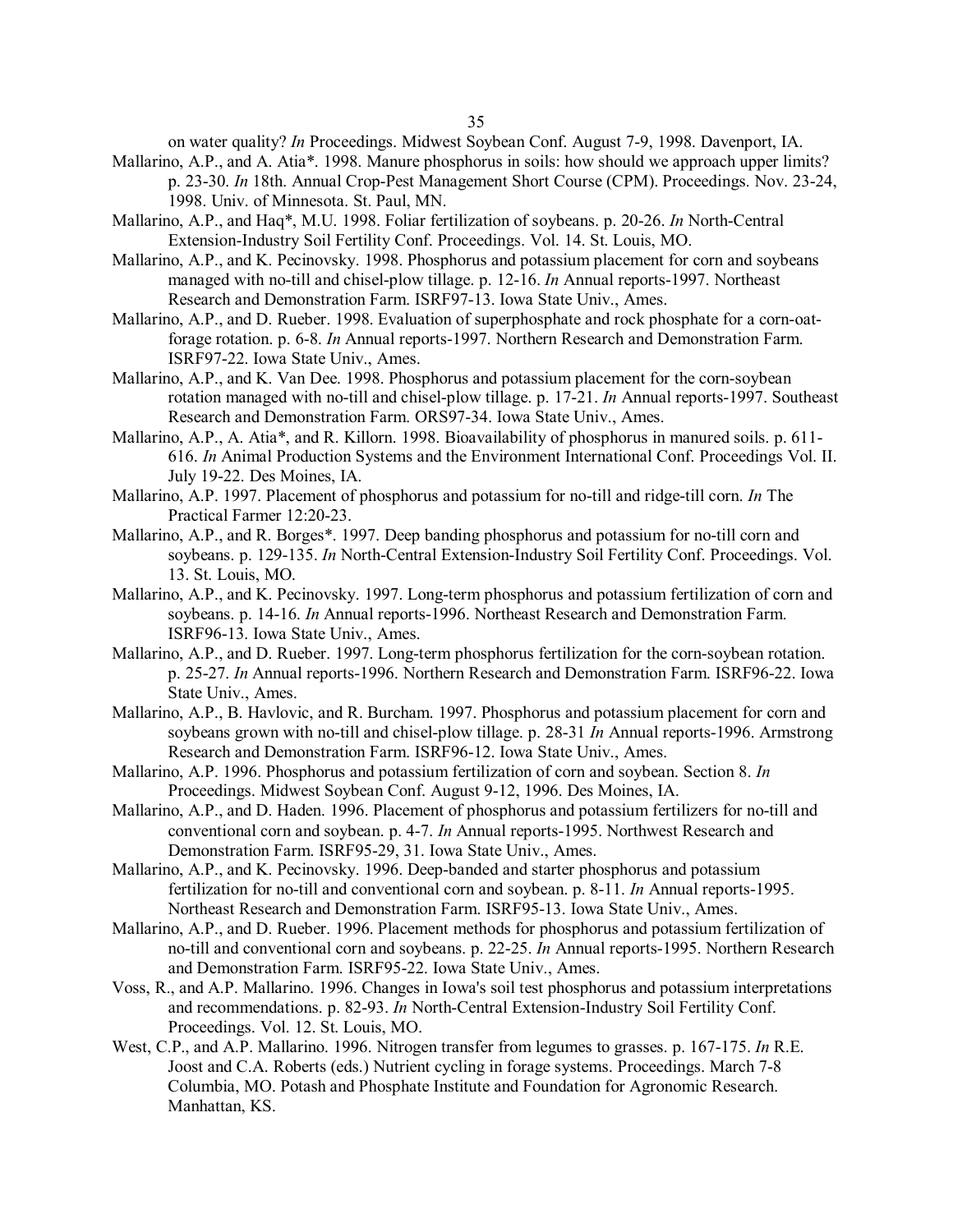- Mallarino, A.P., and D. Haden. 1995. Placement of phosphorus and potassium fertilizers for no-till and conventional corn and soybean. p. 10-11. *In* Annual reports-1994. Northwest Research and Demonstration Farm. ORS94-29, 31. Iowa State Univ., Ames.
- Mallarino, A.P., and K. Van Dee. 1995. Placement of phosphorus and potassium fertilizers for no-till and conventional corn and soybean. p. 16-17. *In* Annual reports-1994. Southeast Research and Demonstration Farm. ORS94-34. Iowa State Univ., Ames.
- Mallarino, A.P., B. Havlovic, and R. Burcham. 1995. Placement of phosphorus and potassium fertilizers for no-till and conventional corn and soybean. p. 20-21. *In* Annual reports-1994. Armstrong Research and Demonstration Farm. ORS94-12. Iowa State Univ., Ames.
- Bordoli, J.M.\*, and A.P. Mallarino. 1988. Liming and phosphorus fertilization of red clover in sandy soils (in Spanish). Jornadas Técnicas Facultad de Agronomía (Uruguay). Memorias. p. 23-25.
- Bordoli, J.M.\*, and A.P. Mallarino. 1988. Liming and phosphorus fertilization of pastures based on white clover and birdsfoot trefoil in sandy soils (in Spanish). Jornadas Técnicas Facultad de Agronomía (Uruguay). Memorias. p. 26-28.
- Wedin, W.F., A.P. Mallarino, M.S. Gregory, C.P. West, and R.D. Voss. 1985. Varying phosphorus fertilization with pasture type and longevity. p. 486-488. *In* Proceedings. XV Intl. Grassl. Cong. Aug. 25-31, 1985. Kyoto, Japan. Science Council of Japan and Japanese Society of Grassland Science. Nishi-nasuno, Japan.
- Bordoli, J.M.\*, C. Collares,\* and A.P. Mallarino. 1984. Residual effects of liming and phosphorus fertilization on red clover-ryegrass pastures (in Spanish). Reunion Técnica Facultad de Agronomía (Uruguay) 7:101-102.
- Gardiol, E., L. Piaggio, and A.P. Mallarino. 1984. Nutritive value of Trifolium alexandrinum and Trifolium resupinatum with different managements (in Spanish). Reunión Técnica Facultad de Agronomía (Uruguay) 7:98-99.
- Garayalde,\* A., M. Morton,\* A.P. Mallarino, and O.N. Casanova. 1983. Phosphorus requirements of forage legumes at establishment (in Spanish). II - Vertisol. Reunión Técnica Facultad de Agronomía (Uruguay) 6:89.
- Fillat, G.\*, J. Fillat,\* A.P. Mallarino, C. Pascual, J. Boix\*, and C. Collares\*. 1983. Fertilization and liming of four forage legumes in sandy soils II. Residual effects and persistence (in Spanish). Reunión Técnica Facultad de Agronomía (Uruguay) 6:98.
- Alzugaray, P.\*, Silvia Becona\*, A. Rebollo\*, A.P. Mallarino, and O.N. Casanova. 1982. Residual effects of phosphorus fertilization at seeding, and phosphorus topdressing effects on the production of three forage legumes (in Spanish). Reunión Técnica Facultad de Agronomía (Uruguay) 5:48.
- Bordoli, J.M.\*, J. Casella\*, O.N. Casanova, A.P. Mallarino, and A. Rabuffetti. 1982. Phosphorus fertilization of red clover-ryegrass pastures in soils of the dairy production area (in Spanish). Reunión Técnica Facultad de Agronomía (Uruguay) 5:47.
- Leites, G.\*, A. Rebollo\*, G. Porcile\*, and A.P. Mallarino. 1982. Fertilization and liming of four forage legumes in sandy soils (in Spanish). Reunión Técnica Facultad de Agronomía (Uruguay) 5:54.
- Casanova, O.N., A.P. Mallarino, and J.P. Zamalvide. 1981. Potassium in soils (in Spanish). p.25-65. *In* A. Rabuffetti (ed.) Nutrición catiónica. Soil Fertility and Fertilizers Series. Univ. of Uruguay, Montevideo.
- Casanova, O.N. and A.P. Mallarino. 1980. Residual effects of liming and phosphorus fertilization applied at seeding, and phosphorus topdressing effects on white clover production (in Spanish). Reunión Técnica Facultad de Agronomía (Uruguay) 3:90.
- Bianco, L.\*, W. Loza\*, A.P. Mallarino, and O.N. Casanova. 1979. Residual effects of liming and phosphorus fertilization applied at seeding, and phosphorus topdressing effects on alfalfa production (in Spanish). Reunión Técnica Facultad de Agronomía (Uruguay) 2:4.
- Mallarino, A.P., O.N. Casanova, and J.P. Zamalvide. 1979. Fertilizer technology and use (in Spanish). Vol. 10. Soil Fertility and Fertilizers Series. Univ. of Uruguay, Montevideo.
- Palgi, E.\*, A.P. Mallarino, L. Vadora\*, and O.N. Casanova. 1979. Liming and phosphorus fertilization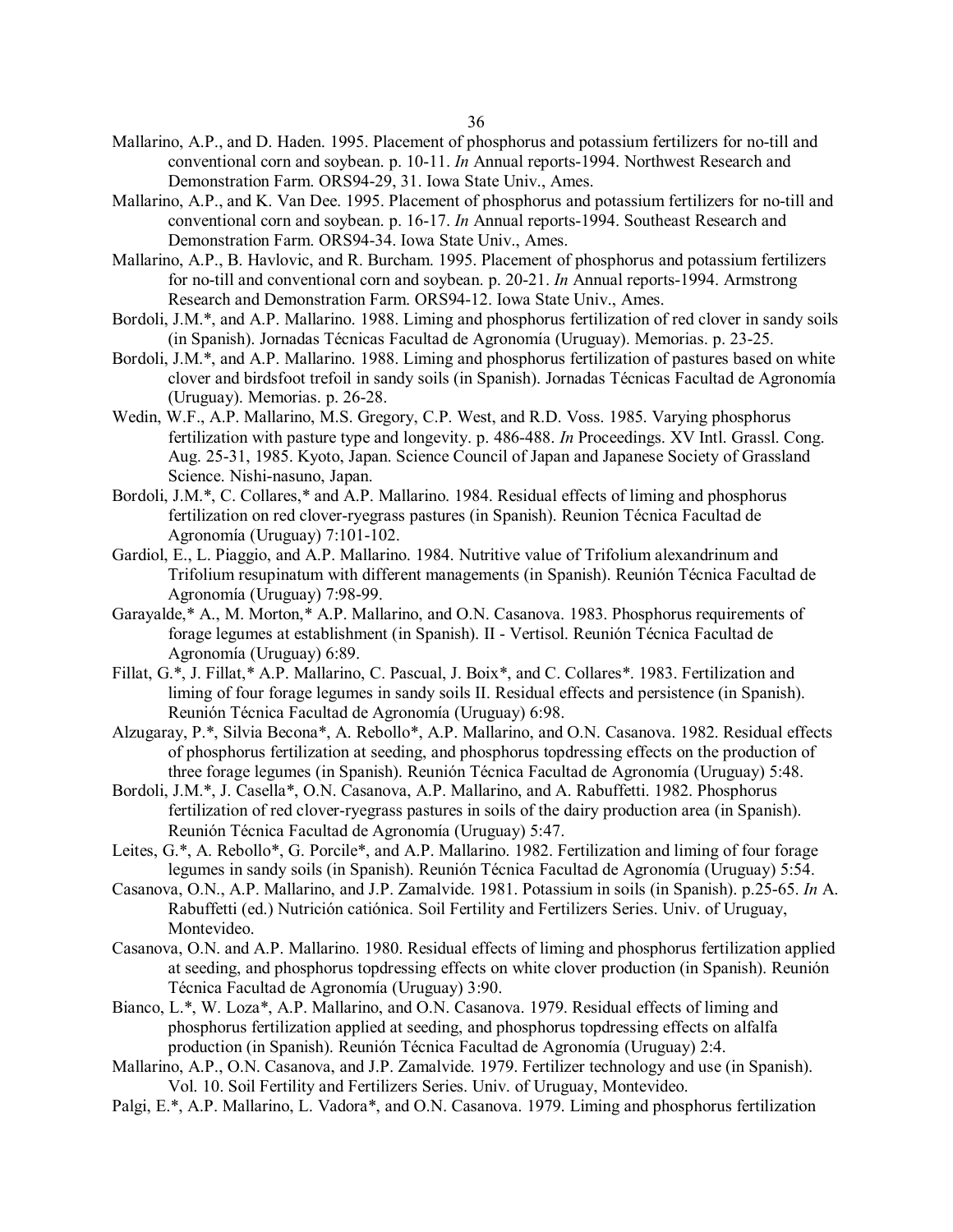effects on alfalfa production (in Spanish). Reunión Técnica Facultad de Agronomía (Uruguay)  $2:3.$ 

- Rabuffetti, A., J.P. Zamalvide, and A.P. Mallarino. 1981. Phosphorus in soils (in Spanish). Soil Fertility and Fertilizers Series. Univ. of Uruguay, Montevideo.
- Zamalvide, J.P., A.P. Mallarino, O.N. Casanova, and H. Genta. 1978. Evaluation of four phosphorus soil tests in soils of Uruguay (in Spanish). Reunión Técnica Facultad de Agronomía (Uruguay) 1(2):68-82.
- Casanova, O.N., and A.P. Mallarino. 1977. Considerations for selecting the most efficient fertilizer source (in Spanish). Rev. Agro Uruguay 5:15-21.

#### **6.5. Research abstracts published in English (179)**

*[Asterisks identify Mallarino graduate students, postdocs, or research associates]*

- Coulter, J.A., M.A. Yost, M.P. Russelle, A.P. Mallarino, J.G. Lauer, and T.F. Morris. 2021. Advancing predictability of fertilizer nitrogen requirements for second-year maize following alfalfa. ASA, CSSA, SSSA Annual Meetings. Nov. 7-10.
- Castellano, M., S. Archontoulis, A.P. Mallarino, A. Russell, J. Six, E. Takle, and A. Poffenbarger. 2020. Global change has created a large subsoil carbon sink the U.S. Corn Belt. 22nd EGU General Assembly, 4-8 May, 2020, id. 2208.
- Gomez-Botero, M.\*, A.P. Mallarino, P. Barbieri\*, M.U. Haq\*, M.J. Helmers, M.L. Thompson, C. Pederson, J.E. Sawyer, and R.M. Cruse. 2020. Impacts of cereal rye cover crop and tillage systems on phosphorus loss with runoff from fields managed with corn-soybean rotations managed with corn-soybean rotations. ASA, CSSA, SSSA Annual Meetings. Nov. 9-13.
- Gomez-Botero, M.\*, A.P. Mallarino, M.U. Haq\*, M.L. Thompson\*, and J.E. Sawyer. 2020. Evaluation of plant-available phosphorus of dried sludge from wastewater processed for phosphorus reduction with aluminum or iron. ASA, CSSA, SSSA Annual Meetings. Nov. 9-13.
- Haq, M.U.\*, A.P. Mallarino, and L.B. Thompson\*. 2020. Gypsum three-year application strategies impacts on soil aggregate stability, water-extractable phosphorus, cation balance, and crop yield. ASA, CSSA, SSSA Annual Meetings. Nov. 9-13.
- Mallarino, A.P., A. Pagani\*, A.A. Bianchini\*, and M.U. Haq\*. 2020. Consideration of soil series and within-field variation of soil ph and lime requirement for variable rate liming in Iowa. ASA, CSSA, SSSA Annual Meetings. Nov. 9-13.
- Mallarino, A.P., M.U. Haq\*, and L.B. Thompson\*. 2020. Effectiveness of granulated and finely ground gypsum soil amendments at reducing dissolved phosphorus loss with runoff. ASA, CSSA, SSSA Annual Meetings. Nov. 9-13.
- Jones, J.D.\*, and A.P. Mallarino. 2019. Relating a soil health tool phosphorus tests with phosphorus loss with surface runoff. ASA, CSSA, SSSA Annual Meetings. Nov. 10-13. San Antonio, TX.
- Jones, J.D.\*, A.P. Mallarino, and M.U. Haq. 2019. Total-dissolved and dissolved-reactive phosphorus in surface runoff for differing sources and soil conservation practices. ASA, CSSA, SSSA Annual Meetings. Nov. 10-13. San Antonio, TX.
- Mallarino, A.P., L.B. Thompson.\* 2019. Effectiveness of post-emergence sidedressed fluid potassium fertilizer in corn. ASA, CSSA, SSSA Annual Meetings. Nov. 10-13. San Antonio, TX.
- Oltmans, R.R.\*, A.P. Mallarino. 2019. Extraction method and sampling time effects on soil-test and nonexchangeable potassium in Iowa. ASA, CSSA, SSSA Annual Meetings. Nov. 10-13. San Antonio, TX.
- Oltmans, R.R.\*, A.P. Mallarino. 2019. Field correlations of soil-test potassium methods using different soil sampling dates for corn and soybean in Iowa. ASA, CSSA, SSSA Annual Meetings. Nov. 10- 13. San Antonio, TX.
- Wade, J., S.W. Culman, J.A.R. Logan, M.S. Demyan, M.D. Ruark, J. West, H. Poffenbarger, J.H. Grove, and A.P. Mallarino. 2109. Does a healthy soil yield more? Moving from correlation to causation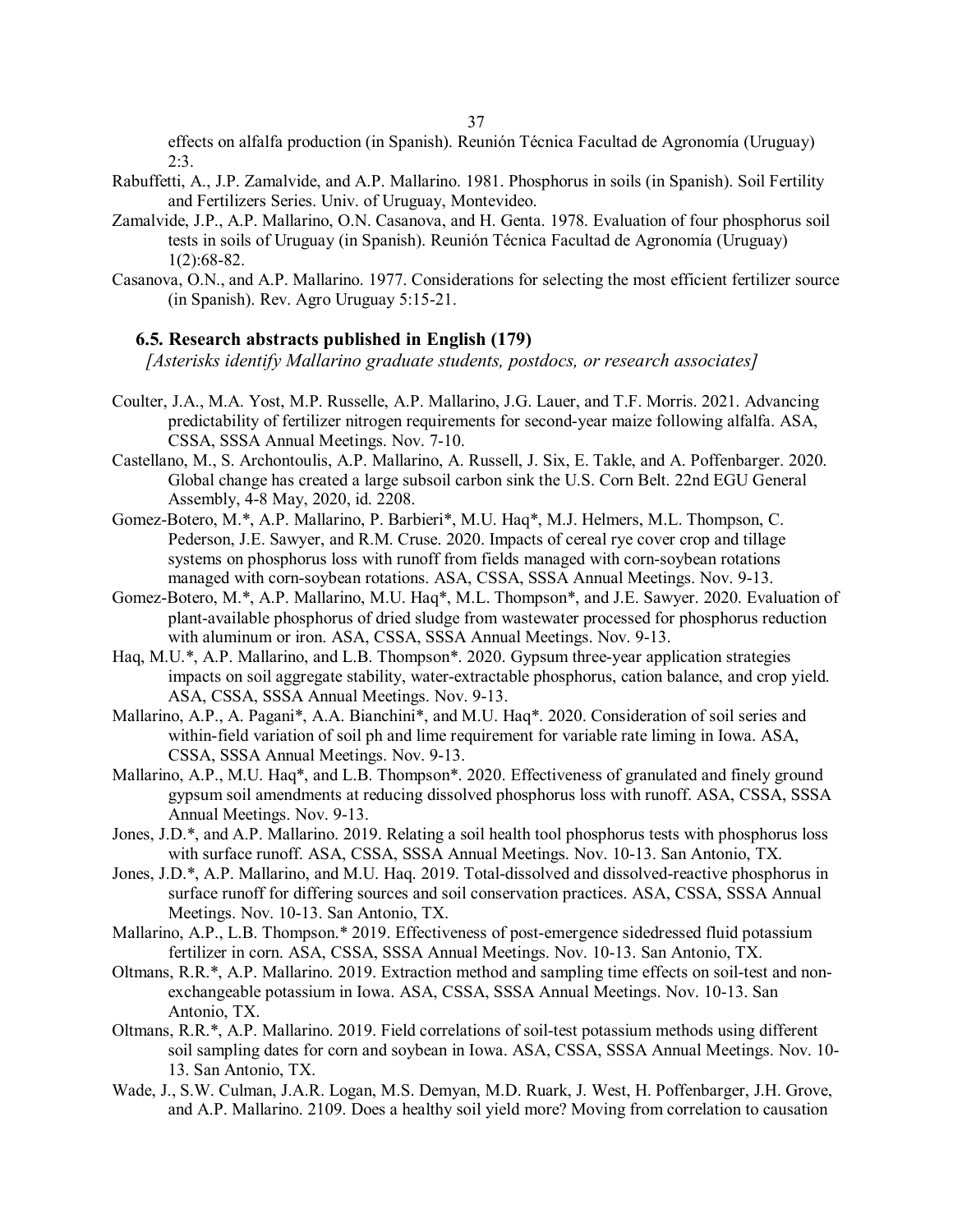in nitrogen fertilized systems. ASA, CSSA, SSSA Annual Meetings. Nov. 10-13. San Antonio, TX.

- Wade, J., S. Culman, S., J.A.R. Logan, M.S. Demyan, M. Ruark, A.P. Mallarino, J.J. Camberato, H. Poffenbarger, J.H. Grove, J.M. McGrath, and D.E. Kaiser. 2019. Does a healthy soil really require less N and P fertilizer in corn-soybean agroecosystems? Moving from correlation to causation. SSSA International Meeting, 6-9 Jan. 2019, San Diego, CA.
- Coulter, J., Z. Walker, M. Russelle, R. Venterea, A.P. Mallarino, J. Lauer, and M. Yost. 2018. Soil testing improves prediction of nitrogen response in first-year corn following alfalfa. ASA-CSSA Annual Meetings. 4-7 Nov. 2018, Baltimore, MD.
- Jones, J.D.\*, and A.P. Mallarino. 2018. Field correlation for corn and soybean of a weak organic acid soil health phosphorus test. ASA-CSSA Annual Meetings. 4-7 Nov. 2018, Baltimore, MD.
- Jones, J.D.\*, M.U. Haq\*, A.P. Mallarino, and M.J. Helmers. 2018. Phosphorus placement strategy effects on phosphorus loss with runoff from corn and soybean fields managed with no-till or tillage. ASA-CSSA Annual Meetings. 4-7 Nov. 2018, Baltimore, MD.
- Poffenbarger, H.J., S. Archontoulis1, C. Cambardella, J. Kersey, M. Liebman, A.P. Mallarino, K. Mueller, D.C. Olk, L. Puntel, A. Russell, J. Six, E. Takle, and M.J. Castellano. 2018. A large and manageable subsoil carbon sink in Midwest United States croplands. ASA-CSSA Annual Meetings. 4-7 Nov. 2018, Baltimore, MD.
- Jones, J.D.\*, and A.P. Mallarino. 2017. Field calibration for corn and soybean of a weak organic acid soil phosphorus test compared with the Mehlich-3, Bray-P1, and Olsen methods. ASA-CSSA-SSSA Annual Meetings. Oct. 22-25, 2017. Tampa, FL. https://scisoc.confex.com/crops/2017am/webprogram/Paper106215.html
- Kersey, J., H. Poffenbarger, D. Olk, A.P. Mallarino, M.J. Castellano, and M. Liebman. 2017. Effects of crop rotation and depth on biochemical composition of soil organic matter. ASA-CSSA-SSSA Annual Meetings. Oct. 22-25, 2017. Tampa, FL. https://scisoc.confex.com/crops/2017am/webprogram/Paper108260.html
- Jones, J.D.\*, and A.P. Mallarino. 2016. Influence of source and particle size on agricultural limestone efficiency at increasing soil pH. ASA-CSSA-SSSA Annual Meetings. Nov. 6-9, 2016. Phoenix, AZ. https://scisoc.confex.com/scisoc/2016am/webprogram/Paper100751.html.
- Haq, M.U. \*, A.P. Mallarino. 2016. Evaluation of the efficiency of agricultural and pelleted lime at increasing soil pH and crop yield. ASA-CSSA-SSSA Annual Meetings. Nov. 6-9, 2016. Phoenix, AZ. https://scisoc.confex.com/scisoc/2016am/webprogram/Paper100728.html.
- Mallarino, A.P., M.J. Helmers, and M.U. Haq\*. 2016. Managing non-growing season runoff phosphorus losses in Iowa with grass filter strips and soil amendments. ASA-CSSA-SSSA Annual Meetings. Nov. 6-9, 2016. Phoenix, AZ.

https://scisoc.confex.com/scisoc/2016am/webprogram/Paper99922.html.

- Nelson, N., J. Lory, C. Baffaut, A. Senaviratne, A. Bhandari, A.P. Mallarino, M. Helmers, R. Udawatta, D. Sweeney, and C. Wortmann. 2016. Phosphorus loss estimation and P-Index evaluation with the APEX model. 71st SWCS Intl. Annual Conf. Jul. 24-27, 2016, Louisville, KY. Abstracts. http://www.swcs.org/documents/filelibrary/16ac/2016\_Abstract\_Book\_613ED0F1ECD40.pdf.
- Oltmans, R.R., and A.P. Mallarino. 2016. Temporal variation of soil-test and nonexchangeable potassium during the non-growing season in corn and soybean. ASA-CSSA-SSSA Annual Meetings. Nov. 6-9, 2016. Phoenix, AZ.

https://scisoc.confex.com/scisoc/2016am/webprogram/Paper101067.html.

Poffenbarger, H, C.A. Cambardella, M. Liebman, A.P. Mallarino, D.C. Olk, A.E. Russell1, J. Six, and M.J. Castellano. 2016. Cropping system effects on soil organic C storage in surface and subsoils. ASA-CSSA-SSSA Annual Meetings. Nov. 6-9, 2016. Phoenix, AZ.

WI.https://scisoc.confex.com/scisoc/2016am/webprogram/Paper100610.html.

Barbieri, P.S.\*, A.P. Mallarino, M.U. Haq\*, R.R. Oltmans\*, and J.T. Enderson\*. 2015. Grain yield, soiltest, and tissue-test responses to micronutrients applied to the soil in corn-soybean rotations.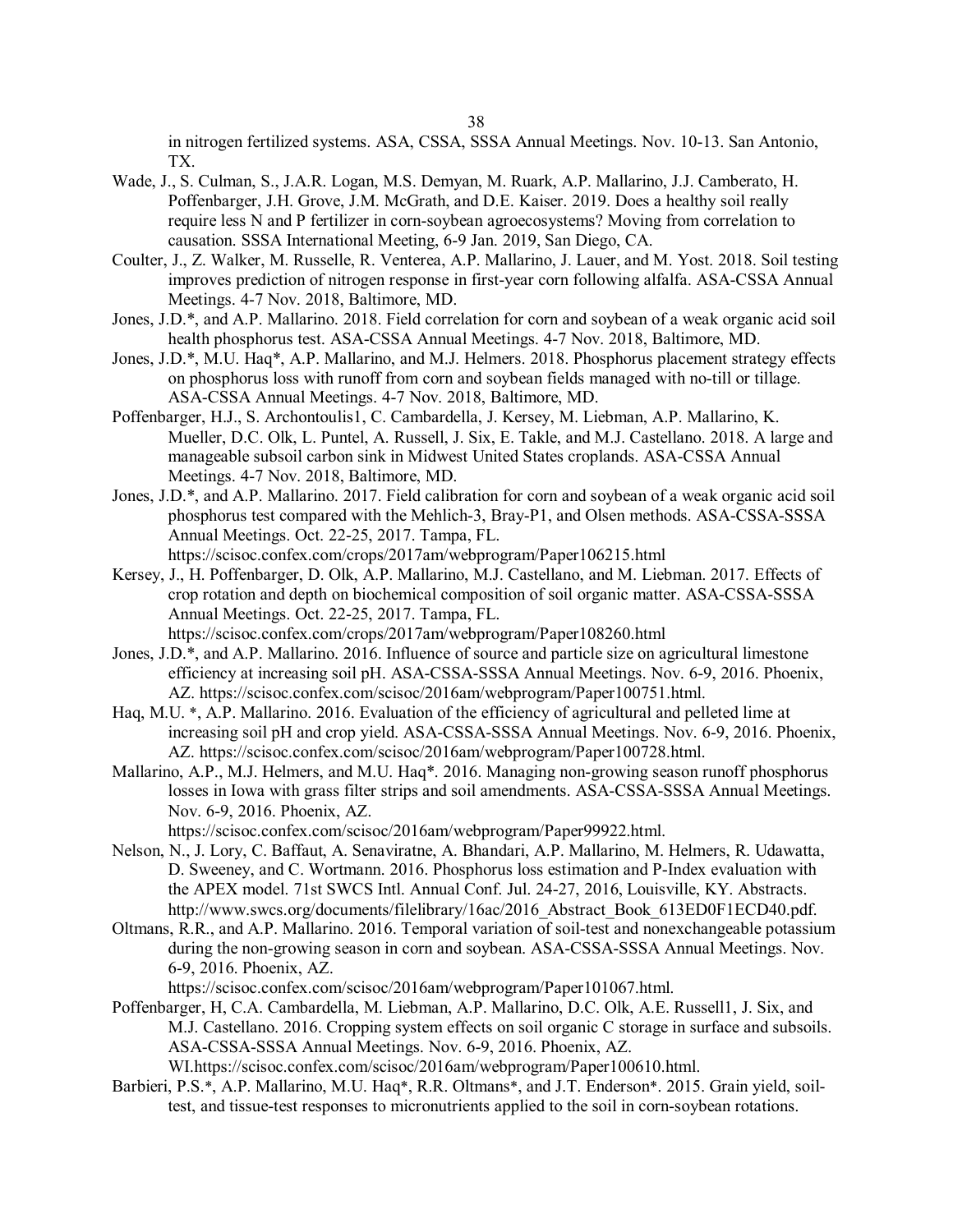ASA-CSSA-SSSA Annual Meetings. Nov. 15-18, 2015. Minneapolis, MN. https://scisoc.confex.com/scisoc/2015am/webprogram/Paper94310.html.

Groenenboom, S. \*, and A.P. Mallarino. 2015. Potassium and sulfur availability and lime potential of ash co-product of corn cellulosic ethanol processing. ASA-CSSA-SSSA Annual Meetings. Nov. 15- 18, 2015. Minneapolis,

MN.https://scisoc.confex.com/scisoc/2015am/webprogram/Paper94277.html.

- Haq, M.U. \*, A.P. Mallarino, and M.J. Helmers. 2015. Runoff dissolved and particulate phosphorus as affected by tillage and fertilizer placement methods in corn-soybean rotations. ASA-CSSA-SSSA Annual Meetings. Nov. 15-18, 2015. Minneapolis, MN.https://scisoc.confex.com/scisoc/2015am/webprogram/Paper94354.html.
- Mallarino, A.P., M.U. Haq\*, and M.J. Helmers. 2015. Dissolved and particulate runoff phosphorus loss as affected by tillage and fertilizer or swine manure sources in corn and soybean. ASA-CSSA-SSSA Annual Meetings. Nov. 15-18, 2015. Minneapolis,

MN.https://scisoc.confex.com/scisoc/2015am/webprogram/Paper94128.html.

- Walker, Z.T., M.A. Yost, M.P. Russelle, R. Venterea, A.P. Mallarino, and J.G. Lauer. 2015. How soil nitrogen tests relate to nitrogen mineralization in first-year corn following alfalfa. https://scisoc.confex.com/scisoc/2015am/webprogram/Paper92514.html.
- Yost, M.A., M.P. Russelle, J.A. Coulter, T.F. Morris, J.G. Lauer, and A.P. Mallarino. 2015. Field-specific fertilizer nitrogen requirements for second-year corn following alfalfa. ASA-CSSA-SSSA Annual Meetings. Nov. 15-18, 2015. Minneapolis,

MN.https://scisoc.confex.com/scisoc/2015am/webprogram/Paper92340.html.

- Barbieri, P.A., and A.P. Mallarino. 2014. Long-term impacts of phosphorus and potassium fertilization on soil-test values and grain yield of corn and soybean grown in rotation. Agron. Abs. CD-ROM. ASA-CSSA-SSSA. Madison, WI.
- Enderson, J.T., A.P. Mallarino, and M.U. Haq. 2014. Using plant tissue and soil testing to predict corn and soybean yield response to foliar applied micronutrients in Iowa. Agron. Abs. CD-ROM. ASA-CSSA-SSSA. Madison, WI.
- Haq, M.U., and A.P. Mallarino. 2014. Availability of phosphorus in beef cattle manure for corn and soybean. Agron. Abs. CD-ROM. ASA-CSSA-SSSA. Madison, WI.
- Mallarino, A.P, R.R. Oltmans, and M.L. Thompson. 2014. Soil testing for potassium in relation to sample handling and mineralogy. Agron. Abs. CD-ROM. ASA-CSSA-SSSA. Madison, WI.
- Oltmans, R.R., and A.P. Mallarino. 2014. Phosphorus uptake by corn and soybean and recycling to the soil from crop residue. Agron. Abs. CD-ROM. ASA-CSSA-SSSA. Madison, WI.
- Stammer, A.J.\*, and A. Mallarino. 2014. Phosphorus and potassium tissue testing to guide fertilization of corn and soybean. Agron. Abs. CD-ROM. ASA-CSSA-SSSA. Madison, WI.
- Enderson, J.T., A.P. Mallarino, and M.U. Haq. 2013. Relationships between foliar applied micronutrients, soil tests, and plant tissue analysis in soybean. Agron. Abs. CD-ROM. ASA-CSSA-SSSA. Madison, WI.
- Haq, M.U., A.P. Mallarino, and M.J. Helmers. 2013. Long-term runoff phosphorus loss as affected by tillage and fertilizer or swine manure phosphorus application in corn and soybean. Agron. Abs. CD-ROM. ASA-CSSA-SSSA. Madison, WI.
- Mallarino, A.P. G. Feyereisen, M.J. Helmers, S.K. Papiernik, J.S. Strock, and C.D. Wente. 2013. Phosphorus management and fate in artificially drained systems: Upper Mississippi case studies. Agron. Abs. CD-ROM. ASA-CSSA-SSSA. Madison, WI.
- Oltmans, R.R., and A.P. Mallarino. 2013. Potassium, nitrogen, and corn rootworm resistance interactions in continuous corn. Agron. Abs. CD-ROM. ASA-CSSA-SSSA. Madison, WI.
- Pagani, A., J.E. Sawyer, A.P. Mallarino, Moody, L. Davis, J., and S. Phillips. 2013. Cooperative industryagency-university site-specific nutrient management education project. Agron. Abs. CD-ROM. ASA-CSSA-SSSA. Madison, WI.
- Pagani, A., A.P. Mallarino, and D.J. Wittry. 2013. Impacts of variable-rate potassium fertilization on crop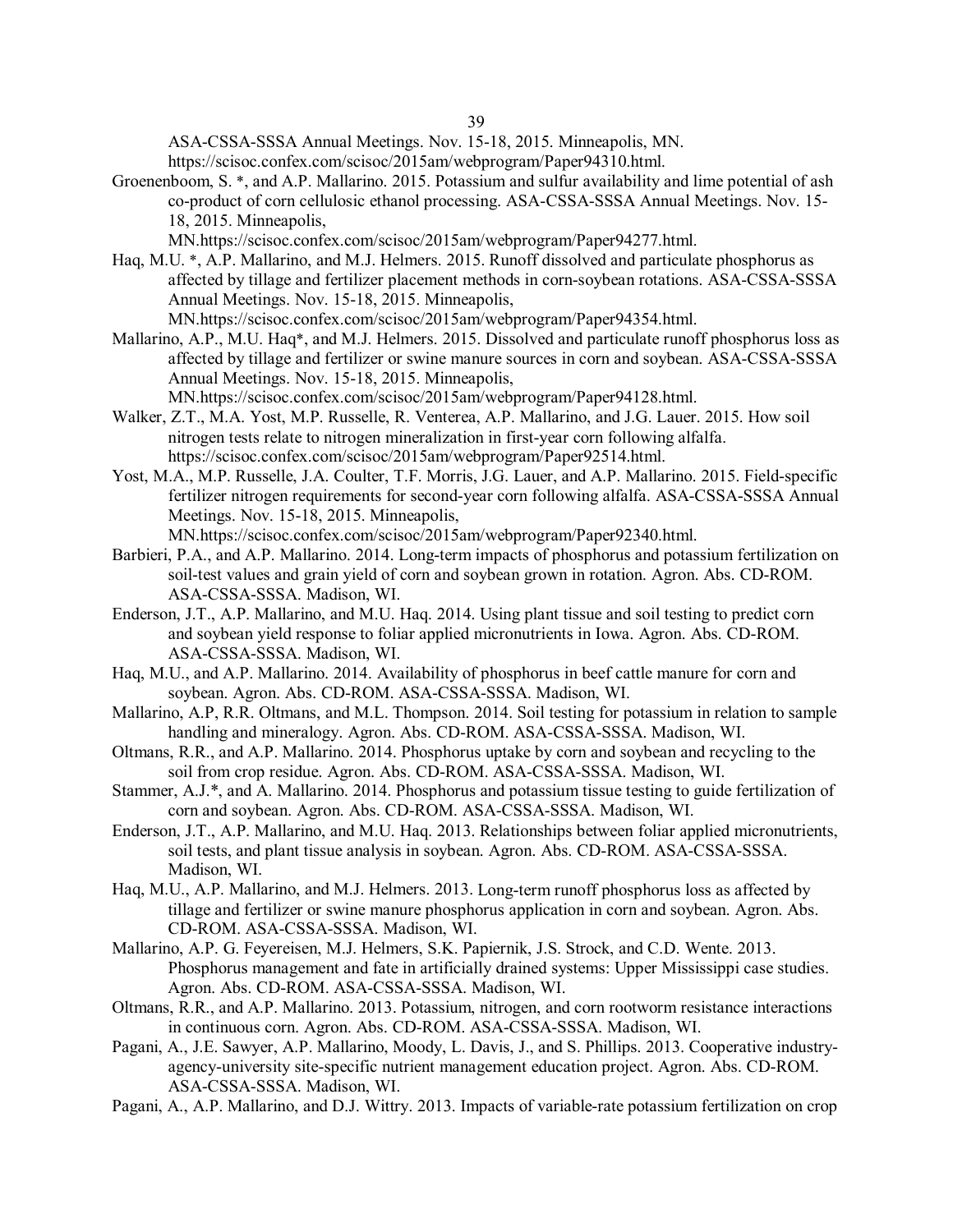yield and soil-test potassium variability. Agron. Abs. CD-ROM. ASA-CSSA-SSSA. Madison, WI.

- Haq, M.U., A.P. Mallarino, and L. B. Thompson. 2012. Mixing alum and gypsum with egg layers manure to reduce phosphorus loss with surface runoff. Agron. Abs. CD-ROM. ASA-CSSA-SSSA. Madison, WI.
- Helmers, M. X. Zhou, C. Pederson, R. Kanwar, A.P. Mallarino, and M. Soupir. 2012. Impact of rye cover crop on nitrate-nitrogen concentrations in subsurface drainage in Iowa. Agron. Abs. CD-ROM. ASA-CSSA-SSSA. Madison, WI.
- Mallarino, A.P., and R.R. Oltmans. 2012. Potassium recycling from corn and soybean tissue and soil-test temporal variability. Agron. Abs. CD-ROM. ASA-CSSA-SSSA. Madison, WI.
- Thompson, L.B., and A.P. Mallarino. 2012. Crop availability of phosphorus recovered as struvite from corn processing for bioenergy in corn-soybean rotations. Agron. Abs. CD-ROM. ASA-CSSA-SSSA. Madison, WI.
- Thompson, L.B., and A.P. Mallarino. 2012. Plant availability of phosphorus from struvite produced during corn bioenergy processing. p. 104. *In* 42nd North-Central Extension-Industry Soil Fertility Conf. Proceedings. Nov. 14-15 2012. Vol. 28. Des Moines, IA. International Plant Nutrition Institute, Brookings, SD.
- Dagna, N.E.\*, and A.P. Mallarino. 2011. Availability of phosphorus in manure from beef cattle feedlot systems evaluated by soil testing. Agron. Abs. CD-ROM. ASA-CSSA-SSSA. Madison, WI.
- Haq, M.U.\*, A.P. Mallarino, R.S. Kanwar, C.H. Pederson, K.T. Pecinovsky, and M.J. Helmers. 2011. Phosphorus loss through subsurface tile drainage during eleven years of manure or fertilizer application for corn and soybean. Agron. Abs. CD-ROM. ASA-CSSA-SSSA. Madison, WI.
- Joern, B., A.P. Mallarino, C. Laboski, F.G. Fernandez, and J. Camberato. 2011. Rethinking recommendation philosophies and benefits to regional approaches for soil test recommendations. Agron. Abs. CD-ROM. ASA-CSSA-SSSA. Madison, WI.
- Mallarino, A.P. 2011. Development of soil-test calibrations using precision agriculture technologies. Agron. Abs. CD-ROM. ASA-CSSA-SSSA. Madison, WI.
- Oltmans, R.R.\*, and A. P. Mallarino. 2011. Potassium uptake, removal, and recycling with residue in corn and soybean. Agron. Abs. CD-ROM. ASA-CSSA-SSSA. Madison, WI.
- Pagani, A.\*, and A.P. Mallarino. 2011. Comparison of soil pH measured in water and calcium chloride to predict crop response to lime in Iowa. Agron. Abs. CD-ROM. ASA-CSSA-SSSA. Madison, WI.
- Haq, M.U.\*, and A.P. Mallarino. 2010. Phosphorus in soil and subsurface tile drainage as affected by poultry manure application for corn-soybean rotations. Agron. Abs. CD-ROM. ASA-CSSA-SSSA. Madison, WI.
- Mallarino, A.P., and M.W. Clover\*. 2010. Potassium nutrition of corn as affected by the rootworm resistance trait. Agron. Abs. CD-ROM. ASA-CSSA-SSSA. Madison, WI.
- Pagani, A.\*, and A.P. Mallarino. 2010. Soil pH change over time as affected by sources and rates of limestone. Agron. Abs. CD-ROM. ASA-CSSA-SSSA. Madison, WI.
- Pagani, A.\*, and A.P. Mallarino. 2010. Within-field variation of corn and soybean yield and soil pH responses to lime application in Iowa. Agron. Abs. CD-ROM. ASA-CSSA-SSSA. Madison, WI.
- Villavicencio, C.X.\*, and A.P. Mallarino. 2010. Relationships between potassium fertilization, removal with harvest and concentrations in soil pools for long-term corn-soybean rotations. Agron. Abs. CD-ROM. ASA-CSSA-SSSA. Madison, WI.
- Andrews, A.A.\*, A.P. Mallarino, M.U. Haq\*, and M.J. Helmers. 2009. Corn harvest and nutrient management impacts on phosphorus loss with surface runoff. Agron. Abs. CD-ROM. ASA-CSSA-SSSA. Madison, WI.
- Andrews, A.A.\*, A.P. Mallarino, M.U. Haq\*, and M.J. Helmers. 2009. Phosphorus loss with surface runoff as affected by biomass and nutrient management systems for bioenergy production. Abstracts. Annual Water Resources Conf. Nov. 9-12. Seattle, WA.
- Bergmann, N.\*, A.P. Mallarino, and D.E. Kaiser\*. 2009. On-farm evaluation of fluid starter potassium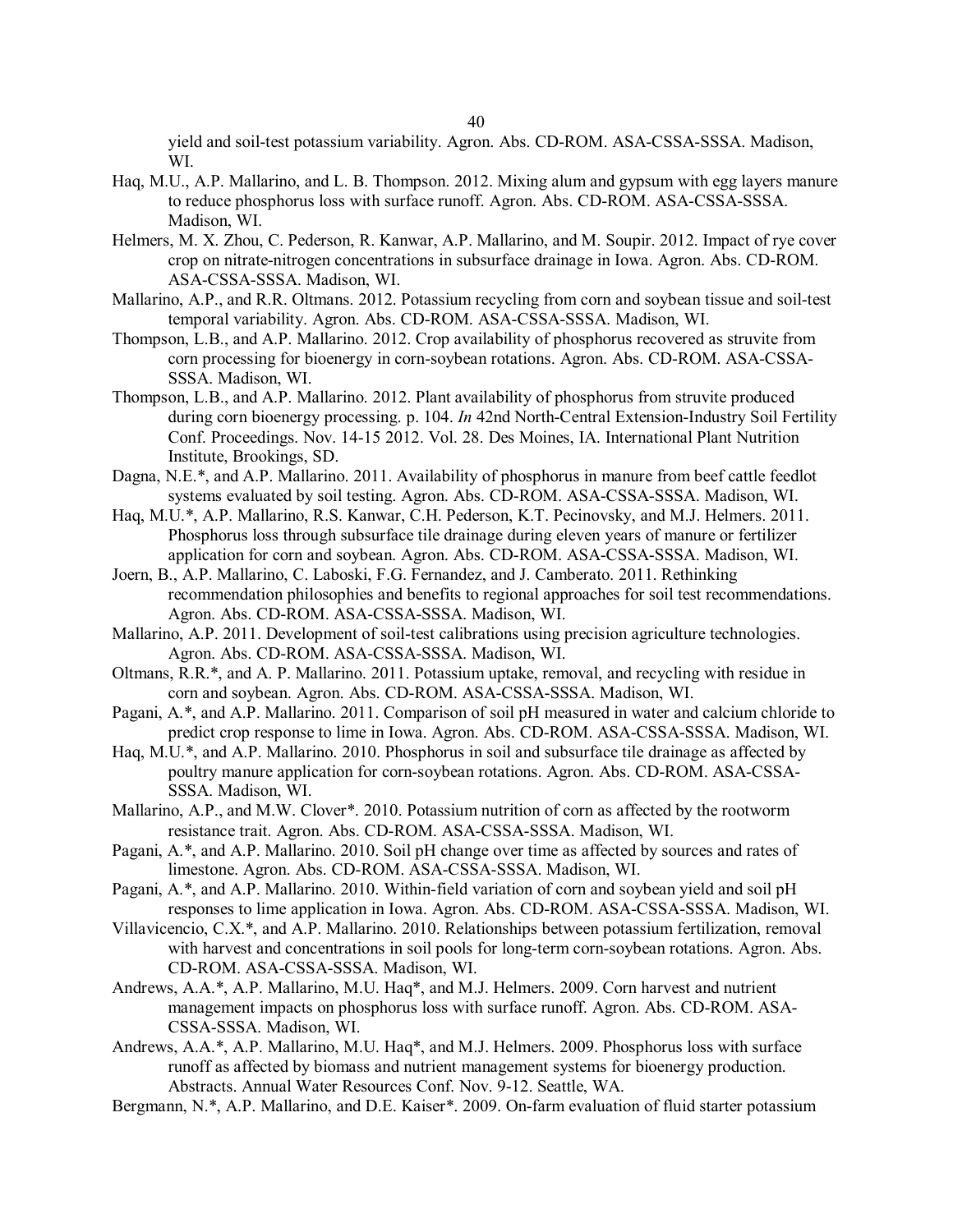fertilization for corn using precision agriculture technologies. Agron. Abs. CD-ROM. ASA-CSSA-SSSA. Madison, WI.

- Clover, M.W.\*, and A.P. Mallarino. 2009. Potassium removal and post-harvest soil potassium fractions in corn-soybean rotations as affected by fertilization. Agron. Abs. CD-ROM. ASA-CSSA-SSSA. Madison, WI.
- Haq, M.U.\*, and A.P. Mallarino. 2009. Runoff phosphorus loss from surface-applied fertilizer and animal manures. Great Lakes Phosphorus Forum. Jul 28-31. Windsor, ON.
- Mallarino, A.P. 2009. Phosphorus and Potassium Precision Fertilizer Placement. Agron. Abs. CD-ROM. ASA-CSSA-SSSA. Madison, WI.
- Mallarino, A.P. 2009. Phosphorus and potassium precision fertilizer placement. Agron. Abs. CD-ROM. ASA-CSSA-SSSA. Madison, WI.
- Pagani, A.\*, and A.P. Mallarino. 2009. Comparison of soil buffer pH methods to determine lime requirement in Iowa. Agron. Abs. CD-ROM. ASA-CSSA-SSSA. Madison, WI.
- Clover, M.W.\*, and A.P. Mallarino. 2008. Using precision agricultural technologies to assess within-field variation of grain yield and soil-test potassium responses to potassium fertilization. Agron. Abs. CD-ROM. ASA-CSSA-SSSA. Madison, WI.
- Haq, M.U.\*, and A.P. Mallarino. 2008. Phosphorus runoff losses from surface applied fertilizer and poultry manures. Agron. Abs. CD-ROM. ASA-CSSA-SSSA. Madison, WI.
- Haq, M.U.\*, A.P. Mallarino, R. Kanwar, K. Pecinovsky, and C. Pedersen. 2008. Impact of manure and fertilizer phosphorus on soil and subsurface drainage phosphorus in corn-soybean rotations. Agron. Abs. CD-ROM. ASA-CSSA-SSSA. Madison, WI.
- Kaiser, D.E.\*, and A.P. Mallarino. 2008. Effect of poultry manure phosphorus applied for corn on postharvest soil phosphorus and grain yield of a following soybean crop. Agron. Abs. CD-ROM. ASA-CSSA-SSSA. Madison, WI.
- Wahid, M. A., M.A. Cheema, A.P. Mallarino, J.S. Dar, and M.F. Saleem. 2008. Enhancing yield and phosphorus uptake of canola hybrids through integrated use of manure and fertilizer phosphorus. Agron. Abs. CD-ROM. ASA-CSSA-SSSA. Madison, WI.
- Allen, B.L.\*, A.P. Mallarino, and J.G. Klatt\*. 2007. Temporal and spatial variation of soil phosphorus in poultry manure amended soils. Agron. Abs. CD-ROM. ASA-CSSA-SSSA. Madison, WI.
- Barcos, S.R.\*, A.P. Mallarino, and J.R. Prater\*. 2007. Efficiency of fall and spring broadcast fertilizer phosphorus application for corn and soybean in no-till. Agron. Abs. CD-ROM. ASA-CSSA-SSSA. Madison, WI.
- Haq, M.U.\*, A.P. Mallarino, and B.L. Allen\*. 2007. Phosphorus loss with runoff after surface application of fertilizer or manure sources as affected by the timing of runoff events. Agron. Abs. CD-ROM. ASA-CSSA-SSSA. Madison, WI.
- Kaiser, D.E.\*, A.P. Mallarino, and M.U. Haq\*. 2007. Foliar fertilizer and fungicide combinations for soybean: impacts on leaf diseases, grain yield, and grain quality. Agron. Abs. CD-ROM. ASA-CSSA-SSSA. Madison, WI.
- Kaiser, D.E.\*, A.P. Mallarino, D.J. Wittry\*, B.L. Allen\*, and J.E. Sawyer. 2007. Availability of poultry manure phosphorus for corn and application impacts on soil phosphorus. Agron. Abs. CD-ROM. ASA-CSSA-SSSA. Madison, WI.
- Haq, U.M\*, A.P. Mallarino, and B.L. Allen\*. 2006. Runoff phosphorus loss immediately after surface application of fertilizer and swine, poultry, or beef manure. Agron. Abs. CD-ROM. ASA-CSSA-SSSA. Madison, WI.
- Clover, M.W.\*, A.P. Mallarino, and P.A. Barbagelata\*. 2006. Yield, potassium removal, and post-harvest soil-test values as affected by potassium fertilization for corn and soybean. Agron. Abs. CD-ROM. ASA-CSSA-SSSA. Madison, WI.
- Kyveryga, P.M.\*, A.M. Blackmer, and A.P. Mallarino. 2006. Use of discrete marginal analysis for calculating optimal rates of N fertilization for corn. Agron. Abs. CD-ROM. ASA-CSSA-SSSA. Madison, WI.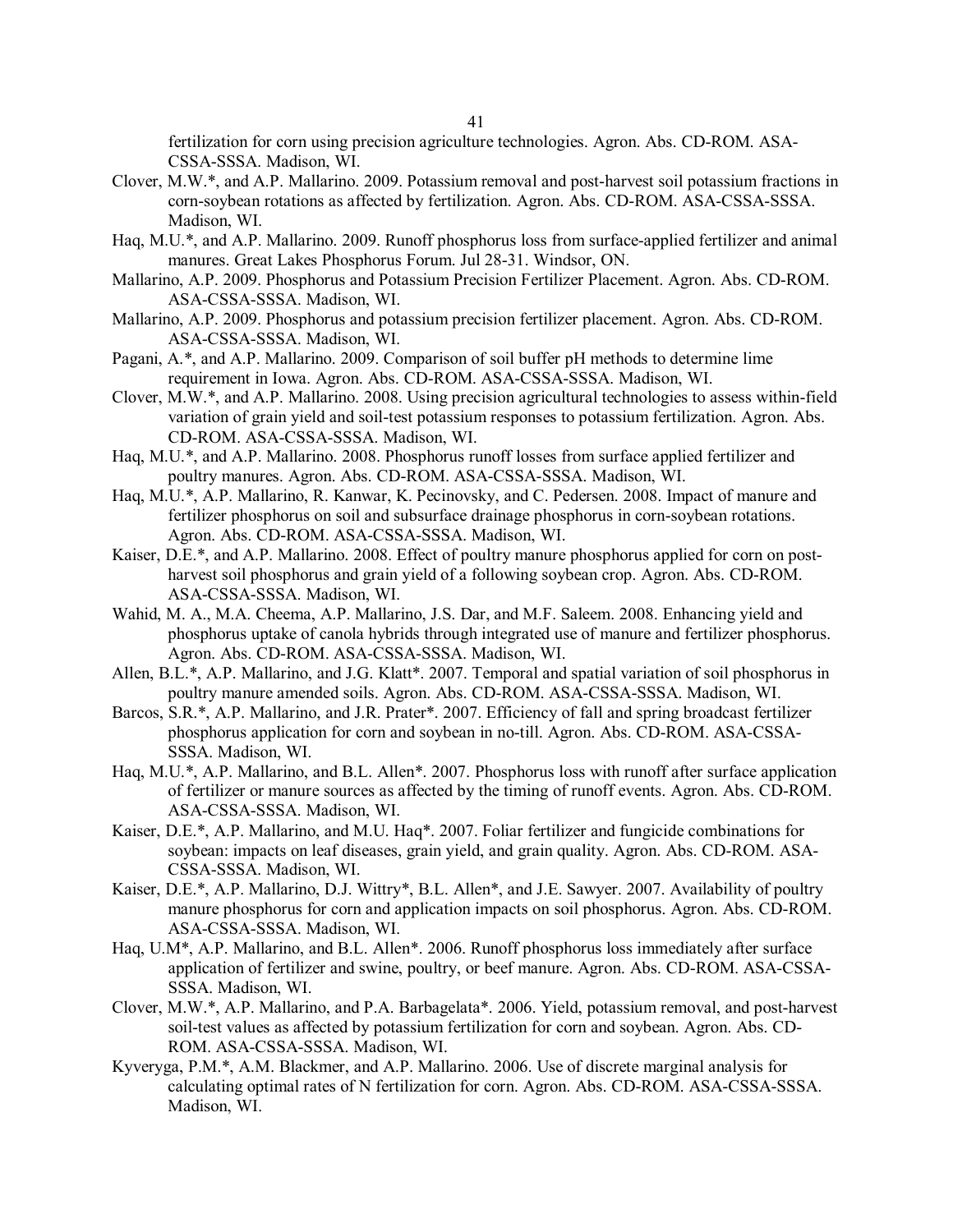- Ostermeier, G.C.G\*, A.M. Blackmer, A.P. Mallarino, T.M. Blackmer, and B. Van De Woestyne. 2006. Using on-farm strip-trials across many sites and years to improve nitrogen management for corn. Agron. Abs. CD-ROM. ASA-CSSA-SSSA. Madison, WI.
- Prater, J.\*, and A.P. Mallarino. 2006. Soil phosphorus, grain yield, and phosphorus removal during twelve years of phosphorus management for corn-soybean rotations. Agron. Abs. CD-ROM. ASA-CSSA-SSSA. Madison, WI.
- Rogovska, N.P.\*, A.M. Blackmer, and A.P. Mallarino. 2006. Remote sensing imagery as a tool to map high pH and calcareous soils on a field scale. Agron. Abs. CD-ROM. ASA-CSSA-SSSA. Madison, WI.
- Ruiz Diaz, D.A., J.E. Sawyer, D.W. Barker, and A.P. Mallarino. 2006. Assessment of nitrogen supply from poultry manure applied to corn. Agron. Abs. CD-ROM. ASA-CSSA-SSSA. Madison, WI.
- Allen, B.L.\*, A.P. Mallarino, and M.U. Haq\*. 2005. Relationship between soil and runoff phosphorus for three typical Iowa soils: a component of the national phosphorus runoff project. Agron. Abs. CD-ROM. ASA-CSSA-SSSA. Madison, WI.
- Kaiser, D.E.\*, and A.P. Mallarino. 2005. Broadcast and in-furrow starter phosphorus and potassium fertilization strategies for corn-soybean rotations. Agron. Abs. CD-ROM. ASA-CSSA-SSSA. Madison, WI.
- Mallarino, A.P., and M. Valadez-Ramirez\*. 2005. Relationships between soil-test potassium, grain yield, and potassium removal in corn-soybean rotations. Agron. Abs. CD-ROM. ASA-CSSA-SSSA. Madison, WI.
- Barbagelata, P.A.\*, A.P. Mallarino, and D.J. Wittry\*. 2005. Field calibration of the ammonium-acetate soil potassium test based on field-moist and dried samples for corn and soybean. Agron. Abs. CD-ROM. ASA-CSSA-SSSA. Madison, WI.
- Allen, B.L.\*, A.P. Mallarino, J.L. Baker, and J.F. Lore. 2004. Lateral phosphorus movement through subsoil to tile drains. Agron. Abs. CD-ROM. ASA-CSSA-SSSA. Madison, WI.
- Barbagelata, P.A.\*, and A.P. Mallarino. 2004. On-farm research methods for soil test potassium calibration using precision agriculture technologies. Agron. Abs. CD-ROM. ASA-CSSA-SSSA. Madison, WI.
- Haq, M.U.\*, and A.P. Mallarino. 2004. Runoff phosphorus loss as affected by tillage and swine manure management in corn-soybean production systems. Agron. Abs. CD-ROM. ASA-CSSA-SSSA. Madison, WI.
- Mallarino, A.P, and D.J. Wittry\*. 2004. On-Farm implementation of the Iowa Phosphorus Index to guide manure application. Agron. Abs. CD-ROM. ASA-CSSA-SSSA. Madison, WI.
- Allen, B.L.\*, A.P. Mallarino, J.L. Baker, J.G. Klatt\*, M.U. Haq\*, and C.H. Pederson. 2003. Swine manure rate and tillage effects on phosphorus loss with surface runoff. Agron. Abs. CD-ROM. ASA-CSSA-SSSA. Madison, WI.
- Barbazan, M.M.\*, A.P. Mallarino, and D.J. Wittry\*. 2003. Impact of liquid swine manure on soil-test phosphorus as affected by uniform and variable-rate application in corn-soybean rotations. Agron. Abs. CD-ROM. ASA-CSSA-SSSA. Madison, WI.
- Bermudez, M.\*, and A.P. Mallarino. 2003. Comparison of liquid nitrogen-phosphorus starter rates and mixtures applied in the furrow for corn: Grain yield, early growth, and early N-Phosphorus uptake. Agron. Abs. CD-ROM. ASA-CSSA-SSSA. Madison, WI.
- Bermudez, M.\*, and A.P. Mallarino. 2003. Does nitrogen or phosphorus starter fertilizer increase yield of no-till corn in high-testing soils? Agron. Abs. CD-ROM. ASA-CSSA-SSSA. Madison, WI.
- Haq, M.U.\*, A.P. Mallarino, J.G. Klatt\*, J.C. Lorimor, R.S. Kanwar, C.H. Pederson, and B.L. Allen. 2003. Impact of poultry manure application on phosphorus loss with surface runoff and tile drainage. Agron. Abs. CD-ROM. ASA-CSSA-SSSA. Madison, WI.
- Mallarino, A.P., J. Sawchik\*, and and D.J. Wittry\*. 2003. Comparing zone sampling approaches with crop response to phosphorus and potassium fertilization. Agron. Abs. CD-ROM. ASA-CSSA-SSSA. Madison, WI.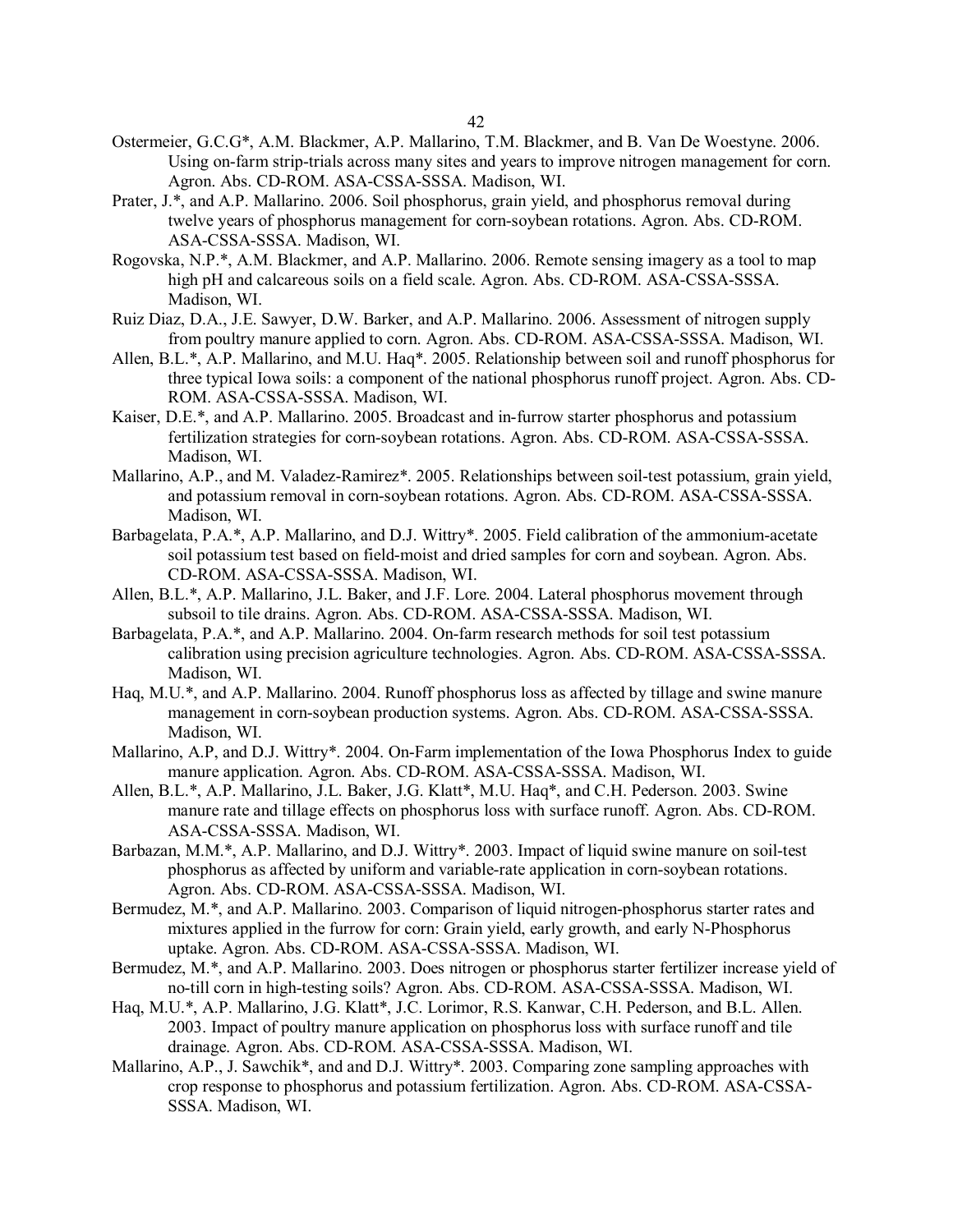- Allen, B.L.\*, A.P. Mallarino, J.G. Klatt\*, J.L. Baker, and M. Camara. 2002. Soil and runoff phosphorus relationships for five typical Iowa soils. Agron. Abs. CD-ROM. ASA-CSSA-SSSA. Madison, WI.
- Barbazan, M.M.\*, A. P. Mallarino, and J. E. Sawyer. 2002. Liquid swine manure phosphorus utilization in corn-soybean rotations. Agron. Abs. CD-ROM. ASA-CSSA-SSSA. Madison, WI.
- Bermudez, M.\*, A.P. Mallarino, and D.J. Wittry\*. 2002. Grain yield and soil-test spatial variability under uniform or variable-rate phosphorus and potassium fertilization. Agron. Abs. CD-ROM. ASA-CSSA-SSSA. Madison, WI.
- Kaiser, D.E.\*, A. P. Mallarino, and M. Bermudez\*. 2002. Influence of broadcast and in-the-furrow starter phosphorus and potassium fertilization on corn grain yield, early growth, and nutrient uptake. Agron. Abs. CD-ROM. ASA-CSSA-SSSA. Madison, WI.
- Karlen, D.L., E.G. Hurley, S.S. Andrews, M.D. Duffy, A.P. Mallarino, and C.A. Cambardella. 2002. Does soil quality show an economic benefit for long-term crop rotations? Agron. Abs. CD-ROM. ASA-CSSA-SSSA. Madison, WI.
- Klatt, J.G.\*, A.P. Mallarino, J.L. Baker, J.C. Lorimor, R.S. Kanwar, and C.H. Pedersen. 2002. Phosphorus in soil and tile water as affected by fertilizer and manure applications to artificially drained Iowa fields. Agron. Abs. CD-ROM. ASA-CSSA-SSSA. Madison, WI.
- Mallarino, A.P. 2002. Using variable-rate technology and the phosphorus index for agronomic and environmental phosphorus management at a field level. Agron. Abs. CD-ROM. ASA-CSSA-SSSA. Madison, WI.
- Nathan, M.V., A.P. Mallarino, R. Eliason, R. Miller. 2002. ICP vs colorimetric determination of Mehlich III extractable phosphorus. Communic. Soil Sci. Plant Anal. 33:2432-2433.
- Rakshit, S., J.E. Sawyer, J.P. Lundvall, D.W. Barker, and A.P. Mallarino. 2002. Liquid swine manure nitrogen utilization project. Agron. Abs. CD-ROM. ASA-CSSA-SSSA. Madison, WI.
- Sawchik, J.\*, A.P. Mallarino, M. Bermudez\*, and D.J. Wittry\*. 2002. Relating soil tests and within-field yield response to phosphorus and potassium using various sampling strategies. Agron. Abs. CD-ROM. ASA-CSSA-SSSA. Madison, WI.
- Wittry, D.J.\*, A.P. Mallarino, and P. Barbagelata\*. 2002. Ammonium acetate, Mehlich-3, and sodium tetraphenyl-boron soil potassium tests for corn and soybean. Agron. Abs. CD-ROM. ASA-CSSA-SSSA. Madison, WI.
- Allen, B.L.\*, and A.P. Mallarino. 2001. Impact of long-term phosphorus applications on soil-test P, total soil P, and soil phosphorus saturation. Agron. Abs. CD-ROM. ASA-CSSA-SSSA. Madison, WI.
- Barbazan, M.M.\*, A.P. Mallarino, and A. Atia\*. 2001. Evaluation of phosphorus availability in manured soils by soil testing and plant analysis. Agron. Abs. CD-ROM. ASA-CSSA-SSSA. Madison, WI.
- Bermudez, M.\*, A.P. Mallarino, and D. Wittry\*. 2001. Variable-rate phosphorus and potassium fertilization. 1. Impact on grain yield response. Agron. Abs. CD-ROM. ASA-CSSA-SSSA. Madison, WI.
- Hoeft, R.G., L.G. Bundy, A.P. Mallarino, and I. Daverede. 2001. Management practice effects on the potential for phosphorus loss from Midwestern soils. Agron. Abs. CD-ROM. ASA-CSSA-SSSA. Madison, WI.
- Klatt, J.G.\*, A.P. Mallarino, J.A. Downing, and J.A. Kopaska. 2001. Soil P, management practices, and phosphorus delivery to water bodies: Iowa Clear Lake watershed. Agron. Abs. CD-ROM. ASA-CSSA-SSSA. Madison, WI.
- Mallarino, A.P. 2001. Placement and soil testing options to address emerging potassium deficiencies in Iowa. Agron. Abs. CD-ROM. ASA-CSSA-SSSA. Madison, WI.
- Mallarino, A.P., and J.G. Klatt\*. 2001. Soil-test phosphorus and management practices in relation to phosphorus losses from fields. p. 32. *In* Papers Abs. Sixty-third Midwest Fish and Wildlife Conf. December 9-12. Des Moines. Iowa Department of Natural Resources. Des Moines, IA.
- Mallarino, A.P., and B.M. Stewart. 2001. Phosphorus indexing in cropland: The Iowa Phosphorus Index. Agron. Abs. CD-ROM. ASA-CSSA-SSSA. Madison, WI.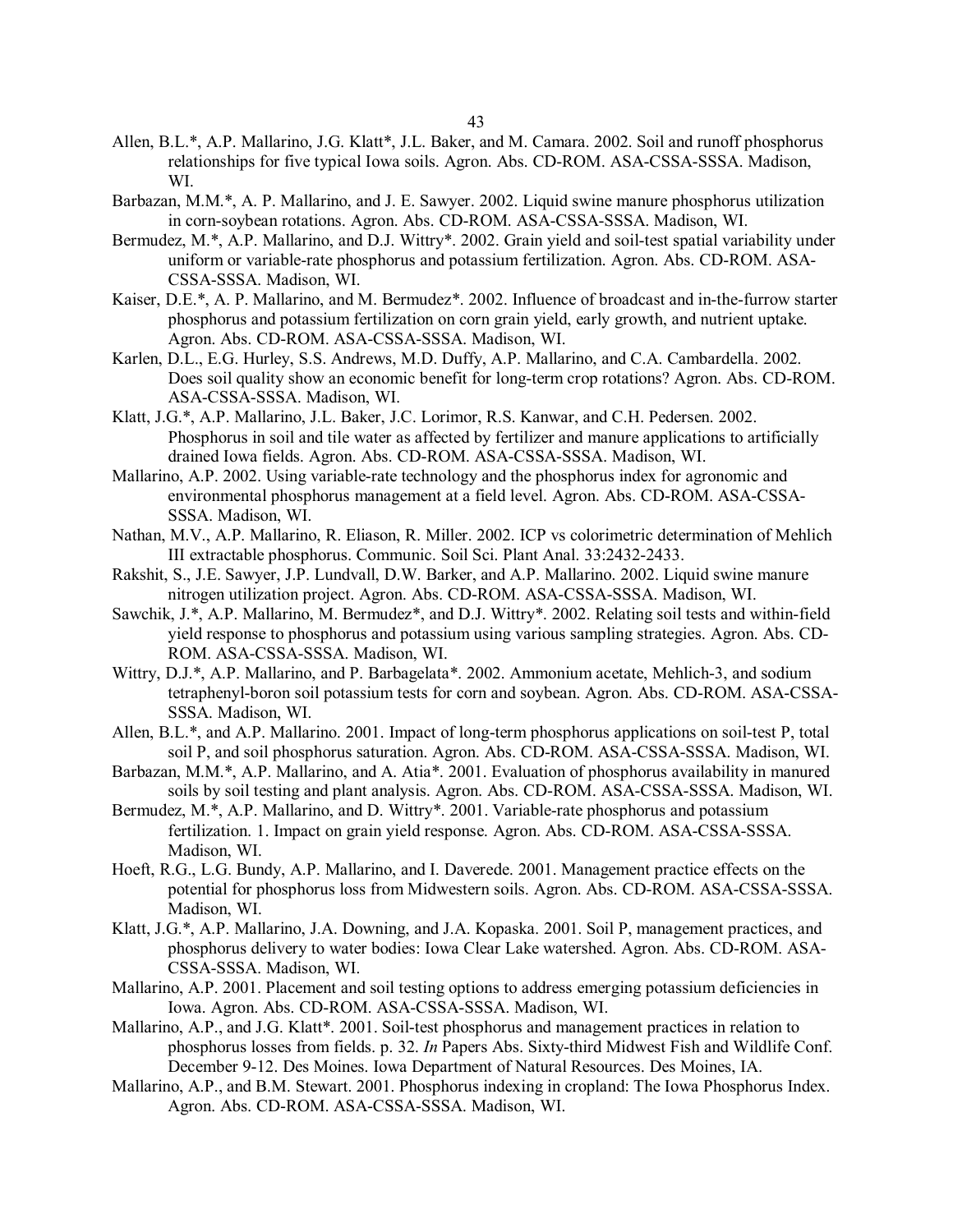- Mallarino, A.P., J.G. Klatt\*, B.L. Allen\*, J.L. Baker, and M. Camara. 2001. Relationship between soil phosphorus and phosphorus loss with runoff for Iowa benchmark soils. Agron. Abs. CD-ROM. ASA-CSSA-SSSA. Madison, WI.
- Stewart, B.M., and A.P. Mallarino. 2001. Iowa nutrient management standard. Agron. Abs. CD-ROM. ASA-CSSA-SSSA. Madison, WI.
- Wittry, D.J.\*, A.P. Mallarino, and M. Bermudez\*. 2001. Variable-rate phosphorus and potassium fertilization. 2. Impact on soil tests. Agron. Abs. CD-ROM. ASA-CSSA-SSSA. Madison, WI.
- Bermudez, M.\*, and A.P. Mallarino. 2000. Corn response to starter fertilizer and reduced tillage in fields with no-till management histories. p. 366. *In* Agron. Abs. ASA-CSSA-SSSA. Madison, WI.
- Bianchini, A.A.\*, A.P. Mallarino, and D.J. Wittry\*. 2000. Variable-rate liming for the corn-soybean rotation. p. 367. *In* Agron. Abs. ASA-CSSA-SSSA. Madison, WI.
- Borges, R.\*, and A.P. Mallarino. 2000. Interaction between starter and pre-plant P-K fertilization in notill and ridge-till corn. p. 366. *In* Agron. Abs. ASA-CSSA-SSSA. Madison, WI.
- Joern, B.C., A.P. Mallarino, L.G. Bundy, T. Bailey, B.M. Stewart, and J. Kaap. 2000. Phosphorus indexes: the Midwest experience. p. 329. *In* Agron. Abs. ASA-CSSA-SSSA. Madison, WI.
- Klatt, J.G.\*, and A.P. Mallarino. 2000. Soil phosphorus testing in manured soils in relation to potential phosphorus losses. p. 367. *In* Agron. Abs. ASA-CSSA-SSSA. Madison, WI.
- Mallarino, A.P., and J.A. Lamb. 2000. The evolution of precision soil sampling systems in the Upper Midwest. p. 363. *In* Agron. Abs. ASA-CSSA-SSSA. Madison, WI.
- Mallarino, A.P., and G.W. Rehm. 2000. Successful use of correlation and calibration research produces improved phosphorus and potassium recommendations for conservation tillage systems. p. 355. *In* Agron. Abs. ASA-CSSA-SSSA. Madison, WI.
- Mallarino, A.P., J.L. Baker, J.A. Downing, T.E. Fenton, G.A. Miller, J.E. Sawyer, B.M. Stewart, and J.L. Kovar. 2000. Development of a phosphorus index for Iowa. p. 328. *In* Agron. Abs. ASA-CSSA-SSSA. Madison, WI.
- Stewart, B.M., and A.P. Mallarino. 2000. Iowa nutrient management standard revision process. p. 333. *In* Agron. Abs. ASA-CSSA-SSSA. Madison, WI.
- Wittry, D.J.<sup>\*</sup>, and A.P., Mallarino. 2000. Comparison of within unit and between unit soil test variability for different soil sampling schemes. p. 366. *In* Agron. Abs. ASA-CSSA-SSSA. Madison, WI.
- Wittry, D.J.\*, A.P. Mallarino, M. Bermudez\*, and A.A. Bianchini\*. 2000. Soil phosphorus and soybean responses to variable-rate manure application based on soil-test P. p. 366. *In* Agron. Abs. ASA-CSSA-SSSA. Madison, WI.
- Bermudez, M.\*, and A.P. Mallarino. 1999. Relationship between yield and early growth responses to starter fertilizer in no-till corn. p. 257. *In* Agron. Abs. ASA-CSSA-SSSA. Madison, WI.
- Borges, R.\*, and A.P. Mallarino. 1999. Estimating phosphorus and potassium availability by plant analysis in corn-soybean fields receiving band fertilization. p. 318-319. *In* Agron. Abs. ASA-CSSA-SSSA. Madison, WI.
- Borges, R.\*, and A.P. Mallarino. 1999. Soil phosphorus and potassium stratification when deep-banding for the corn-soybean rotation. p. 319. *In* Agron. Abs. ASA-CSSA-SSSA. Madison, WI.
- Haq, M.U.\*, and A.P. Mallarino, and C.R. Hurburgh jr. 1999. Soybean grain protein and oil responses to fertilization. p. 113. *In* Agron. Abs. ASA-CSSA-SSSA. Madison, WI.
- Hurley, E.G., A.P. Mallarino, M.D. Duffy, R.M. Cruse, D.L. Karlen, and C.M. Cambardella. 1999. Soil quality, yield stability, and economic attributes of alternative crop rotations. p. 319. *In* Agron. Abs. ASA-CSSA-SSSA. Madison, WI.
- Mallarino, A.P. 1999. Routine and bioavailable soil phosphorus testing for agronomic recommendations. p. 319. *In* Agron. Abs. ASA-CSSA-SSSA. Madison, WI.
- Mallarino, A.P., and M. Ul-Haq\*. 1999. Soybean response to early foliar fertilization with N, P, K, S, and micronutrients. p. 257. *In* Agron. Abs. ASA-CSSA-SSSA. Madison, WI.
- Mallarino, A.P., and A. Atia\*, and R. Borges\*. 1999. Field calibration for corn of resin membrane and Mehlich-3 soil phosphorus tests. p. 319. *In* Agron. Abs. ASA-CSSA-SSSA. Madison, WI.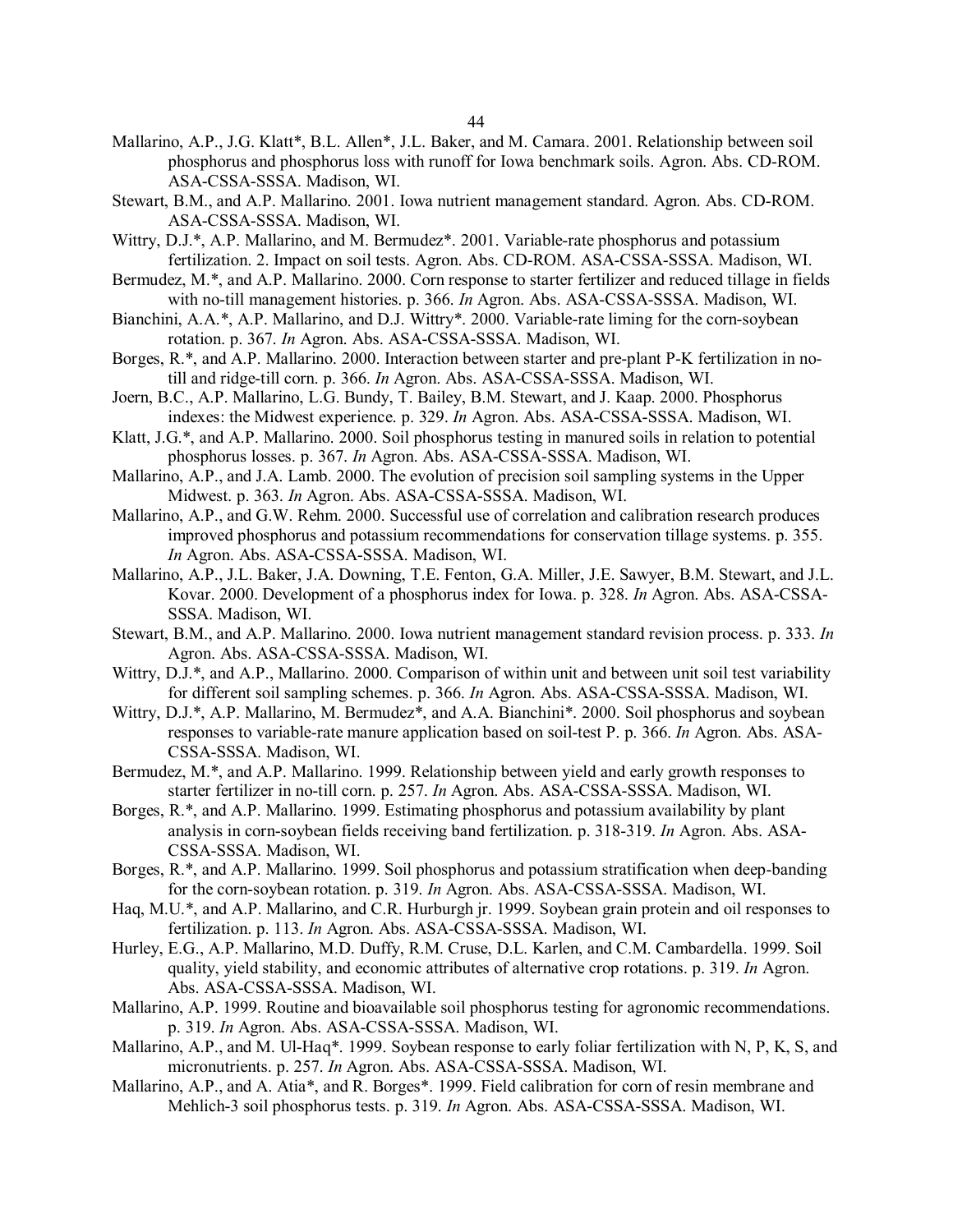- Wittry, D.J.\*, and A.P. Mallarino. 1999. Impact of the soil sampling scheme on estimates of within field soil test variability. p. 320. *In* Agron. Abs. ASA-CSSA-SSSA. Madison, WI.
- Wittry, D.J.<sup>\*</sup>, and A.P. Mallarino. 1999. Identifying factors responsible for yield variation in intensively sampled soybean fields. p. 320. *In* Agron. Abs. ASA-CSSA-SSSA. Madison, WI.
- Atia, A.\*, and A.P. Mallarino. 1998. Evaluation of phosphorus availability in manured soils by soil and plant analysis. p. 352. *In* Agron. Abs. ASA-CSSA-SSSA. Madison, WI.
- Barker, D.\*, R. Borges\*, and A.P. Mallarino. 1998. Corn and soybean yields as affected by tillage and placement of phosphorus and potassium. p. 317. *In* Agron. Abs. ASA-CSSA-SSSA. Madison, WI.
- Borges, R.\*, and A.P. Mallarino. 1998. Soil and plant indices of phosphorus and potassium fertility for corn managed with conservation tillage. p. 317. *In* Agron. Abs. ASA-CSSA-SSSA. Madison, WI.
- Haq, M.U.\*, A.P. Mallarino, and D.J. Wittry\*. 1998. Within and between field variability in soybean response to foliar fertilization. p. 316. *In* Agron. Abs. ASA-CSSA-SSSA. Madison, WI.
- Mallarino, A.P. 1998. Field calibration of the Mehlich-3 extractant for phosphorus for corn and soybean. p. 316. *In* Agron. Abs. ASA-CSSA-SSSA. Madison, WI.
- Oyarzabal, E.S., A.P. Mallarino, and J.A. Lakowski. 1998. Evaluation of *Bt* and non-*Bt* corn hybrids for European Corn Borer infestation using precision agriculture technologies. p. 116. *In* Agron. Abs. ASA-CSSA-SSSA. Madison, WI.
- Oyarzabal, E.S., A.P. Mallarino, and J.A. Lakowski. 1998. Using precision agriculture technologies to study weed control programs on Roundup Ready soybeans. p. 117. *In* Agron. Abs. ASA-CSSA-SSSA. Madison, WI.
- Wittry, D.J.\*, A.P. Mallarino, P.N. Hinz, and D. Dousa. 1998. Study and management of phosphorus and potassium fertility with precision agriculture. p. 316. *In* Agron. Abs. ASA-CSSA-SSSA. Madison, WI.
- Borges, R.\*, and A.P. Mallarino. 1997. Deep banding phosphorus and potassium fertilizer for ridge-till corn and soybean. p. 303. *In* Agron. Abs. ASA-CSSA-SSSA. Madison, WI.
- Haq, M.U.\*, and A.P. Mallarino. 1997. Foliar fertilization effects on yield, nutrient content, and photosynthesis of soybeans. p. 303. *In* Agron. Abs. ASA-CSSA-SSSA. Madison, WI.
- Mallarino, A.P., R. Borges\*, and J.C. North\*. 1997. Phosphorus and potassium placement for corn grown with conservation tillage. p. 12. *In* Sustainable agriculture: Taking stock, moving forward. Leopold Center for Sustainable Agriculture. Poster Abstracts. Leopold Center Tenth Anniversary Conf. July 30-31, Ames.
- Mallarino, A.P., P.N. Hinz, D.J. Wittry\*, D. Dousa, and E.S. Oyarzabal. 1997. Using precision farming technologies to improve field-scale comparisons of management practices. p. 303. *In* Agron. Abs. ASA-CSSA-SSSA. Madison, WI.
- Haq, M.U.\*, and A.P. Mallarino. 1996. Foliar fertilization of soybean at early growth stages. p. 251. *In* Agron. Abs. ASA-CSSA-SSSA. Madison, WI.
- Bordoli, J.M.\*, A.P. Mallarino, and R. Borges\*. 1996. Phosphorus and potassium placement for no-till corn. p. 251. *In* Agron. Abs. ASA-CSSA-SSSA. Madison, WI.
- Borges, R.\*, A.P. Mallarino, and J.M. Bordoli\*. 1996. No-till soybean response to phosphorus and potassium placement. p. 251. *In* Agron. Abs. ASA-CSSA-SSSA. Madison, WI.
- Hansen, D.J, A.M. Blackmer, and A.P. Mallarino. 1996. Determining optimal rates of N fertilization for manured cornfields. p. 319. *In* Agron. Abs. ASA-CSSA-SSSA. Madison, WI.
- Mallarino, A.P., P.N. Hinz, and E.S. Oyarzabal. 1996. Application of precision farming technologies to on-farm research. p. 314. *In* Agron. Abs. ASA-CSSA-SSSA. Madison, WI.
- Borges, R.\*, and A.P. Mallarino. 1995. Spatial variability of phosphorus and potassium uptake in notilled soils. p. 322. *In* Agron. Abs. ASA-CSSA-SSSA. Madison, WI.
- Haq, M.U.\*, and A.P. Mallarino. 1995. Availability of soil potassium as affected by long-term fertilization. p. 319. *In* Agron. Abs. ASA-CSSA-SSSA. Madison, WI.
- Mallarino, A.P., P.N. Hinz, and E.S. Oyarzabal. 1995. Interpreting relationships between soil and plant